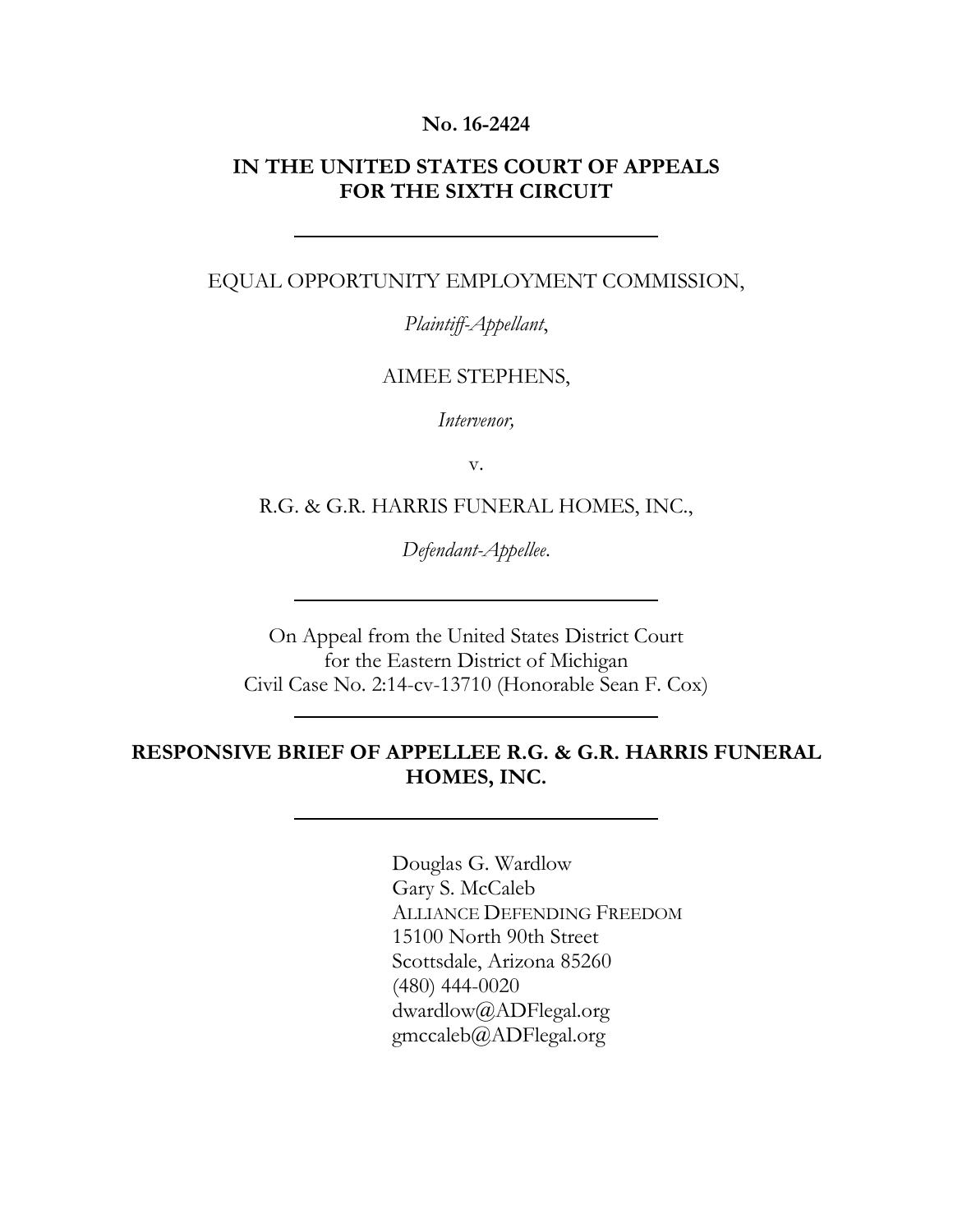#### UNITED STATES COURT OF APPEALS FOR THE SIXTH CIRCUIT

# **Disclosure of Corporate Affiliations and Financial Interest**

Sixth Circuit Case Number: 16-2424 Case Name: EEOC v RG & GR Harris Funeral Home

Name of counsel: Douglas G. Wardlow

Pursuant to 6th Cir. R. 26.1, R.G. & G.R. Harris Funeral Homes, Inc.

*Name of Party*

makes the following disclosure:

1. Is said party a subsidiary or affiliate of a publicly owned corporation? If Yes, list below the identity of the parent corporation or affiliate and the relationship between it and the named party:

No

2. Is there a publicly owned corporation, not a party to the appeal, that has a financial interest in the outcome? If yes, list the identity of such corporation and the nature of the financial interest:

No

#### CERTIFICATE OF SERVICE

I certify that on **EXEC SECONGE THE MAY 17, 2017** The foregoing document was served on all parties or their counsel of record through the CM/ECF system if they are registered users or, if they are not, by placing a true and correct copy in the United States mail, postage prepaid, to their address of record. May 17, 2017

> s/ Douglas G. Wardlow 15100 N. 90th Street Scottsdale, AZ 85260

This statement is filed twice: when the appeal is initially opened and later, in the principal briefs, immediately preceding the table of contents. See 6th Cir. R. 26.1 on page 2 of this form.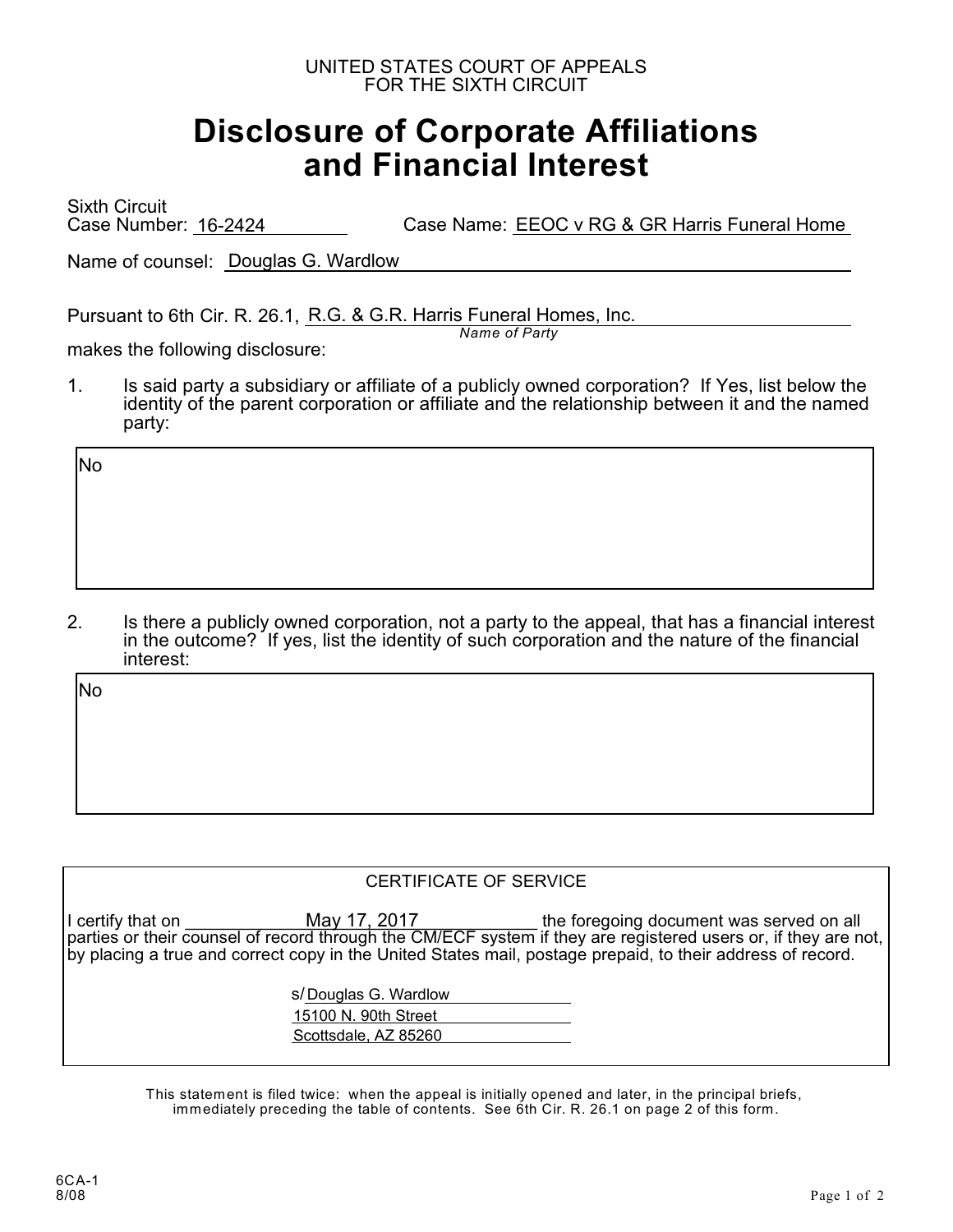### **TABLE OF CONTENTS**

| Ι.   |                                                                                                                                                                                                                |
|------|----------------------------------------------------------------------------------------------------------------------------------------------------------------------------------------------------------------|
| П.   |                                                                                                                                                                                                                |
|      |                                                                                                                                                                                                                |
|      |                                                                                                                                                                                                                |
| I.   | The District Court's Grant of Summary Judgment on the Wrongful<br>Termination Claim Should Be Upheld on the Basis That R.G. Did Not<br>Engage in Impermissible Sex Stereotyping in Violation of Title VII.  11 |
| А.   | Because R.G.'s Sex-Specific Dress Code Imposes Equal Burdens on Men and<br>Women, Its Enforcement Does Not Constitute Impermissible Sex                                                                        |
| B.   | Neither Price Waterhouse nor Smith Alter the Conclusion that the Enforcement<br>of R.G.'s Sex-Specific Dress Code Against Stephens Did Not Violate Title                                                       |
|      | C. Title VII Does Not Prohibit All Customary Distinctions between Male and                                                                                                                                     |
| Π.   | The District Court Correctly Held that "Sex" in Title VII Does Not Include                                                                                                                                     |
| III. | The District Court Correctly Held that RFRA Entitles R.G. to an Exemption                                                                                                                                      |
|      | A. RFRA May Provide an Exemption from the Enforcement of Title VII Based                                                                                                                                       |
|      | B. The Enforcement of Title VII Substantially Burdens R.G.'s Exercise of                                                                                                                                       |
| C.   | The EEOC Failed to Meet Its Burden to Demonstrate that the Enforcement<br>of Title VII Against R.G. Furthers a Compelling Government Interest.  40                                                             |
|      | D. The EEOC Failed to Establish that Enforcing Title VII Against R.G. is the<br>Least Restrictive Means of Achieving a Compelling Government Interest.  43                                                     |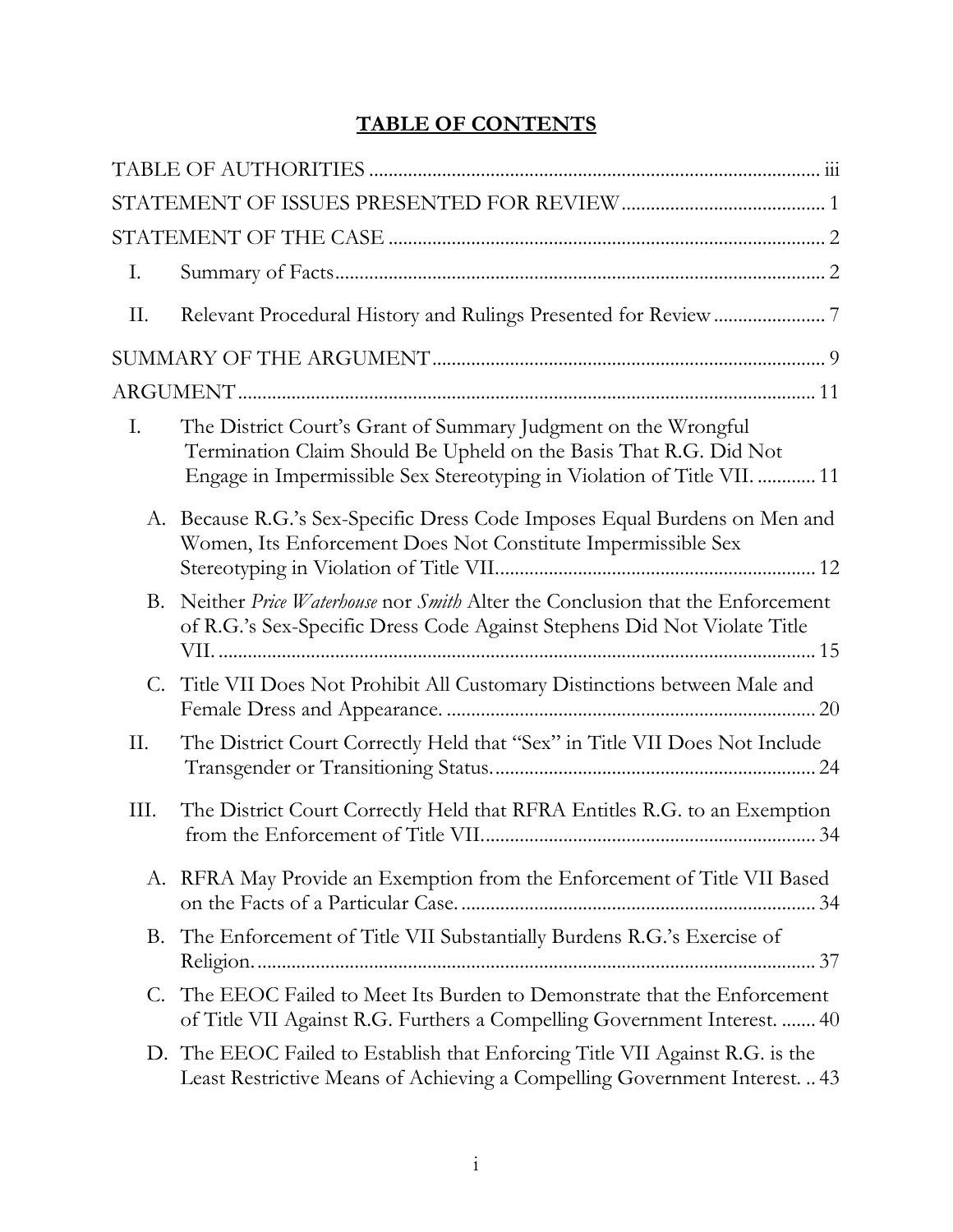| IV. The District Court's Grant of Summary Judgment in Favor of R.G. on the |  |
|----------------------------------------------------------------------------|--|
|                                                                            |  |
|                                                                            |  |
|                                                                            |  |
|                                                                            |  |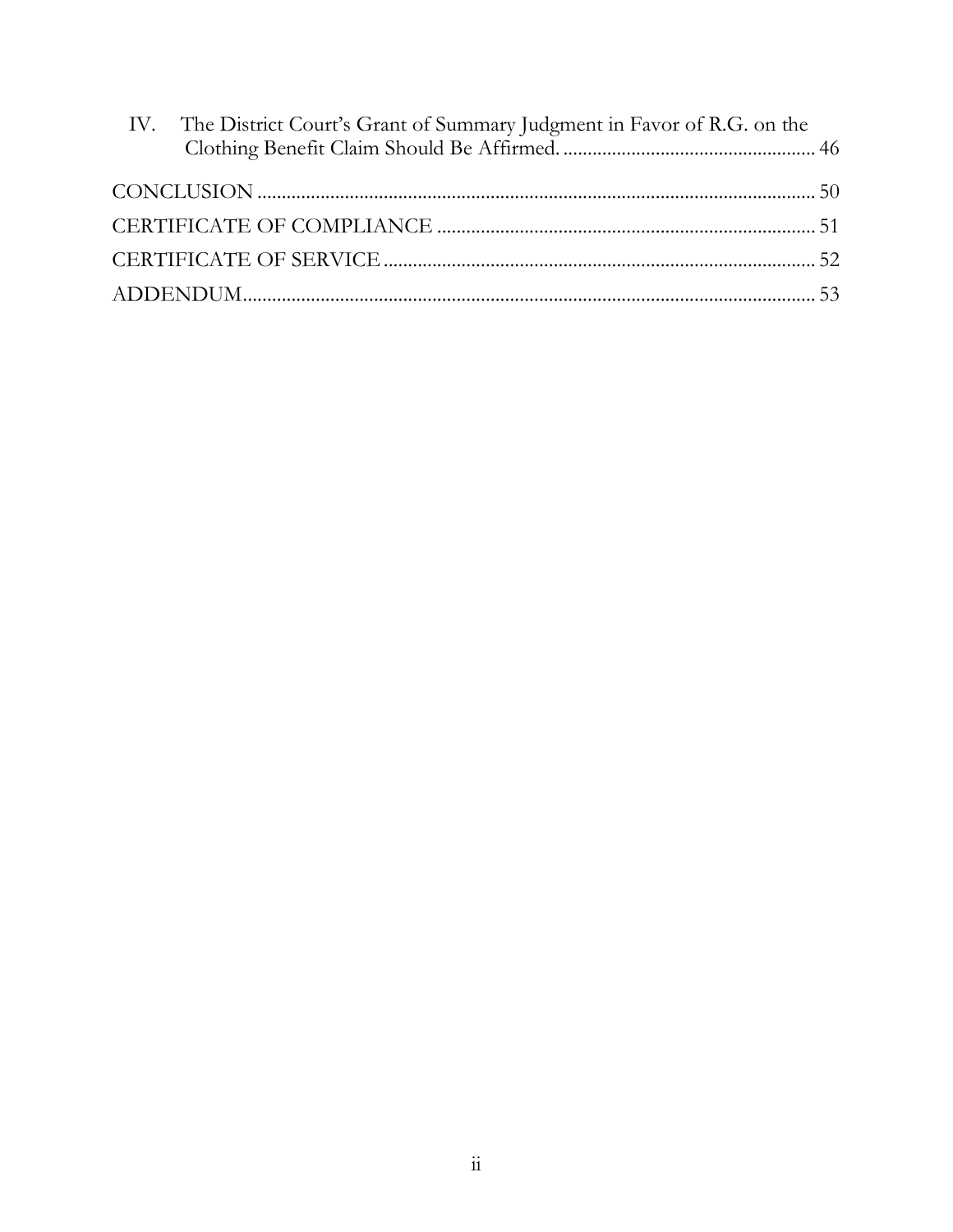### **TABLE OF AUTHORITIES**

## <span id="page-4-0"></span>**Cases**

| Barker v. Taft Broadcasting Co.,                                |
|-----------------------------------------------------------------|
| Burwell v. Hobby Lobby Stores, Inc.,                            |
| Dawson v. Bumble & Bumble,                                      |
| EEOC v. Bailey Company, Inc.,                                   |
| EEOC v. Kimberly-Clark Corp.,<br>511 F.2d 1352 (6th Cir. 1975), |
| EEOC v. Preferred Management Corp.,                             |
| Evans v. Georgia Regional Hospital,                             |
| Fagan v. National Cash Register Company,                        |
| Frank v. United Airlines, Inc.,                                 |
| General Telephone Company of the Northwest, Inc. v. EEOC,       |
| Gonzales v. O Centro Espirita Beneficente Uniao do Vegetal,     |
| Harper v. Blockbuster Entertainment Corp.,                      |
| Holt v. Hobbs,                                                  |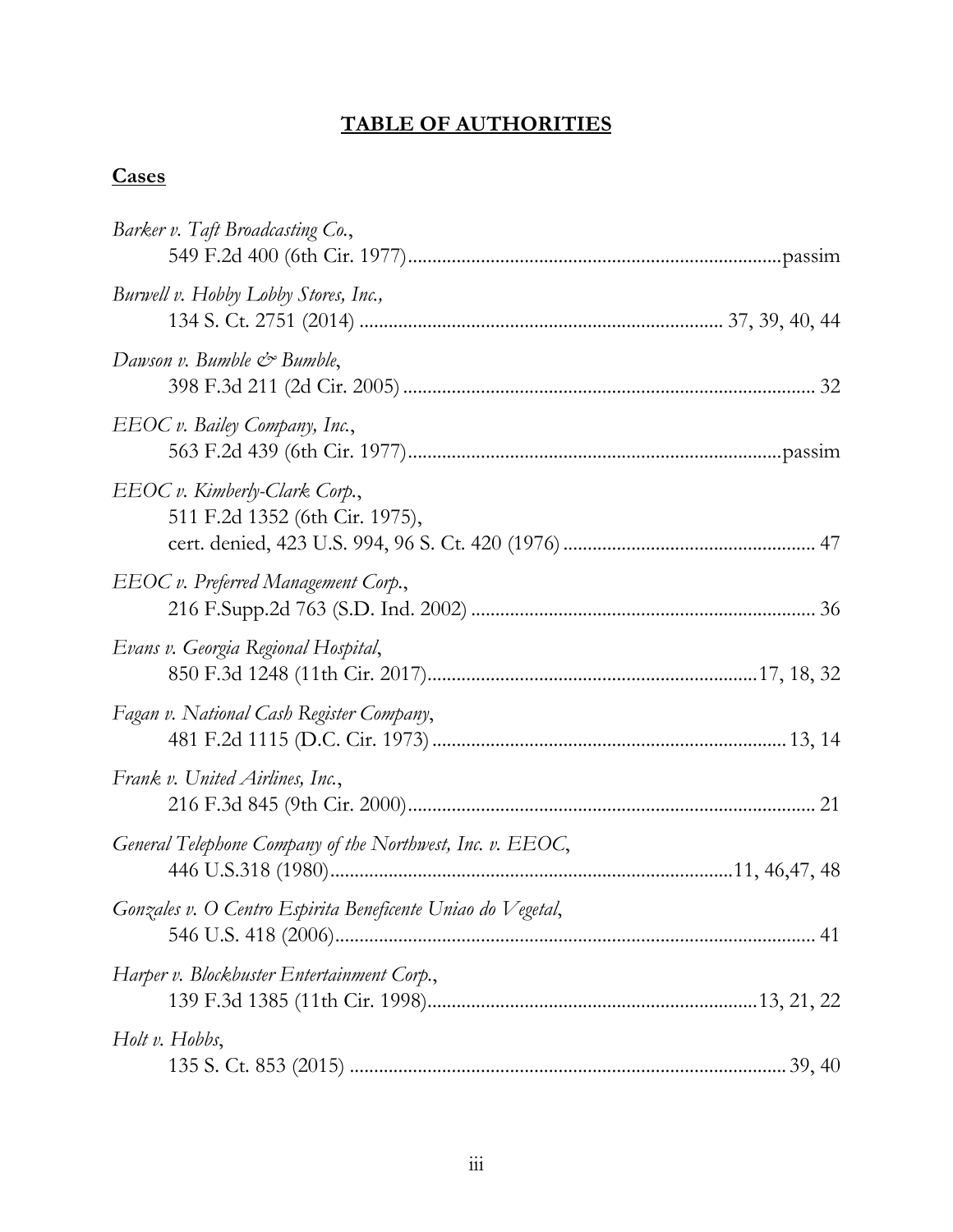| Illinois Bell Telephone v. FCC,                                                |    |
|--------------------------------------------------------------------------------|----|
| Jespersen v. Harrah's Operating Co.,                                           |    |
| Kedroff v. St. Nicholas Cathedral of Russian Orthodox Church in North America, |    |
| Los Angeles Department of Water and Power v. Manhart,                          |    |
| McBride v. Delta Air Lines, Inc.,                                              |    |
| Price Waterhouse v. Hopkins,                                                   |    |
| Redhead v. Conference of Seventh-Day Adventists,                               |    |
| Salmi v. Secretary of Health and Human Services,                               |    |
| Sandifer v. U.S. Steel Corp.,                                                  |    |
| Schroer v. Billington,                                                         |    |
| Smith v. City of Salem,                                                        |    |
| Smith v. City of Salem,                                                        |    |
| Sprogis v. United Air Lines, Inc.,                                             |    |
| Tavora v. New York Mercantile Exchange,                                        | 22 |
| Thomas v. Review Board of the Indiana Employment Securities Division,          |    |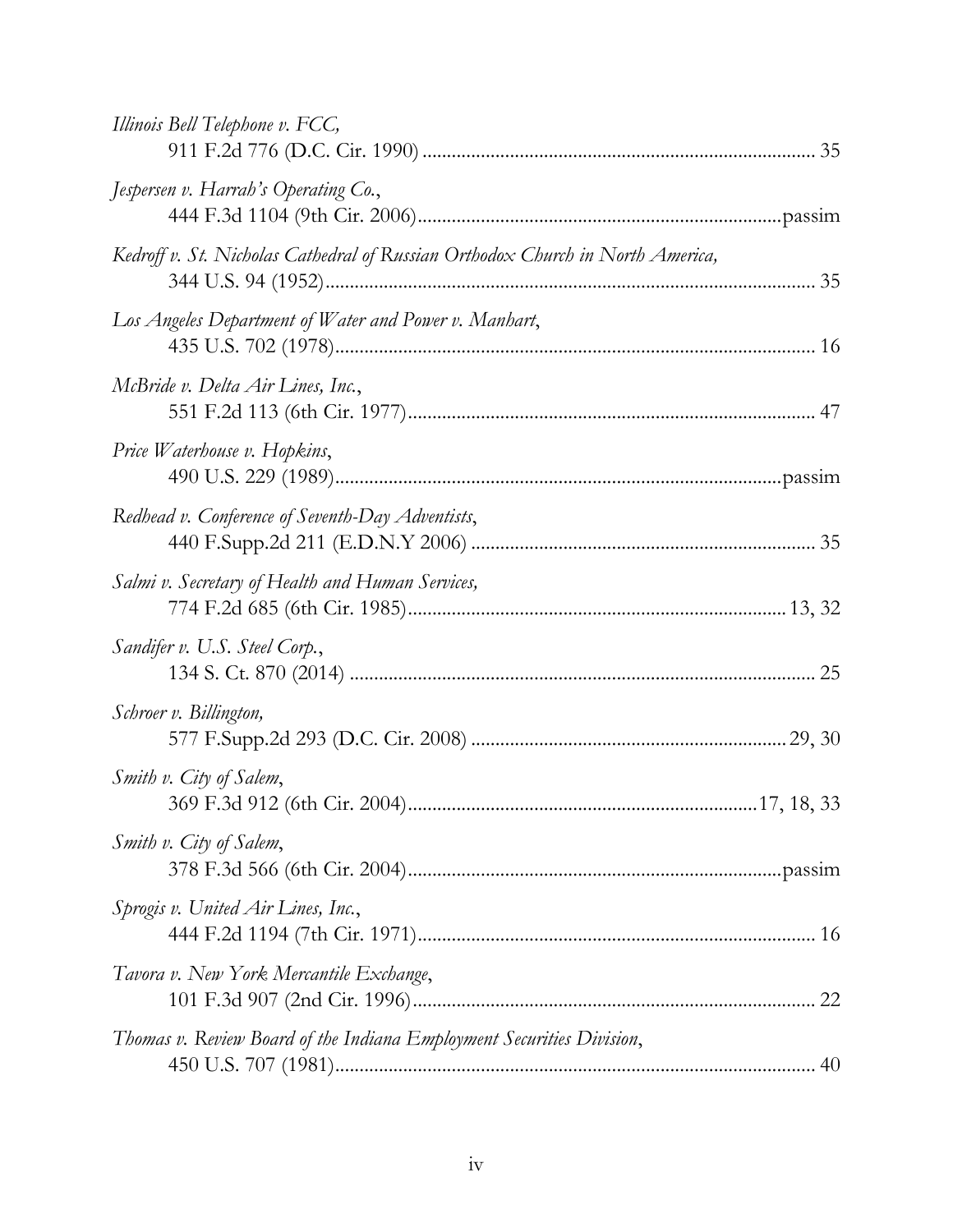| Tipler v. E. I. duPont deNemours $\mathcal{Q}^*$ Co., |  |
|-------------------------------------------------------|--|
|                                                       |  |
| U.S. $v$ . Smith,                                     |  |
| Vickers v. Fairfield Medical Center,                  |  |

## **Rules and Statutes**

## **Other Authorities**

| MERRIAM-WEBSTER'S COLLEGIATE DICTIONARY (11th ed. 2014),<br>available at https://www.merriam-webster.com/dictionary/transgender                      |  |
|------------------------------------------------------------------------------------------------------------------------------------------------------|--|
|                                                                                                                                                      |  |
|                                                                                                                                                      |  |
|                                                                                                                                                      |  |
| THE AMERICAN HERITAGE DICTIONARY OF THE ENGLISH LANGUAGE                                                                                             |  |
|                                                                                                                                                      |  |
|                                                                                                                                                      |  |
| Am. Psychological Ass'n, Answers to Your Questions About Transgender People, Gender<br>Identity, and Gender Expression 2 (3d ed. 2014), available at |  |
|                                                                                                                                                      |  |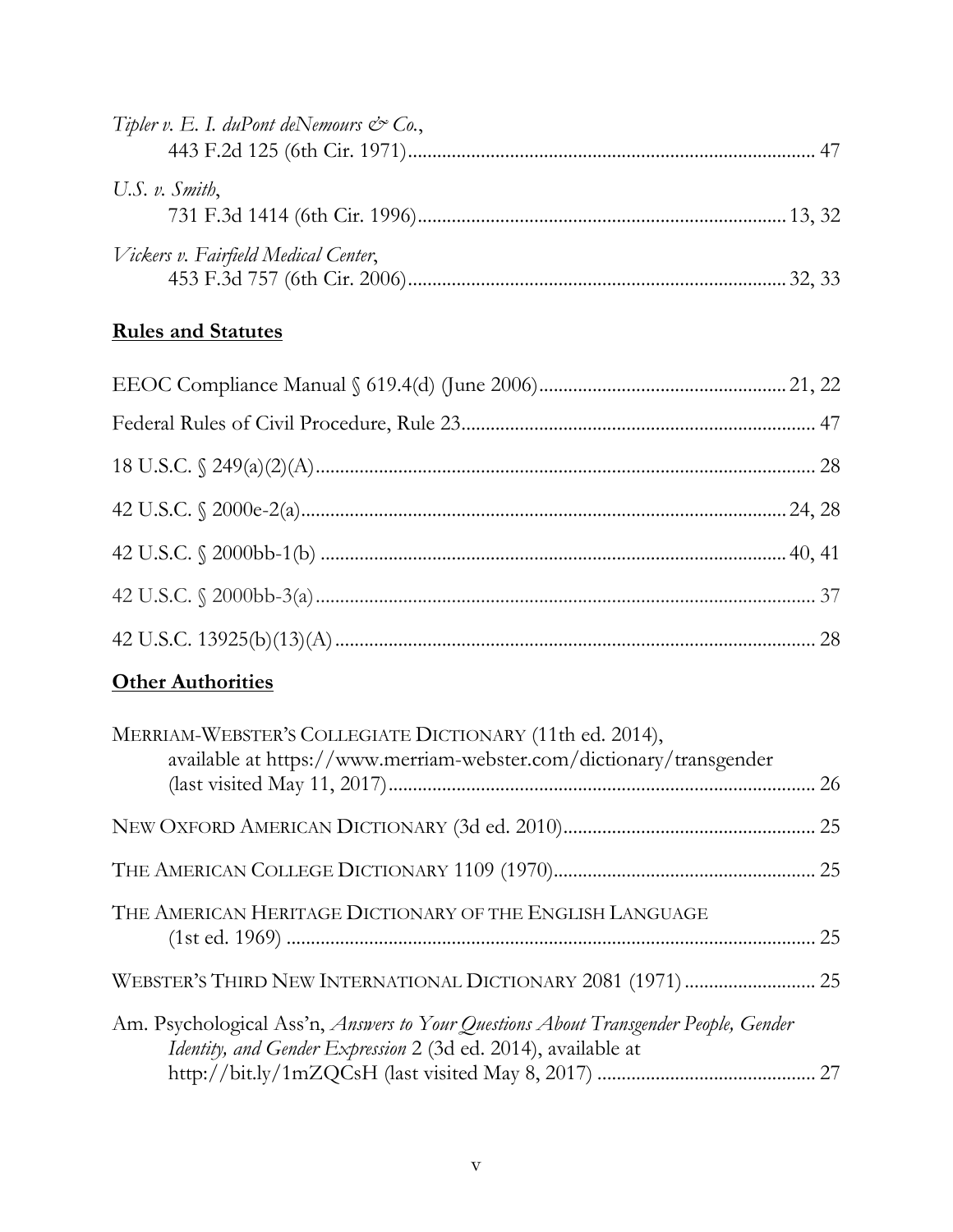| U.S. National Library of Medicine,<br>https://ghr.nlm.nih.gov/condition/5-alpha-reductase-deficiency    |  |
|---------------------------------------------------------------------------------------------------------|--|
| U.S. National Library of Medicine,<br>https://ghr.nlm.nih.gov/condition/androgen-insensitivity-syndrome |  |
| U.S. National Library of Medicine,<br>https://ghr.nlm.nih.gov/condition/klinefelter-syndrome            |  |
| U.S. National Library of Medicine,<br>https://medlineplus.gov/ency/article/000382.htm                   |  |
| Religious Freedom Restoration Act of 1993,                                                              |  |
|                                                                                                         |  |
| Robert J. Stoller,<br>Sex and Gender: On the Development of Masculinity and Femininity (1968)  27       |  |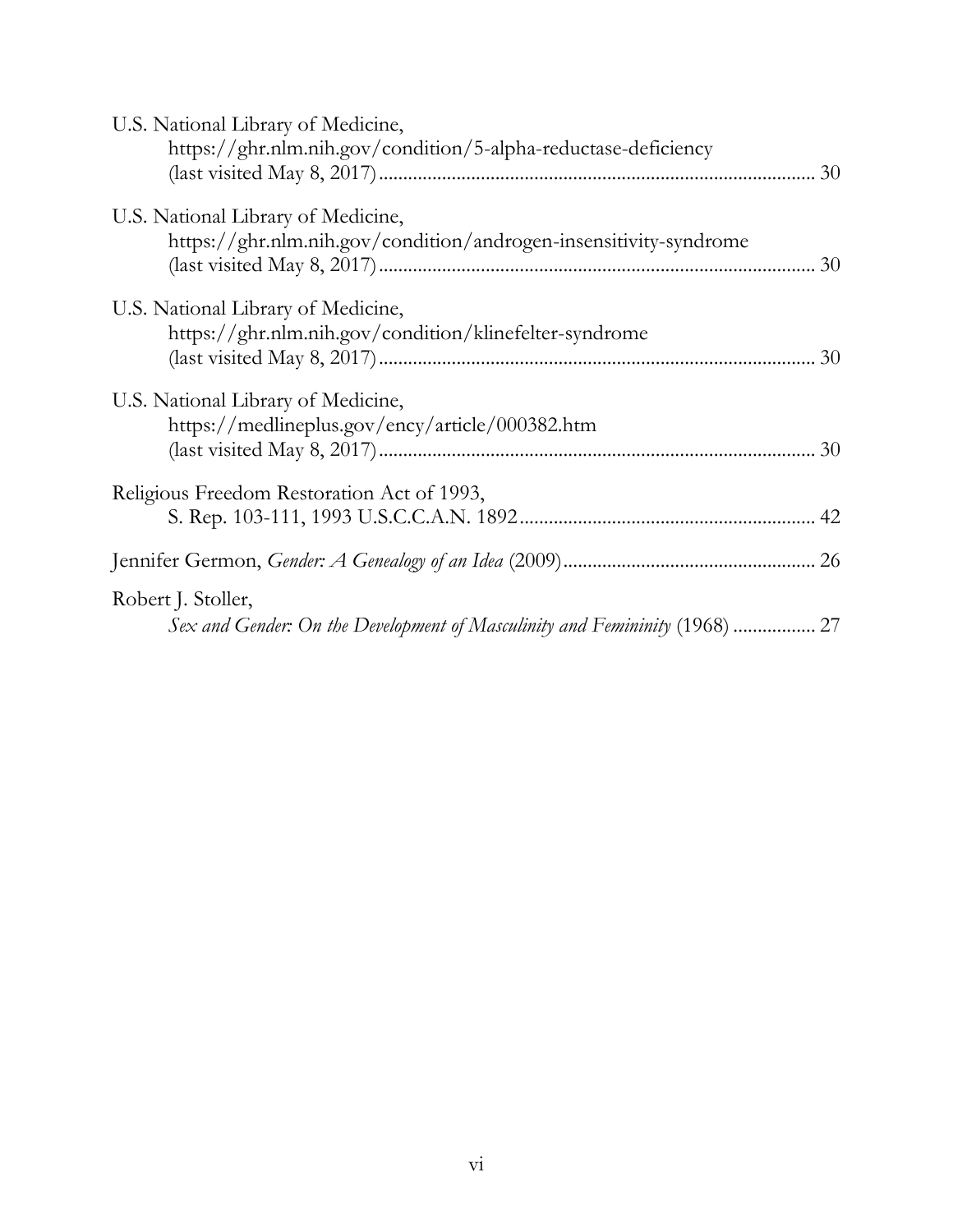#### **STATEMENT OF ISSUES PRESENTED FOR REVIEW**

<span id="page-8-0"></span>1. Whether the enforcement of R.G. and G.R. Harris Funeral Home, Inc.'s ("R.G.") sex-specific dress code against Charging Party Stephens constitutes sex stereotyping in violation of Title VII when the dress code is evenly enforced and does not impose unequal burdens on the sexes.

2. Whether Title VII's prohibition of discrimination "because of . . . sex," 42 U.S.C. § 2000e-2(a), encompasses discrimination based on transgender or gendertransitioning status.

3. Whether the Religious Freedom Restoration Act ("RFRA") entitles R.G. to an exemption from the enforcement of Title VII under the specific facts and circumstances of this case.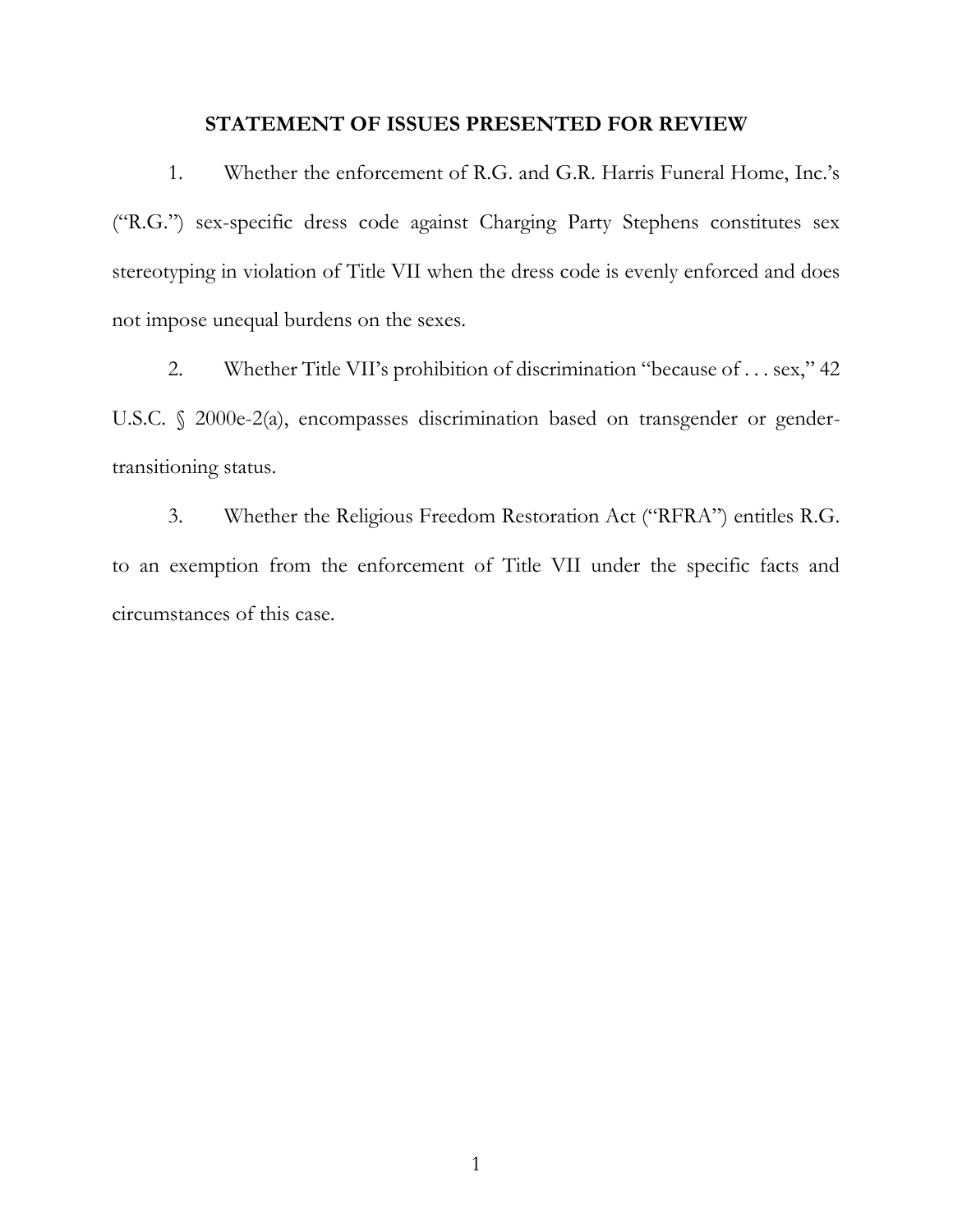#### **STATEMENT OF THE CASE**

#### <span id="page-9-1"></span><span id="page-9-0"></span>**I. Summary of Facts**

 $\overline{a}$ 

R.G. & G.R. Harris Funeral Homes, Inc. ("R.G.") is a closely held corporation owned and operated by Thomas Rost that has been in business since 1910. R.G. Statement of Facts ("R.G. Facts"), R.55, PageID#1683,  $\P\P$  1-2.<sup>1</sup> Rost, the president and sole officer of R.G., owns 94.5% of the company.. *Id.*, PageID#1684, ¶¶ 8-9.

Rost has been a Christian for over sixty-five years. *Id.*, PageID#1685, ¶¶ 17-18. Rost operates R.G. according to his religious convictions; he "practice[s] [his] faith through [his] businesses." T. Rost 30(b)(6) Dep., R.54-5, PageID#1368, 86:20-22, 87:3- 24; T. Rost Aff., R.54-2, PageID#1327-28, ¶¶ 7, 10. R.G.'s mission statement, published on its website, reads: "R.G. … recognize[s] that its highest priority is to honor God in all that we do as a company and as individuals. With respect, dignity, and personal attention, our team of caring professionals strive to exceed expectations, offering options and assistance designed to facilitate healing and wholeness in serving the personal needs of family and friends as they experience a loss of life." R.G. Facts, R.55, PageID#1686, ¶ 21. Throughout his funeral homes, Rost places Christian devotional booklets and "Jesus" cards featuring Bible verses. R.G. Facts, R.55, PageID#1686, ¶

<sup>&</sup>lt;sup>1</sup> All facts that are supported herein by citations to R.G.'s Statement Facts, R.55, were undisputed by the EEOC. *See* EEOC Counter-Statement of Disputed Facts, R.64, Page ID#2066-2088.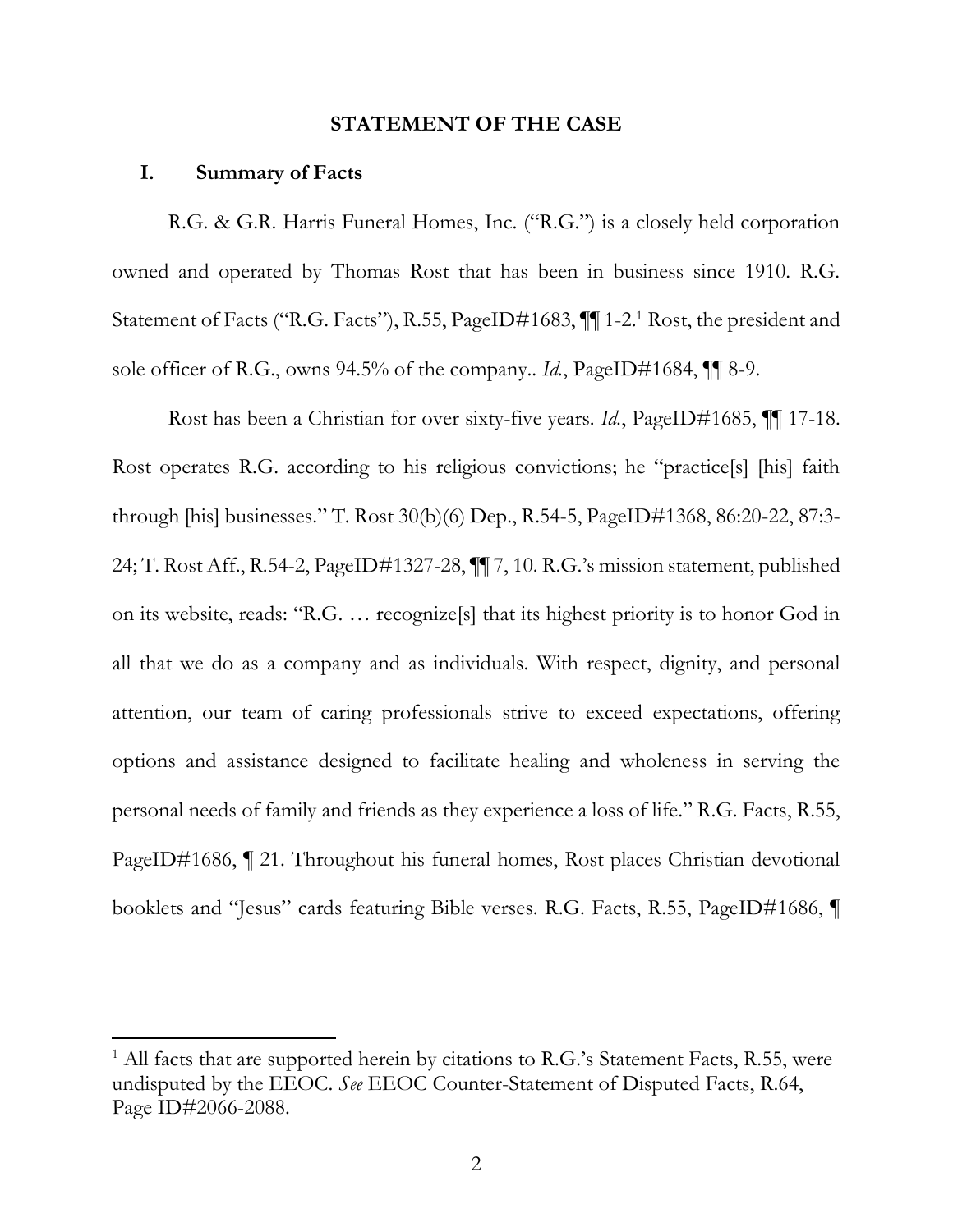23. Rost also leads prayer at R.G. business meetings. *Id.*, PageID#1686, ¶ 24. Employees acknowledge that R.G. is a Christian business. *Id.*, PageID#1687,  $\P$  26-27.

Rost operates R.G. as a ministry to serve grieving families. T. Rost 30(b)(6) Dep., R.54-5, PageID#1368, 86:2-19; T. Rost Aff., R.54-2, PageID#1327, ¶ 7. Rost describes R.G.'s ministry as one of healing. T. Rost 30(b)(6) Dep., R.54-5, PageID#1368, 86:2- 19. He sincerely believes that God has called him to minister to grieving people; his religious faith compels him to do that important work. R.G. Facts, R.55, PageID#1688, ¶ 31. Accordingly, R.G. strives to meet clients' needs by training staff in grief management and maintaining strict codes of conduct and decorum at all times so that family members and friends of the deceased may grieve in a place conducive to healing. T. Rost Aff., R.54-2, PageID#1327, ¶ 8.

Rost sincerely believes that the Bible teaches that a person's sex (male or female) is an immutable God-given gift and that it is wrong for a person to deny his or her God-given sex. T. Rost Aff., R.54-2, PageID#1334, ¶ 42. He also sincerely believes that he would be violating God's commands if he were to pay for or authorize one of R.G.'s funeral directors to wear the uniform for members of the opposite sex while on the job representing the company. T. Rost Aff., R.54-2, PageID#1334-35, ¶¶ 43-46.

Charging Party Stephens started at R.G. on October 1, 2007, as an apprentice and later moved to the position of funeral director and embalmer. R.G. Facts, R.55, PageID#1688, ¶¶ 35-36. As a funeral director, Stephens's duties included, among other things, body removal, helping set up funeral arrangements, and conducting visitations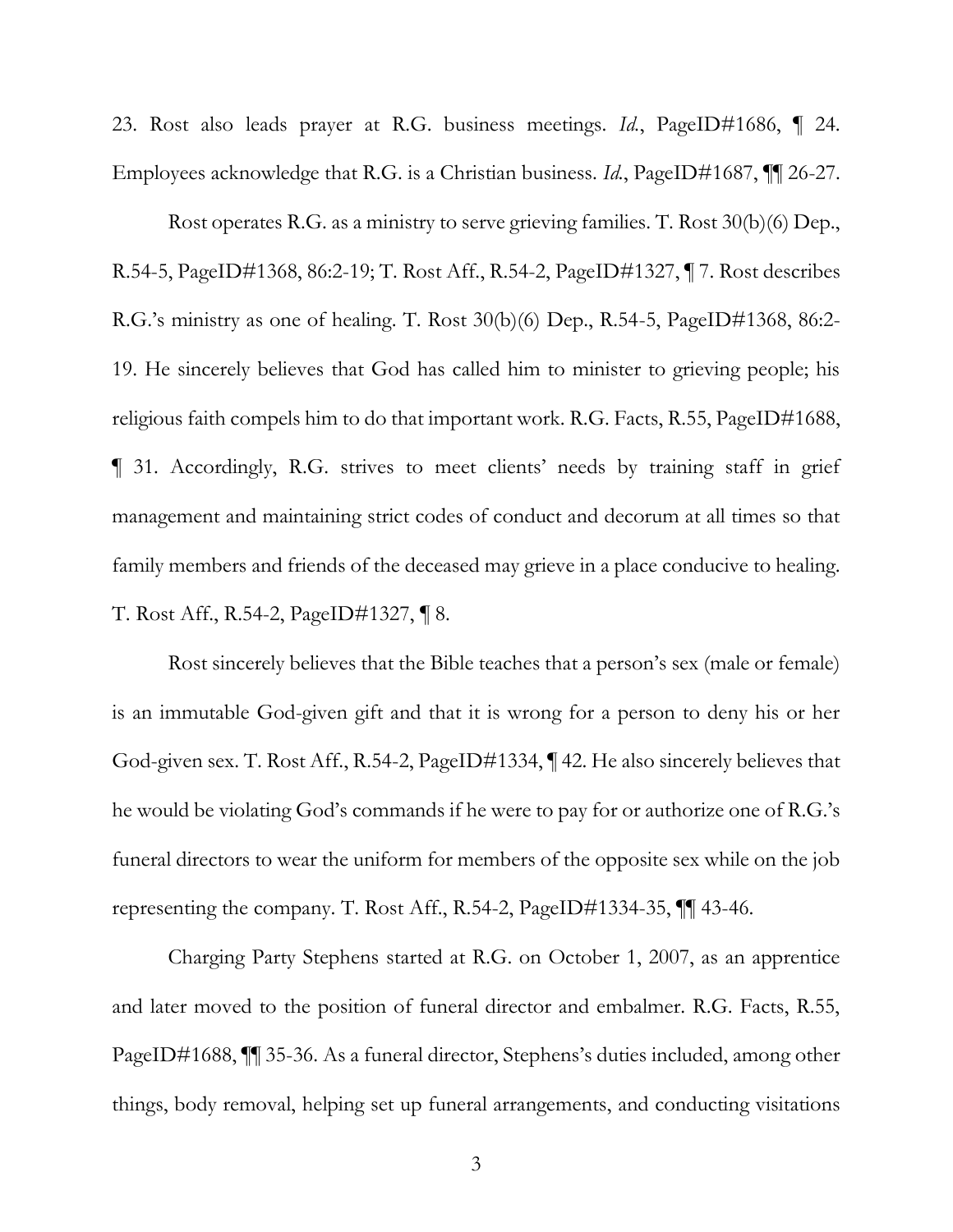and funerals, requiring Stephens to interact with grieving families and friends. *Id.*, PageID#1688-89, ¶¶ 37-38; Shaffer Dep., R.54-13, PageID#1435-37, 48:23-49:14, 53:4-54:16; T. Rost Aff., R.54-2, PageID#1328-32, ¶¶ 14-31; Cash Dep., R.54-9, PageID#1406, 27:13-28:22; EEOC T. Rost Aff., R.54-17, PageID#1467-68, ¶¶ 13-14; EEOC Kish Aff., R.54-18, PageID#1475, ¶ 15. Funeral directors are R.G.'s most prominent public representatives. EEOC T. Rost Aff., R.54-17, PageID#1467-68, ¶¶ 13-14; T. Rost Aff., R.54-2, PageID#1332, ¶ 32; EEOC Kish Aff., R.54-18, PageID#1475, ¶ 15.

To ensure that employees do not draw undue attention to themselves or cause grieving individuals unnecessary stress, R.G. maintains a conservative, industrystandard dress code. T. Rost 30(b)(6) Dep., R.54-5, PageID#1361-62, 57:20-58:6 and 59:13-60:5; T. Rost Dep., R.54-4, PageID#1351-52, 49:22-50:15; T. Rost Aff., R.54-2, PageID#1333, ¶ 34; Kish Dep., R.54-6, PageID#1387, 63:19-64:7. R.G.'s employee handbook outlines a general dress code for men requiring that they wear dark suits, white shirts, ties, and dark socks, shoes, and gloves. R.G. Facts, R.55, PageID#1691,  $\P$ 49. The handbook specifies that women must wear a "suit or plain conservative dress" in muted colors. *Id.*, PageID#1691, ¶ 50. R.G. employees understand that male employees who interact with the public must wear suits and ties, while female employees who interact with the public must wear a skirt suit. *Id.*, PageID#1691, 151. Funeral directors must wear company-provided suits. Kish Dep. R.54-6, PageID#1381, 17:8-22; Crawford Dep., R.54-7, PageID#1394, 18:3-11. Stephens agrees that R.G.'s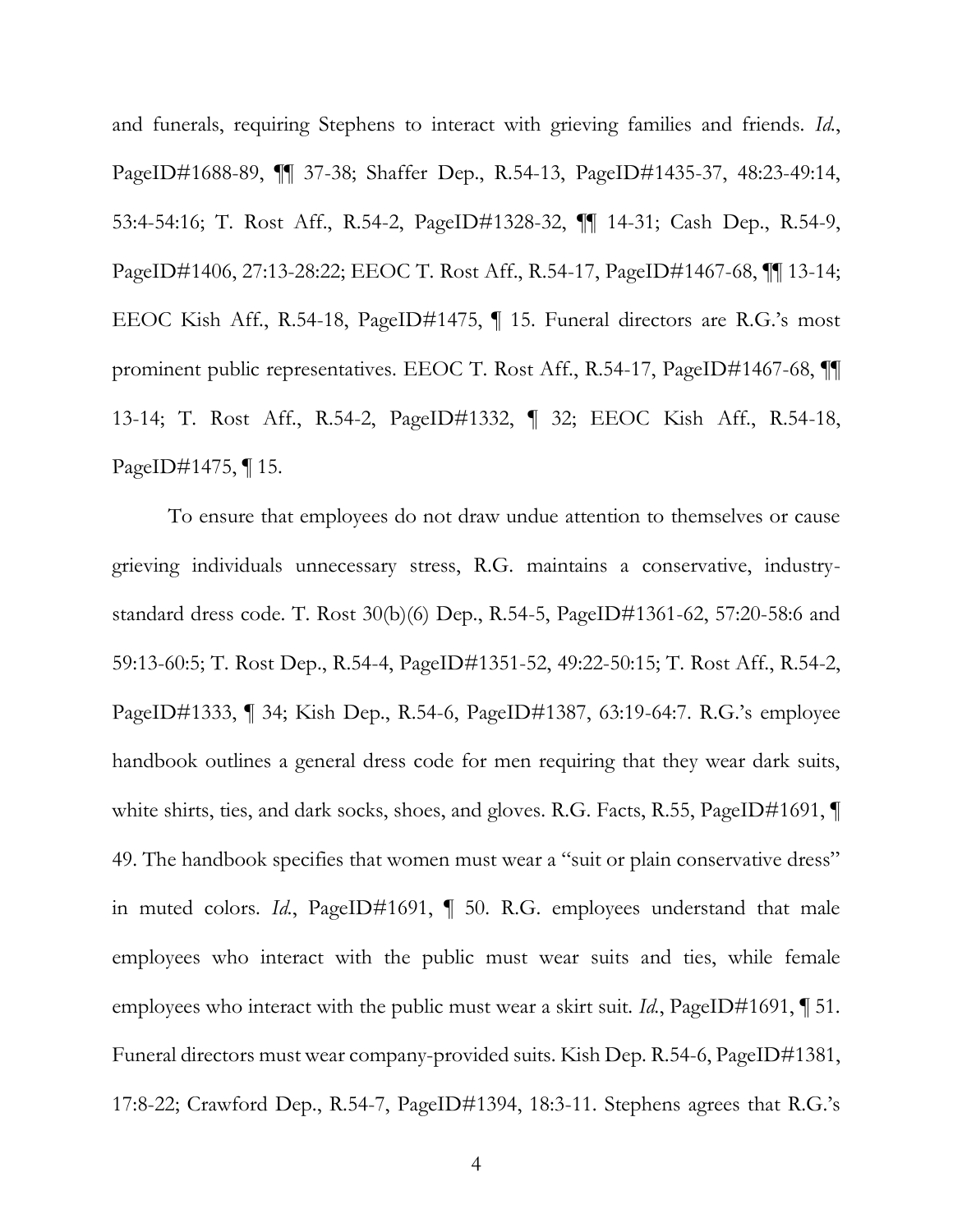sex-specific dress code is industry standard. Stephens Dep., R.54-15, PageID# 1458- 59, 1461, 90:7-25, 91:22-92:9, 102:19-103:14, 118:19-25. Employees have been disciplined for failing to abide by R.G.'s dress code. R.G. Facts, R.55, PageID#1693, ¶ 60. R.G. administers its sex-specific dress code based on its employees' biological sex. T. Rost Aff., R.54-2, PageID#1333, ¶ 35.

Stephens was born male, so all of R.G.'s employment records for Stephens identify Stephens as male. R.G. Facts, R.55, PageID#1693-94, ¶¶ 61 and 63. For the entire term of Stephens's employment, Stephens dressed in accordance with the dress code for male funeral directors, wearing uniform men's suits purchased by R.G. *Id.*, PageID#1694, **[1]** 64 and 66.

On July 31, 2013, Stephens approached Rost and presented him with a letter that stated Stephens's intent to transition from presenting as a man to presenting as a woman, including Stephens's intent to wear female attire at work. *Id.*, PageID#1694-95, ¶ 67; Stephens Letter, R.54-21, PageID#1494-95. Rost understood from the letter and conversation that Stephens refused to comply with the dress code for male funeral directors. T. Rost 30(b)(6) Dep., R.54-5, PageID#1372, 136:14-23. Approximately two weeks later, on August 15, 2013, Rost informed Stephens that Stephens could not violate R.G.'s dress code for male funeral directors and offered Stephens a severance package. T. Rost 30(b)(6) Dep., R.54-5, PageID#1371, 126:1-25; Stephens Dep., R.54- 15, PageID#1455-56, 74:13-75:24, 76:2-10, 79:22-80:10; Stephens subsequently filed a charge of discrimination with the EEOC alleging that Stephens was discharged because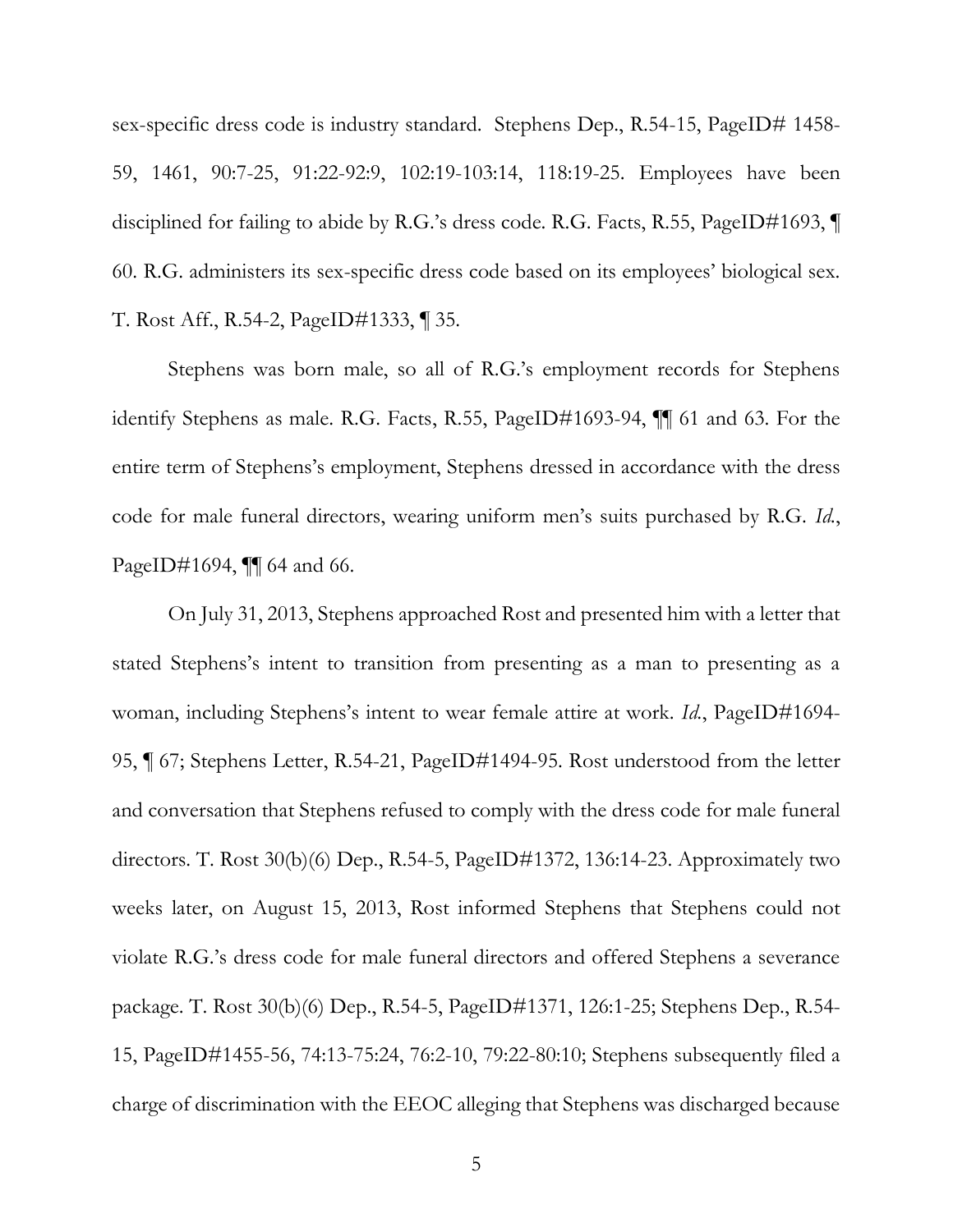of Stephens's "sex and gender identity, female." Charge of Discrimination, R.54-22, PageID#1497.

Rost would not have dismissed Stephens if Stephens had expressed an intent to dress as a woman only outside of work. T. Rost Aff., R.54-2, PageID#1336, ¶ 50; T. Rost 30(b)(6) Dep., R.54-5, PageID#1372, 137:11-15. Stephens's intent to violate the dress code while at work was the decisive consideration in the employment decision. T. Rost Aff., R.54-2, PageID#1336, ¶¶ 50-51.

Based on Rost's long professional experience in the funeral industry and interactions with Stephens at work, Rost believed that if Stephens violated the dress code by wearing a female uniform in the role of funeral director, it would have harmed R.G. clients by causing distraction and interfering with the grieving process, thus disrupting R.G.'s ministry of healing. T. Rost Aff., R.54-2, PageID#1333-34, ¶¶ 39-40; T. Rost 30(b)(6) Dep., R.54-5, PageID#1361-62, #1373-74, 54:8-17, 59:13-60:9, 61:2- 18, 139:5-23, 142:23-143:12; EEOC T. Rost Aff., R.54-17, PageID#1470, ¶ 21. Allowing Stephens to contravene the dress code and wear a female uniform in the public-facing role of funeral director would have caused R.G. to convey a message in direct conflict with Rost's religious belief that a person's sex is an immutable, Godgiven gift, thus violating Rost's religious convictions. T. Rost Aff., R.54-2, PageID#1334-35, ¶¶ 41-46; T. Rost 30(b)(6) Dep., R.54-5, PageID#1361, 54:8-17, 55:1-14. And because R.G. provides suits for all of its funeral directors regardless of their sex, if Rost would have agreed that Stephens could continue to work at R.G. while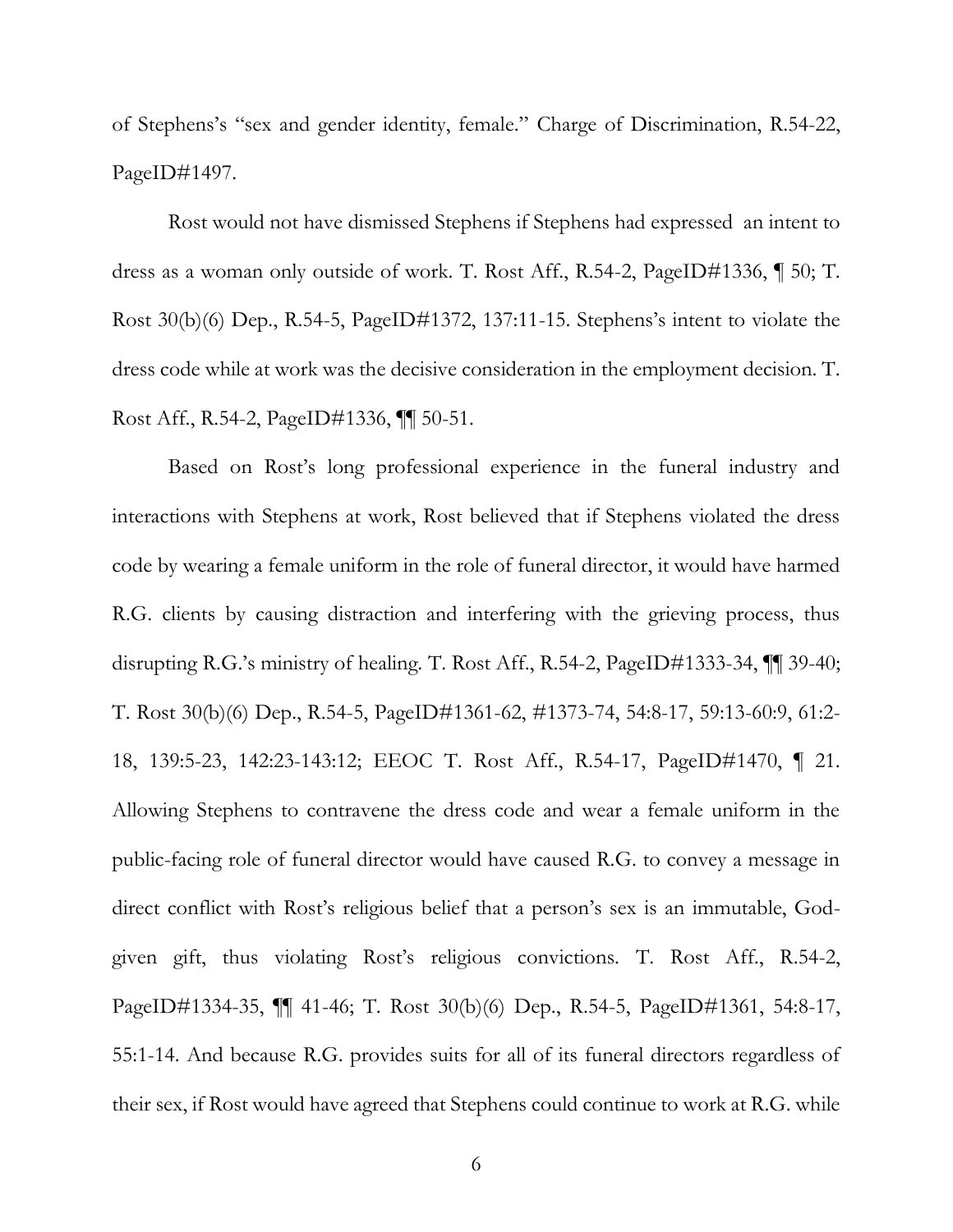dressing in the female uniform on the job, Rost would have been paying for a male to wear the female uniform, which would have violated his faith. T. Rost Aff., R.54-2, PageID#1335, ¶¶ 46-47.

If Rost were to be compelled to violate his sincerely held religious beliefs by paying for or authorizing one of his employees to dress inconsistently with his or her biological sex at work, he would feel significant pressure to sell the business and give up his life's religious calling of ministering to grieving people as a funeral home director and owner. T. Rost Aff., R.54-2, PageID#1335, ¶ 48.

#### <span id="page-14-0"></span>**II. Relevant Procedural History and Rulings Presented for Review**

The EEOC conducted an investigation and subsequently issued a letter of determination finding cause to believe that Stephens's discharge violated Title VII. Determination, R.63-4, PageID#1968. On September 25, 2014, the EEOC filed a complaint in district court alleging that R.G.'s discharge of Stephens constituted unlawful discrimination because of Stephens's transgender status, because of Stephens's "transition from male to female," and because of sex stereotyping. Complaint, R.1, PageID#4-5, ¶ 15. The EEOC also alleged that R.G. violated Title VII by providing different clothing benefits to male and female employees, though that claim did not impact Stephens. *Id.*, PageID#5, ¶ 17.

R.G. filed a motion to dismiss the wrongful termination claim for failure to state a claim on which relief can be granted. Motion, R.7, PageID#22-47. The district court ruled that Title VII's prohibition of discrimination "because of . . . sex" does not include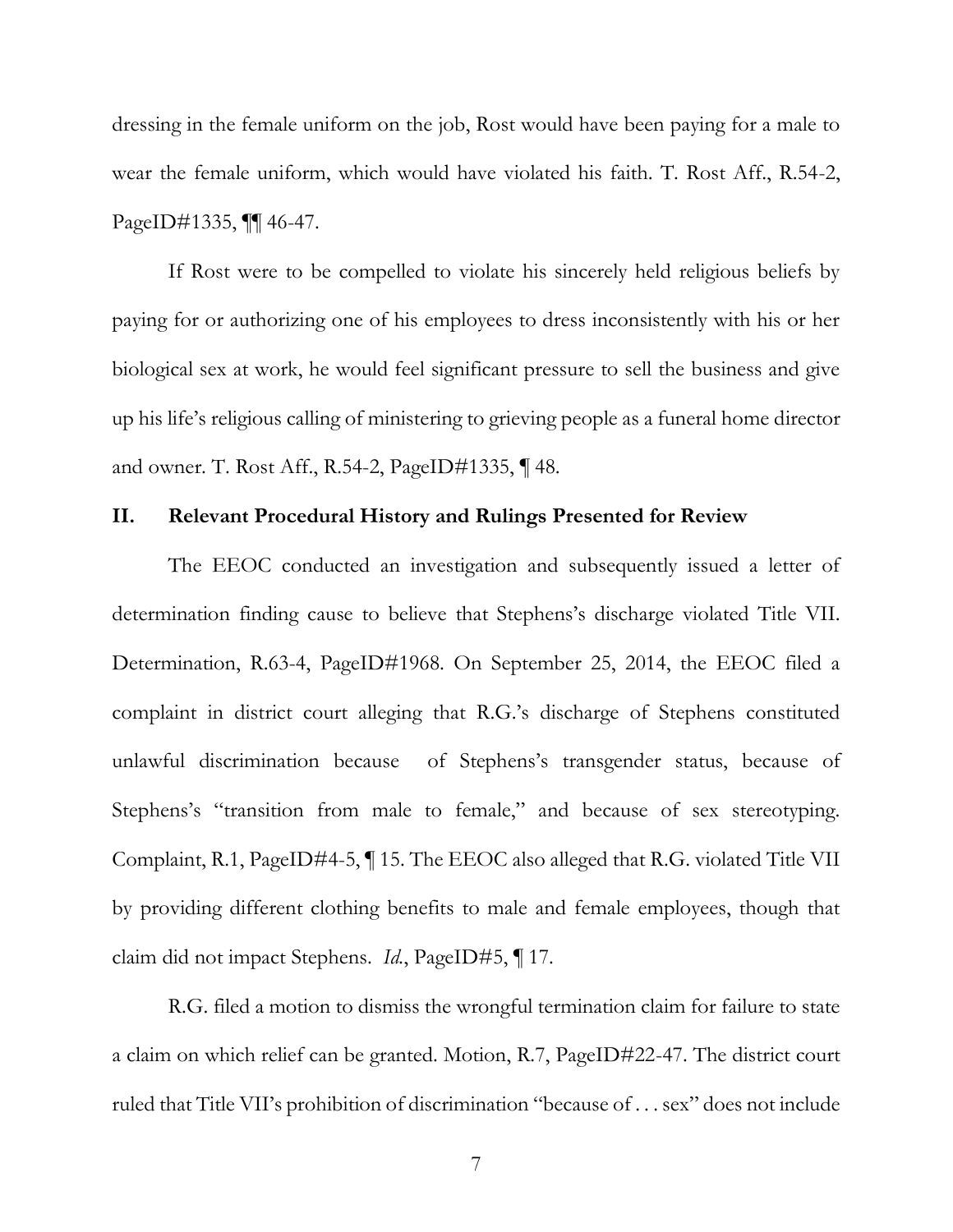discrimination based on transgender status. Amended Order, R.13, PageID#188-89. The district court's ruling also implicitly recognizes that discrimination based on a person's status as gender-transitioning is likewise not encompassed within Title VII's prohibition of discrimination because of sex. The district court further held that the EEOC's complaint stated a claim for relief for impermissible sex stereotyping in violation of Title VII. Amended Order, R.13, PageID#189-95.

The EEOC and R.G. filed cross-motions for summary judgment. EEOC Motion, R.51, PageID#591-640; R.G. Motion, R.54, PageID#1285-1321. The district court granted summary judgment for R.G. on the wrongful termination claim. Order, R.76, PageID#2233. The district court determined that the enforcement of R.G.'s sexspecific dress code was sex stereotyping in violation of Title VII. *Id.*, PageID#2199- 2204. But the district court held that RFRA exempted R.G. from the enforcement of Title VII. *Id.*, PageID#2204-23. The court also granted summary judgment on the EEOC's clothing benefit claim, dismissing it without prejudice on the grounds that the court lacked jurisdiction over the claim because (1) the alleged discrimination did not impact Stephens, and (2) the charge of wrongful termination could not have been reasonably expected to lead to an investigation of R.G.'s clothing benefits for male and female employees. *Id.*, PageID#2223-33. The court concluded that proper procedure upon discovering evidence of purported clothing-benefit discrimination would have been to file a Commissioner's charge. *Id.*, PageID#2233.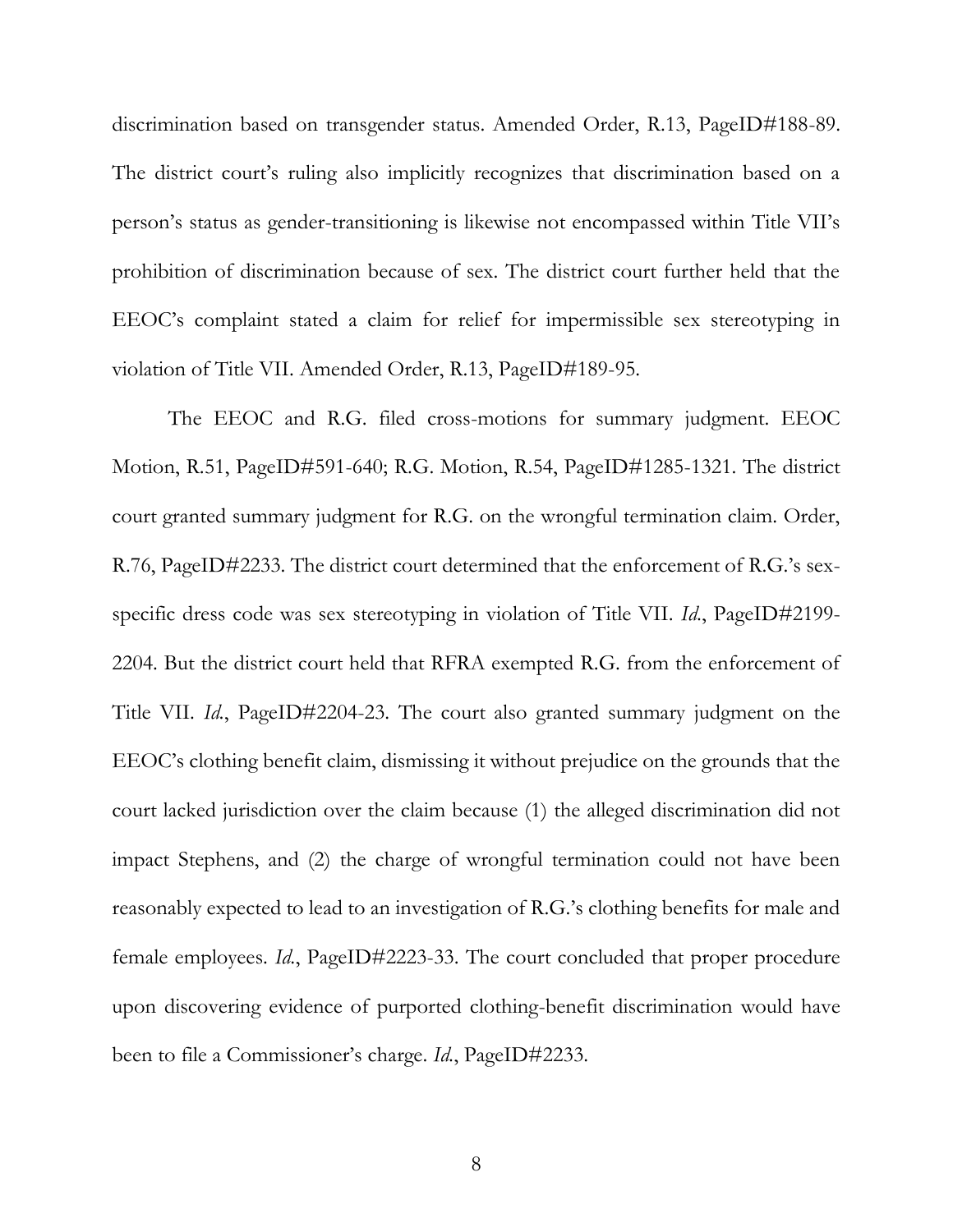After the EEOC commenced this appeal, charging party Stephens successfully moved to intervene as an appellant. Order, Doc.28-2, PageID#1-3.

#### **SUMMARY OF THE ARGUMENT**

<span id="page-16-0"></span>This Court should reject the district court's determination that the enforcement of R.G.'s sex-specific dress code violated Title VII and affirm the district court's dismissal of the wrongful termination claim on the alternative ground that the enforcement of a sex-specific dress code does not violate Title VII when the dress code does not impose unequal burdens on men and women. No court has ever held that the enforcement of a sex-specific employee-appearance policy constitutes impermissible sex stereotyping in violation of Title VII simply because it imposes different requirements on men and women. The Court should not do so here. The even-handed enforcement of a sex-specific dress code that does not unequally burden the sexes does not constitute impermissible sex-stereotyping under *Price Waterhouse v. Hopkins*, 490 U.S. 228 (1989), because the enforcement of such a policy does not demonstrate an intent to single out an employee for adverse treatment because of their sex.

Alternatively, the Court should affirm the district court's grant of summary judgment on the basis relied upon by the district court, namely, that RFRA entitles R.G. to an exemption from the enforcement of Title VII under the particular facts of this case. Contrary to the arguments of the EEOC and Stephens, R.G. has established that the enforcement of Title VII would substantially burden R.G.'s religious exercise. Compelling R.G. to allow a public-facing employee to wear the uniform for members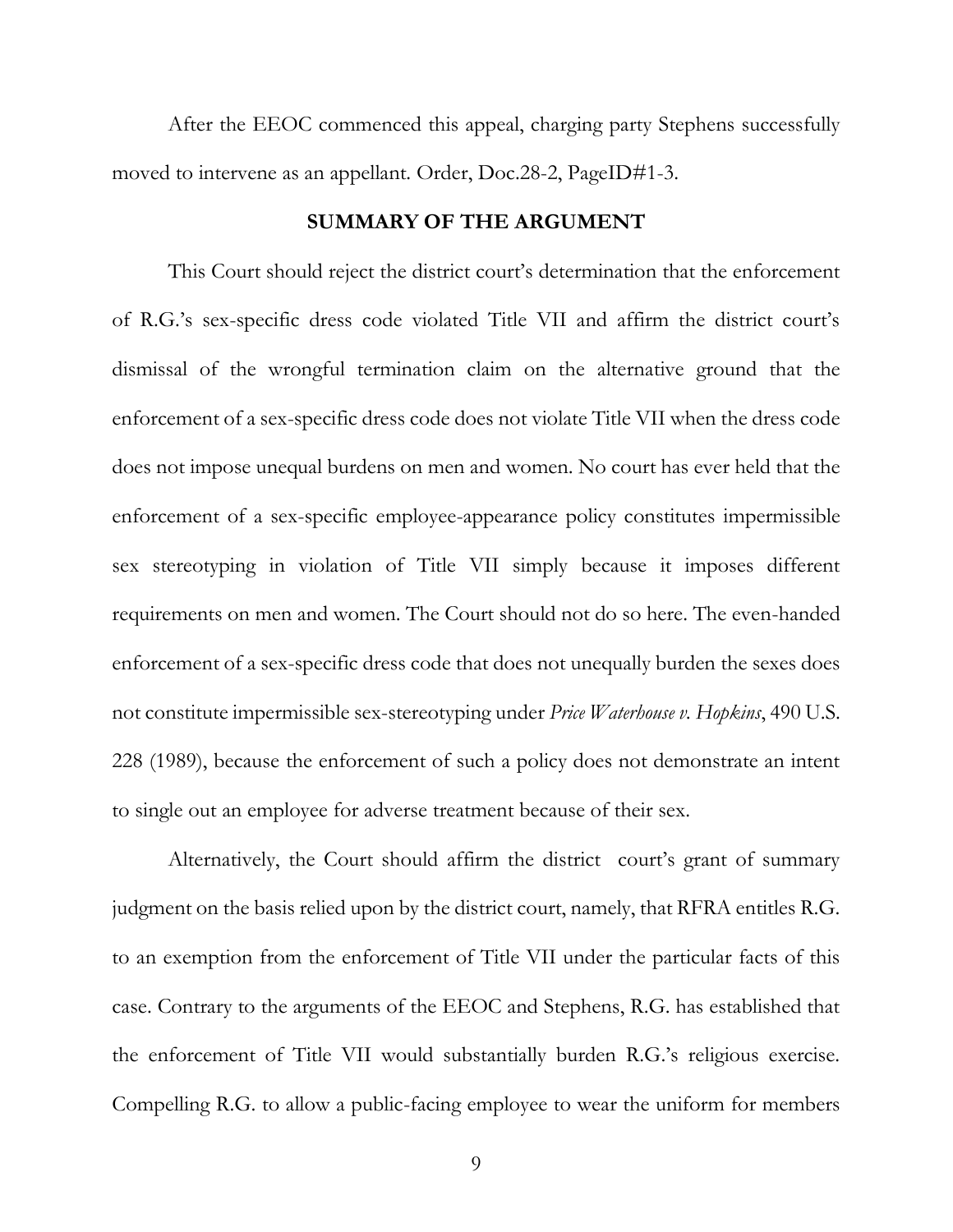of the opposite sex while representing the company on the job would cause R.G.'s owner, Tom Rost, to violate his sincerely held religious belief that a person's sex is an immutable, God-given gift. By causing disruption to the grieving process of mourners, it would also interfere with Rost's religious calling and mission to serve those who grieve. Rost would be pressured to give up his business rather than violate his religious convictions. Consequently, Rost has established a substantial burden on his religious exercise. The burden thus shifts to the EEOC to establish that enforcing Title VII is the least restrictive means of furthering a compelling government interest. RFRA requires that the government show a compelling interest to enforce the statute with respect to the specific person asserting the religious objection. But the EEOC cannot demonstrate that it has a compelling interest to force Rost to allow an employee to wear the uniform for a member of the opposite sex while at work. Moreover, the EEOC has not demonstrated that other means exist to further its interest in opposing sex stereotypes. Indeed, the means advocated by the EEOC—compelling R.G. to allow an employee to dress and present according to female sex stereotypes in the workplace undermines the goal of eliminating sex stereotypes from the workplace.

The Court should also affirm the district court's holding on R.G.'s Rule 12(b)(6) motion that Title VII's prohibition of discrimination "because of . . . sex" does not include discrimination based on transgender or gender-transitioning status. The common and ordinary meaning of "sex" in Title VII contemporaneous with the enactment of the statute does not include the concept of gender identity or transgender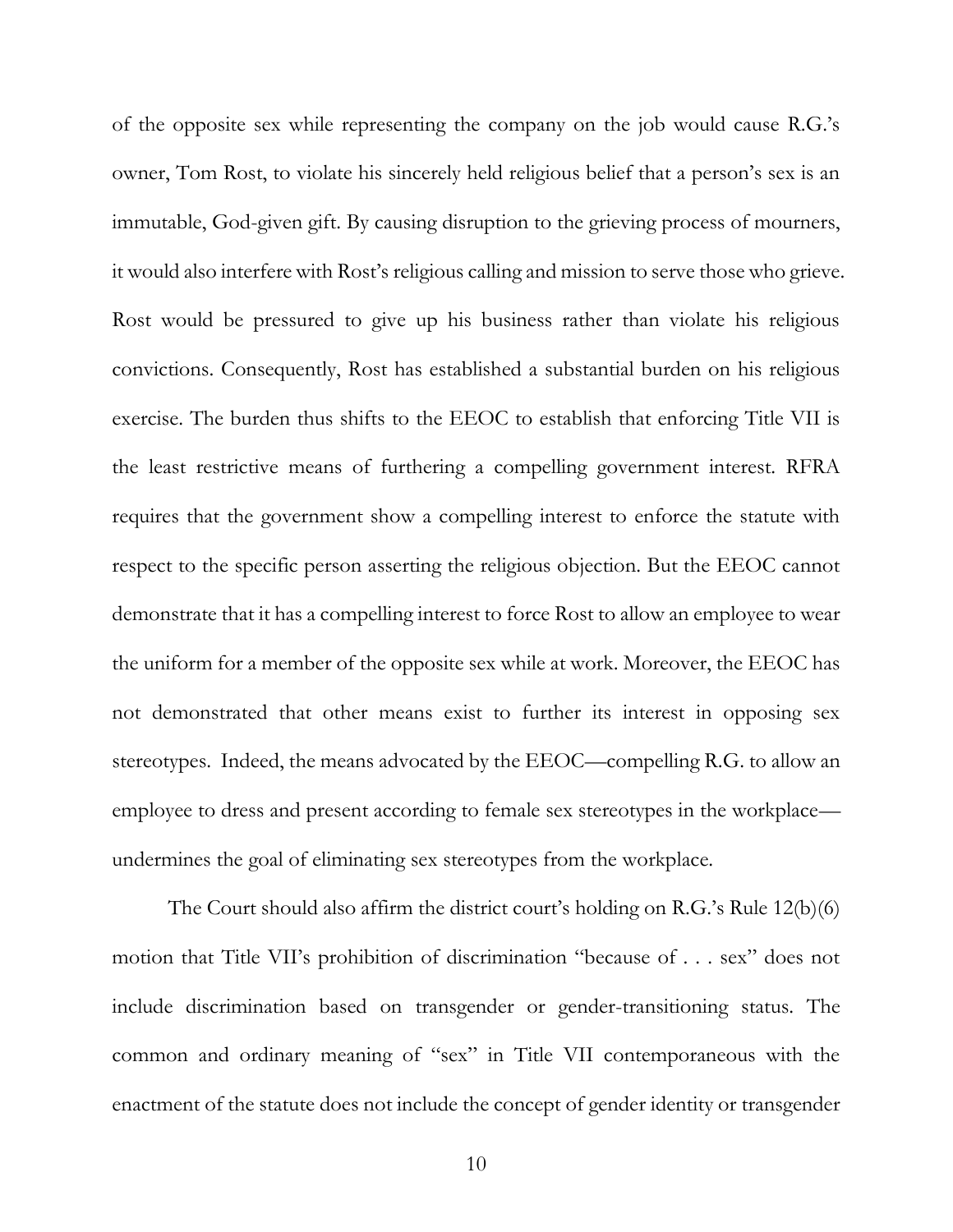status. The court should not use the sex stereotyping theory of *Price Waterhouse* to bootstrap protection for gender identity or transgender status into Title VII.

Finally, the Court should affirm the district court's dismissal without prejudice of the EEOC's clothing benefits claim. Under this Circuit's holding in *EEOC v. Bailey Co., Inc.*, 563 F.2d 439 (6th Cir. 1977), the district court lacked jurisdiction over the clothing benefits claim because Stephens's charge of discrimination, which alleged only wrongful termination on the basis of sex or gender identity, cannot be reasonably expected to lead to an investigation concerning whether R.G. provided clothing benefits to men and not women. *Bailey* remains good law and does not contradict the Supreme Court's narrow holding in *General Telephone Co. of the Northwest v. EEOC*, 446 U.S. 318 (1980).

#### **ARGUMENT**

### <span id="page-18-1"></span><span id="page-18-0"></span>**I. The District Court's Grant of Summary Judgment on the Wrongful Termination Claim Should Be Upheld on the Basis That R.G. Did Not Engage in Impermissible Sex Stereotyping in Violation of Title VII.**

The district court determined that R.G.'s sex-specific dress code was not a defense to the EEOC's Title VII sex-stereotyping claim., in essence holding that R.G.'s enforcement of its sex-specific dress code against Stephens constituted sex stereotyping in violation of Title VII. Order, R.76, PageID#2204. This is legal error: sex-specific dress codes that do not impose an unequal burden on one sex are permissible under Title VII. Because R.G. discharged Stephens for refusing to abide by R.G.'s sex-specific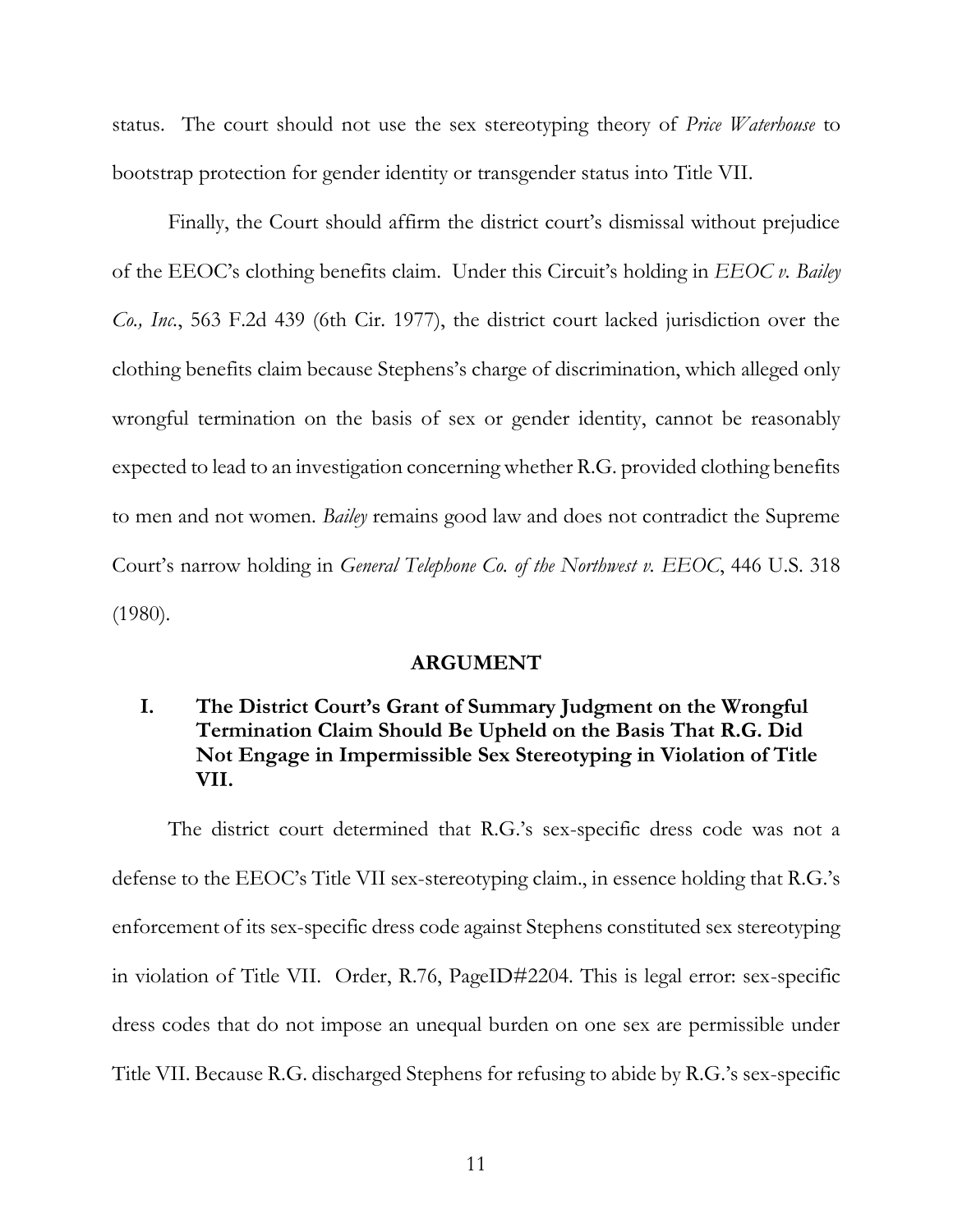dress code, and because R.G.'s dress code does not impose an unequal burden on one sex, R.G. did not engage in impermissible sex stereotyping under Title VII. This is an alternative basis for affirming the district court's grant of summary judgment in favor of R.G. on the EEOC's wrongful termination claim.

### <span id="page-19-0"></span>**A. Because R.G.'s Sex-Specific Dress Code Imposes Equal Burdens on Men and Women, Its Enforcement Does Not Constitute Impermissible Sex Stereotyping in Violation of Title VII.**

It has long been held that sex-specific dress codes and other employeeappearance policies that impose equal burdens on men and women do not violate Title VII.

In *Barker v. Taft Broadcasting Co.*, 549 F.2d 400, 401 (6th Cir. 1977), this Circuit held that a male employee who was discharged for failing to keep his hair short as required by his employer's sex-specific grooming policy did not state a cause of action under Title VII for discrimination because of sex. The employer's grooming policy "limited the manner in which the hair of the men could be cut and limited the manner in which the hair of women could be styled." *Id.* In holding that the male plaintiff failed to make out a prima facie case of sex discrimination, the court observed that there was "no allegation that women employees who failed to comply with the code provisions relating to hair style were not discharged"; nor was there "any allegation that the employer refused to hire men who did not comply with the code, but did hire women who were not in compliance." *Id*. That is, the dress code did not disparately impact women versus men.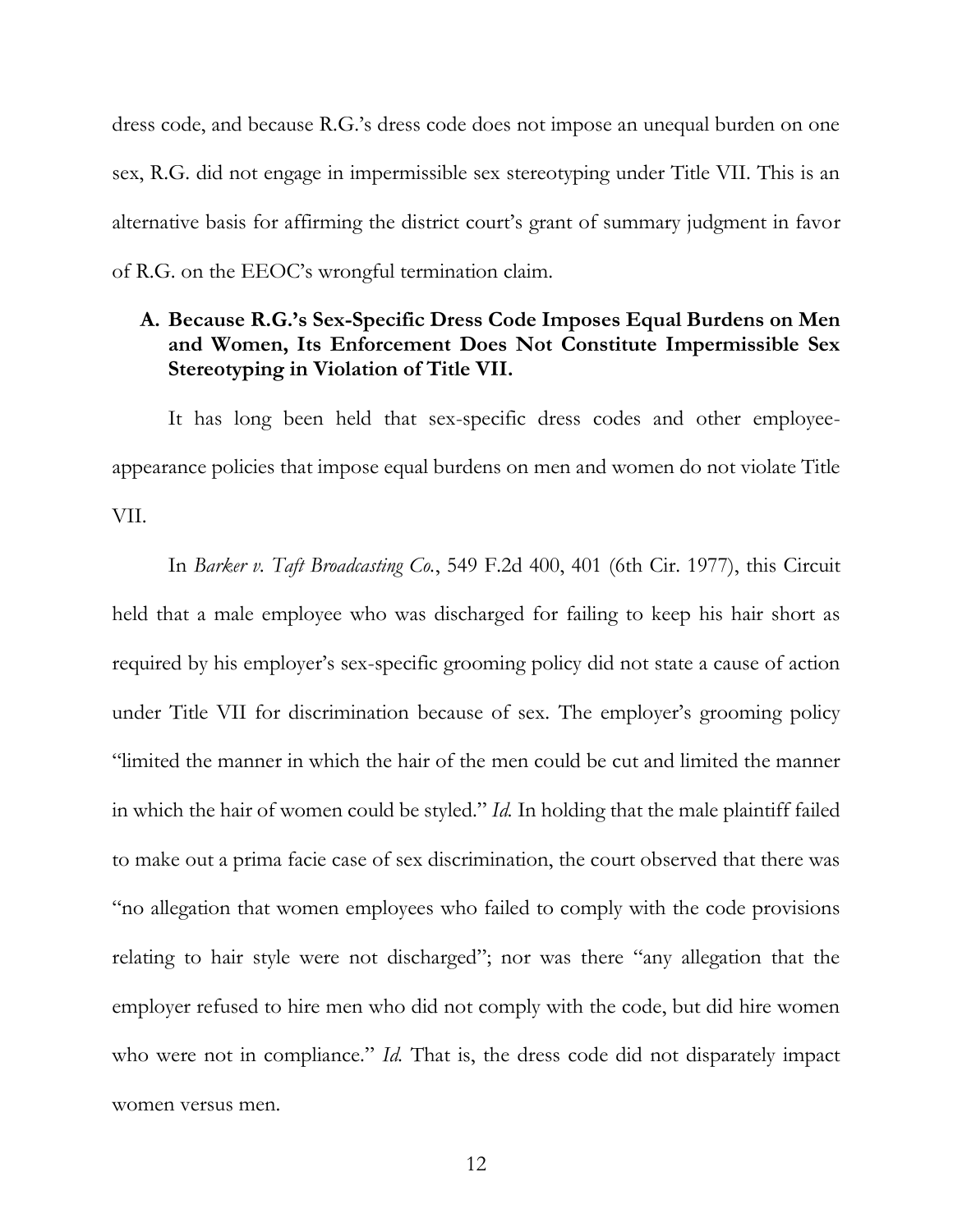*Barker* remains binding law in this Circuit. *See*, *e.g.*, *U.S. v. Smith*, 73 F.3d 1414, 1418 (6th Cir. 1996) (quoting *Salmi v. Sec'y of Health and Human Servs.,* 774 F.2d 685, 689 (6th Cir. 1985) ("A panel of this Court cannot overrule the decision of another panel. The prior decision remains controlling authority unless an inconsistent decision of the United States Supreme Court requires modification of the decision or this Court sitting en banc overrules the prior decision.")). And while *Barker* did not consider *Price Waterhouse*, the Ninth Circuit recently did so *en banc* and upheld a sex-specific dress and grooming code. In *Jespersen,* the court held that Harrah's Casino did not violate Title VII by requiring its female bartenders to wear makeup and nail polish and to tease, curl, or style their hair, while prohibiting male bartenders from wearing makeup or nail polish and requiring them to keep their hair cut above the collar. *Jespersen v. Harrah's Operating Co.*, 444 F.3d 1104, 1107 (9th Cir. 2006). The court noted that it has "long recognized that companies may differentiate between men and women in appearance and grooming policies." *Id.* at 1110. "The material issue under our settled law is not whether the policies [for men and women] are different, but whether the policy imposed on the plaintiff creates an unequal burden for the plaintiff's gender." *Id.* (citation and quotation marks omitted). Because the female plaintiff failed to show that requiring women to wear makeup (and prohibiting men from doing so) imposed an unequal burden on women, the Ninth Circuit held that she could not establish her claim of sex discrimination. *Id.* at 1112; s*ee also Harper v. Blockbuster Entm't Corp.*, 139 F.3d 1385, 1387 (11th Cir. 1998) (upholding sex-specific grooming policy); *Fagan v. Nat'l Cash Register*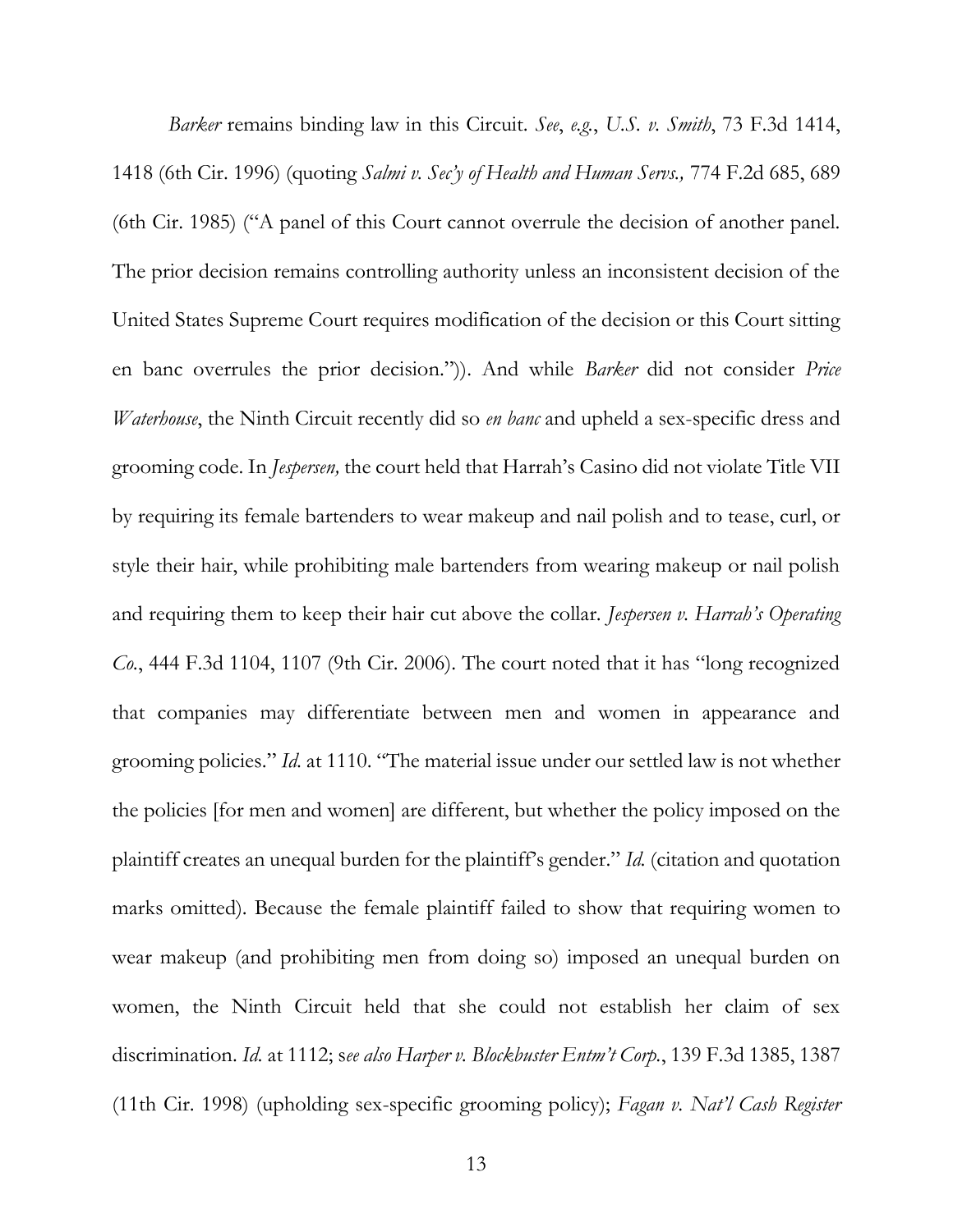*Co.*, 481 F.2d 1115, 1117 n.3 (D.C. Cir. 1973) (explaining that when employers adopt policies that take account of "common differences in customary dress of male and female employees, it is not usually thought that there is unlawful discrimination 'because of sex''').

R.G.'s basic dress code is outlined in the company's employee handbook. *See*  R.G. Employee Manual, R.54-20, PageID#1485-87. It is a sex-specific dress code that R.G. applies based on the biological sex of its employees. R.G. Facts, R.55, PageID#1692, ¶ 51. The dress code requires men who interact with the public to wear dark suits with nothing in the jacket pockets, white shirts, ties, dark socks, dark polished shoes, dark gloves, and only small pins. R.G. Employee Manual, R.54-20, PageID#1485-87. Women who interact with the public are generally required to wear a conservative business suit that consists of a skirt and business jacket. R.G. Facts, R.55, PageID#1691, ¶ 51; M. Rost Dep., R.54-11, PageID#1423, 14:16-19.

With respect to Stephens's claim, the relevant requirements of the dress code are those that apply to Stephens's funeral director position. *See Jespersen*, 444 F.3d at 1106- 07 (focusing only on the dress code for the plaintiff's position). The dress code requires funeral directors—whether male or female—to wear company-provided suits. *See* Kish Dep., R.54-6, PageID#1381, 17:8-22; Crawford Dep., R.54- 7, PageID#1394, 18:3-11.<sup>2</sup>

l

<sup>&</sup>lt;sup>2</sup> Although R.G. has not had an opportunity to employ a female funeral director since Rost's grandmother stopped working for R.G. around 1950, *see* Stephens Dep., R.54- 15, PageID#1459, 102:4-14; T. Rost Aff., R.54-2, PageID#1336, ¶¶ 52-53, R.G. would provide female funeral directors with skirt suits in the same manner that it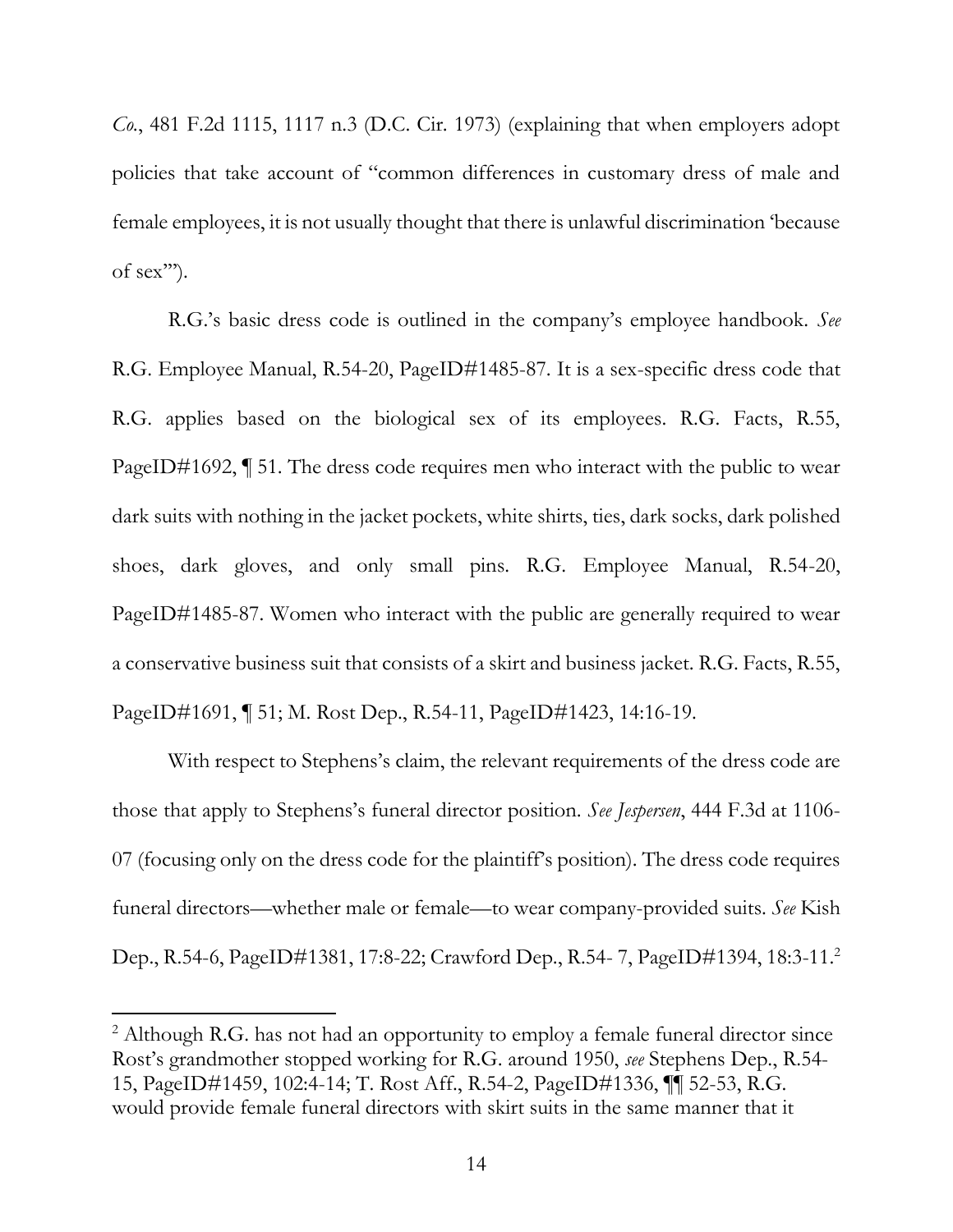The burden of the dress code on male funeral directors and on female funeral directors is identical.

Moreover, R.G. does not discriminate in its enforcement of the dress code. R.G. has in fact disciplined employees for failing to comply with the dress code. R.G. Facts, R.55, PageID#1693, ¶ 60. If a female funeral director were to say that she planned to wear a men's suit at work, that employee would be discharged just like Stephens was. T. Rost Aff., R.54-2, PageID#1337, ¶ 55.

Because R.G.'s dress code imposes equivalent burdens on male and female funeral directors, *Barker* and similar authority in other circuits instruct that the enforcement of R.G.'s dress code does not constitute impermissible sex stereotyping in violation of Title VII.

### <span id="page-22-0"></span>**B. Neither Price Waterhouse nor Smith Alter the Conclusion that the Enforcement of R.G.'s Sex-Specific Dress Code Against Stephens Did Not Violate Title VII.**

The district court reasoned that in light of the Supreme Court's decision in *Price Waterhouse* and the Sixth Circuit's holding in *Smith v. City of Salem*, 378 F.3d 566 (6th Cir. 2004), it "appears unlikely" that this Circuit would find the enforcement of R.G.'s sexspecific dress code permissible under Title VII. Order, R.76, PageID#2204. But a straightforward analysis of *Price Waterhouse* and *Smith* reveals that those cases do not alter the widely accepted rule acknowledged in *Barker* and *Jespersen* that sex-specific dress

 $\overline{\phantom{a}}$ 

provides pant suits to male funeral directors, and that those female employees would be required to wear those suits while on the job. R.54-2, PageID#1337, ¶ 54.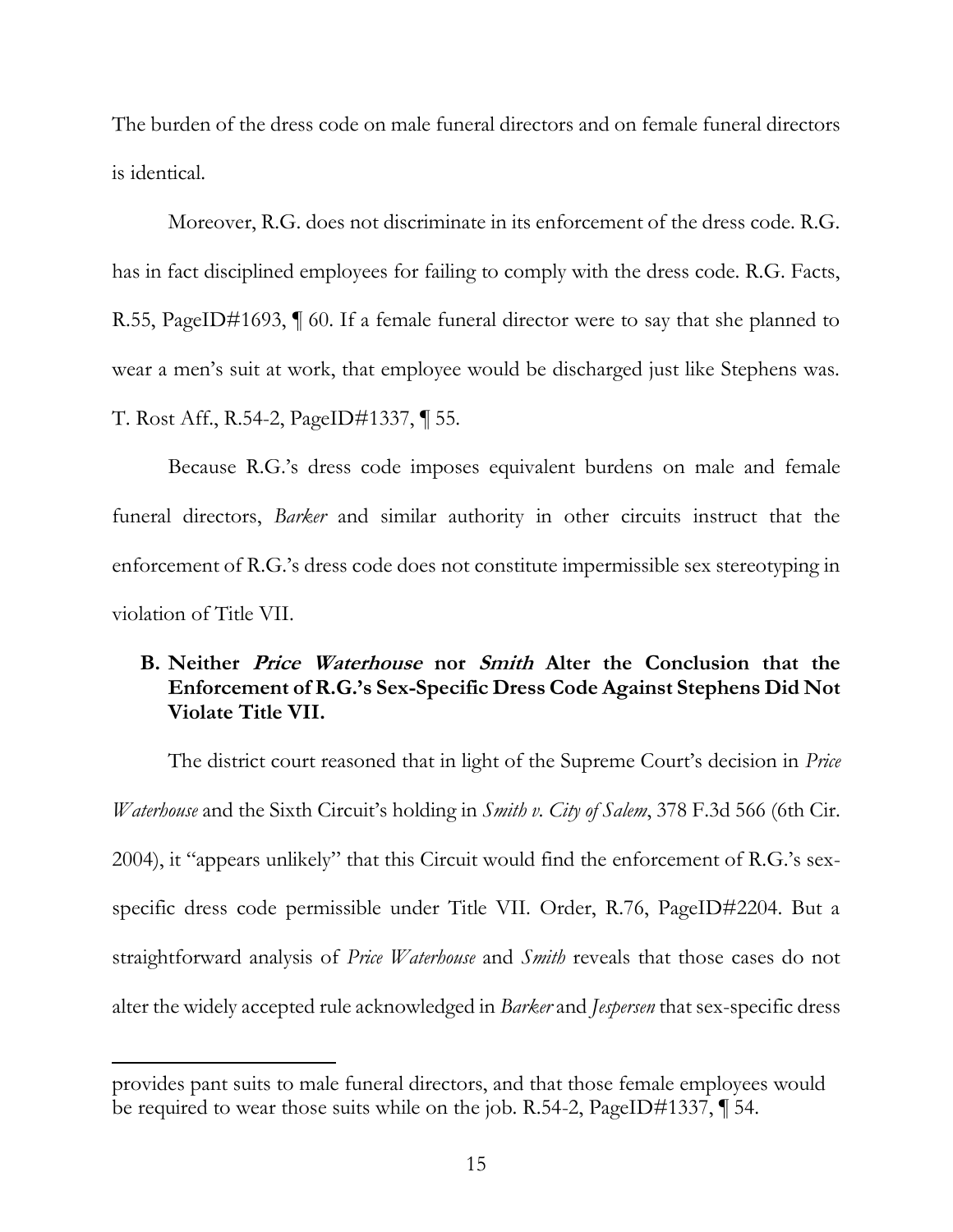and grooming codes are lawful under Title VII when they impose equivalent burdens on men and women.

Indeed, these cases are absolutely consistent with the Supreme Court's statement that "'[i]n forbidding employers to discriminate against individuals because of their sex, Congress intended to strike at the entire spectrum of *disparate treatment of men and women* resulting from sex stereotypes.'" *Price Waterhouse*, 490 U.S. at 251 (quoting *Los Angeles Dept. of Water and Power v. Manhart*, 435 U.S. 702, 707 n. 13 (1978); *Sprogis v. United Air Lines, Inc.*, 444 F.2d 1194, 1198 (7th Cir. 1971)) (emphasis added). Stephens goes astray by focusing narrowly on "entire spectrum" without paying due regard to the necessary demonstration of "disparate treatment" between "men and women."

It is a helpful exercise to think about *Price Waterhouse* and imagine that there was a dress code imposed which obligated Ms. Hopkins to wear a skirt while her male colleagues were obliged to wear pants. Had she simply been fired for wearing pants rather than a skirt, the case would have ended there—both sexes would have been equally burdened by the requirement to comply with their respective sex-specific standard. But what the firm could not do was fire her for being aggressive or macho when it was tolerating or rewarding the behavior among men—and when it did, it relied on a stereotype to treat her disparately from the men in the firm.

At bottom, *Price Waterhouse* revolves around the employer targeting employee behavior—acting feminine; being macho; getting aggressive—and in so doing, it relies upon the fixed, binary classification of a person's sex as male or female as the referent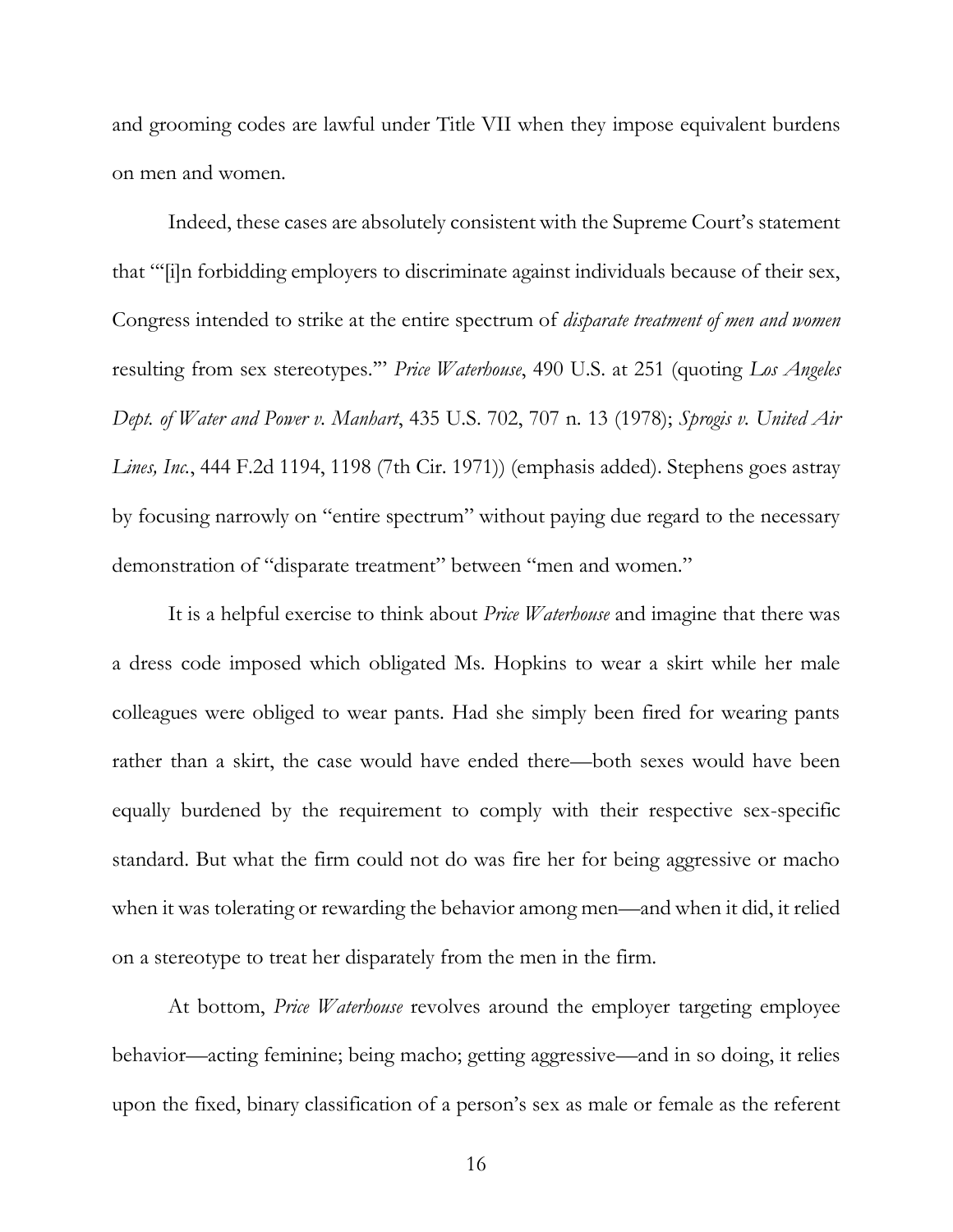for determining whether discrimination occurred. It does not create any categorical protection for the fluid continuum of gender identity. As Judge Pryor recently put it, the "doctrine of gender nonconformity is not an independent vehicle for relief; it is instead a proxy a plaintiff uses to help support her argument that an employer discriminated on the basis of the enumerated sex category by holding males and females to different standards of behavior." *Evans v. Georgia Reg'l Hosp.*, 850 F.3d 1248, 1260 (11th Cir. 2017) (*Pryor, J.*, concurring) (rejecting expansion of "sex" in Title VII to include sexual orientation).

Thus, *Smith* and *Price Waterhouse* are two of a kind, both involving behavior which the employer saw as stereotypical and thought inconsistent with the complainant's sex. Ms. Hopkins was too masculine while Mr. Smith expressed himself with "less masculine, and more feminine mannerisms and appearance...." *Smith*, 378 F.3d at 572. In neither case did the plaintiffs refuse to comply with (or challenge) a sex-specific dress code or grooming policy that imposed equal burdens on the sexes.

Nor does *Smith* expand on *Price Waterhouse* to create a freestanding claim for discrimination grounded solely in transgender identity. Granted, the *Smith* panel *initially* opined that "[d]iscrimination based on transsexualism is rooted in the insistence that sex (organs) and gender (social classification of a person as belonging to one sex or the other) coincide," which is "the very essence of sex stereotyping." *Smith v. City of Salem*, 369 F.3d 912, 921-22 (6th Cir. 2004), *amended and superseded*, 378 F.3d 566, *rehearing en banc denied* (Oct. 18, 2004). Thus, the panel went on to state that "to the extent that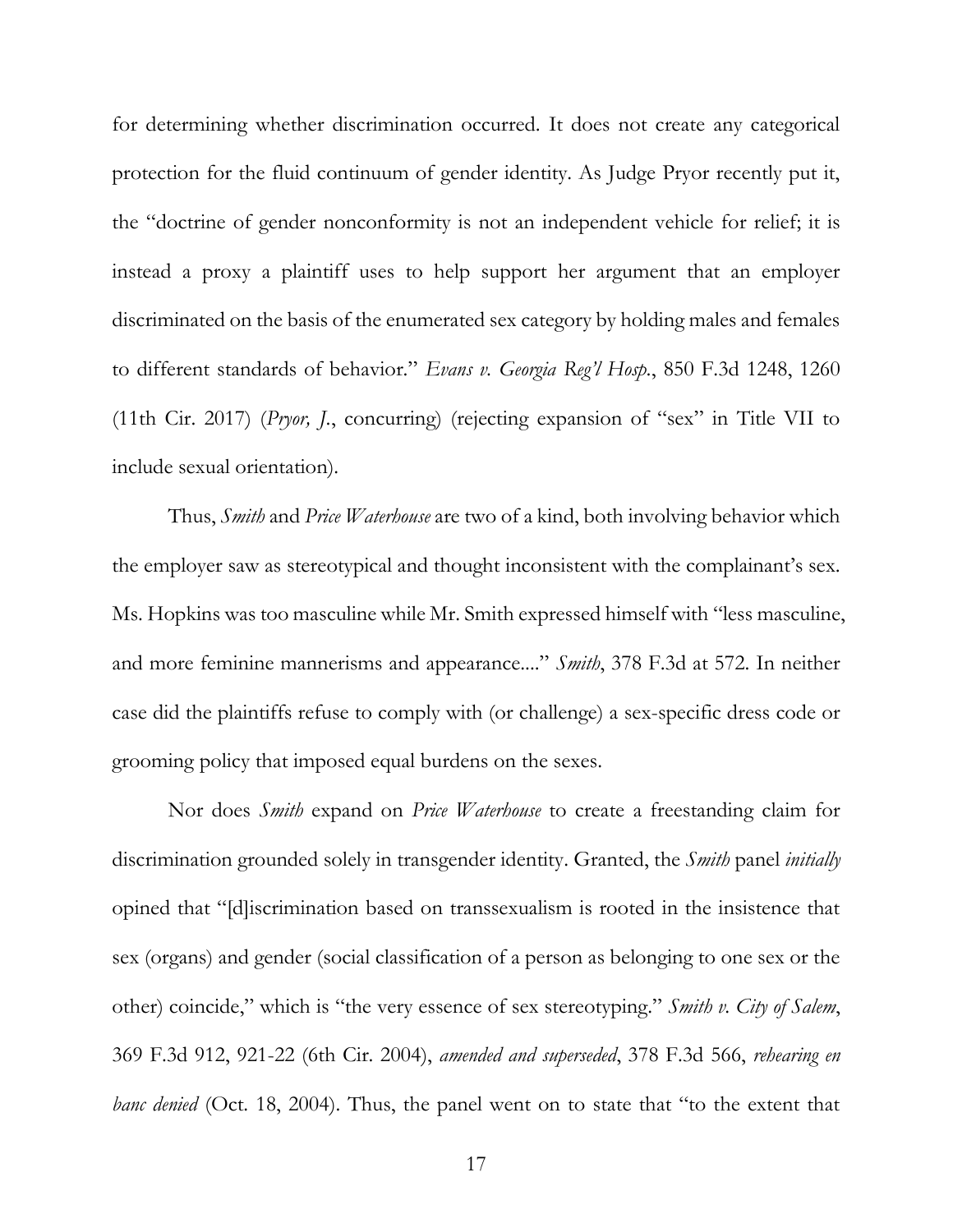Smith . . . alleges discrimination based solely on his identification as a transsexual, he has alleged a claim of sex stereotyping. . . ." *Id.* at 922. But just two months after publishing the opinion, the panel *removed that passage* in an amended opinion. *See* 378 F.3d 566.

Having corrected its opinion to reject a categorical protection for transgender status, the panel opinion summed it up this way: *Price Waterhouse* did "not make Title VII protection against sex stereotyping conditional or provide any reason to exclude Title VII coverage for non sex-stereotypical behavior simply because the person is a transsexual." *Id*. at 574-575. In other words, transsexuals are not denied the protections of sex discrimination law under Title VII, nor are they precluded from using the "proxy" of sex stereotyping to "support [an] argument that an employer discriminated on the basis of the enumerated sex category. . . ." *Evans,* 850 F.3d at 1260 (*Pryor, J.*, concurring). To establish discrimination "because of . . . sex," they still have to prove that the employer's sex stereotyping resulted in "disparate treatment of men and women." *Price Waterhouse*, 490 U.S. at 251.

*Smith* therefore does not support bootstrapping Stephens's claim into Title VII based on Stephens's transgender status or efforts to transition. Instead, Stephens has to show that discrimination occurred because of Stephens's sex (male), and more specifically, that a disparate burden fell upon Stephens based upon Stephens's sex. But that is not Stephens's case, and *Smith* and *Price Waterhouse* will not carry the day for Stephens.

18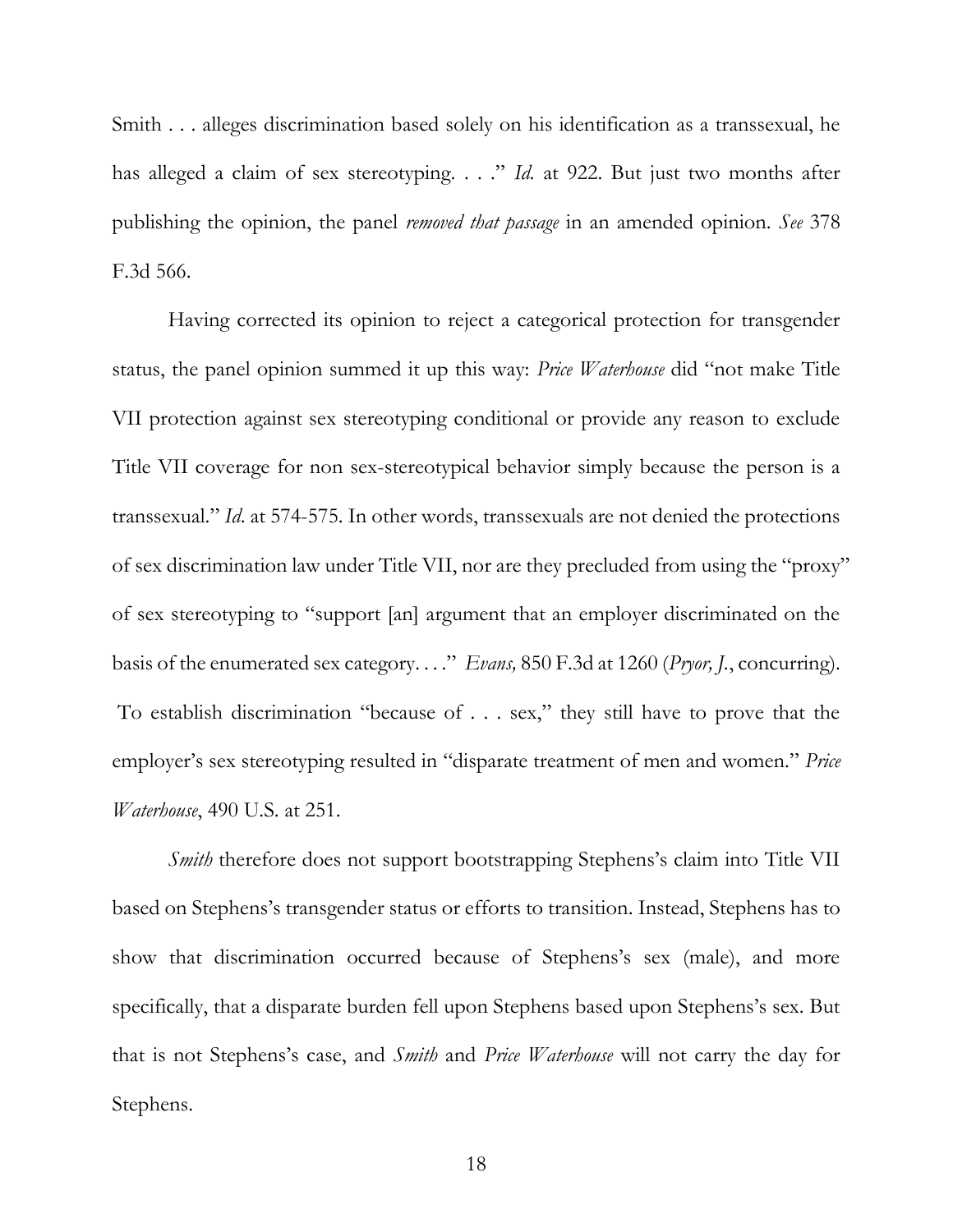Indeed, unlike the employers in *Price Waterhouse* or *Smith*, R.G. never indicated that Stephens's behavior was too feminine or not masculine enough—no sex stereotype factored into R.G.'s employment decision. To the contrary, R.G. consistently maintained that Stephens, like all other employees, male or female, must comply with the company's professional sex-specific dress code to ensure that the bereaved receive the care that Rost is compelled by his faith to provide. Thus, the Appellants cannot establish what the plaintiff in *Price Waterhouse* could (and what the plaintiff in *Smith* alleged)—that R.G. treated Stephens differently from other employees because of Stephens's sex.

This brings the present case squarely into the *Jespersen* analysis, where Jespersen invoked *Price Waterhouse* to invalidate a sex-specific dress and grooming policy that imposed equal burdens on the sexes. But the Ninth Circuit rejected her argument, concluding that "Jespersen's claim . . . materially differs from [the plaintiff's] claim in *Price Waterhouse* because Harrah's grooming standards do not require Jespersen to conform to a stereotypical image that would objectively impede her ability to perform her job requirements as a bartender." 444 F.3d at 1113. This case tracks that scenario precisely: "[t]he record contains nothing to suggest [that R.G.'s dress] standards would objectively inhibit" one sex's "ability to do the job." *Id.* at 1112. R.G.'s dress code does not require Stephens to conform to a sex stereotype that would impede Stephens's ability to perform the duties of a funeral director. On the contrary, R.G. implemented its dress code to further its unique work as a funeral business catering to the needs of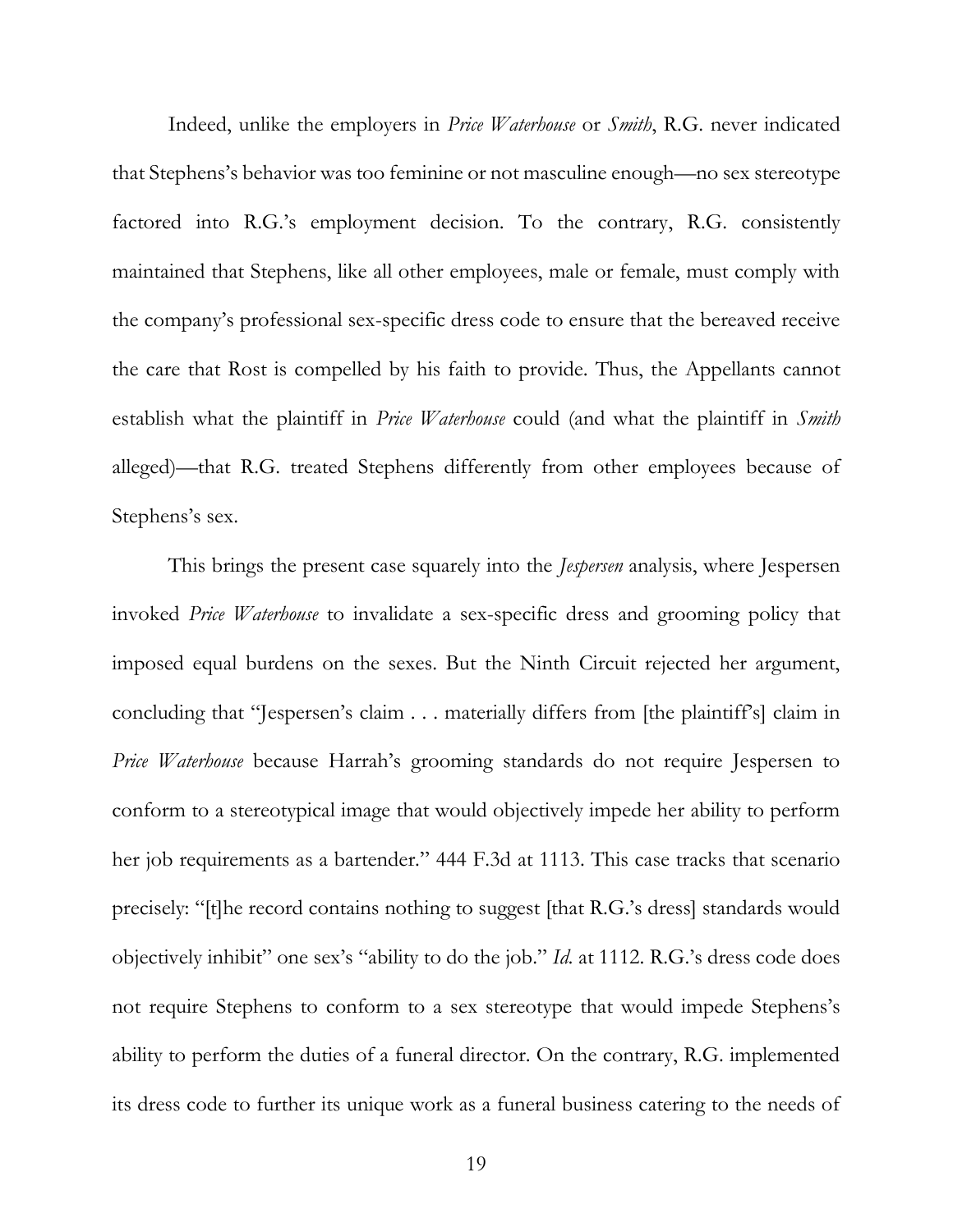its customers. Thus, far from impeding Stephens's ability to perform the requirements of the job, R.G.'s dress code would have *enabled* Stephens to perform the funeral director's duties in the manner that R.G.'s decades of experience established as the right way to serve the bereaved.

The district court rejected the appellate court's *Jespersen* analysis, concluding that it was not in line with this Circuit's admonition in *Smith* that "[a]fter Price Waterhouse, an employer who discriminates against women because, for instance, they do not wear dresses or makeup, is engaging in sex discrimination because the discrimination would not occur but for the victim's sex." *Smith*, 378 F.3d at 574. *See* Order, R.76, PageID#2204. But the district court's reasoning gave short shrift to the critical difference between *Smith* and the instant case: *Smith* alleged that his employer *singled him out* for adverse treatment because he "express[ed] less masculine, and more feminine mannerisms and appearance." 378 F.3d at 572. In contrast—dispositive contrast—R.G. did not target Stephens for disparate treatment, but rather sought compliance with a policy which obligated every employee to conform to the even-handed, sex-specific dress code. No burden fell uniquely on Stephens because Stephens was male, and that makes *Smith* inapposite to this case.

#### <span id="page-27-0"></span>**C. Title VII Does Not Prohibit All Customary Distinctions between Male and Female Dress and Appearance.**

The district court reasoned from the premise that Title VII was violated because R.G. insisted that Stephens dress in accord with "gender-based stereotypes," which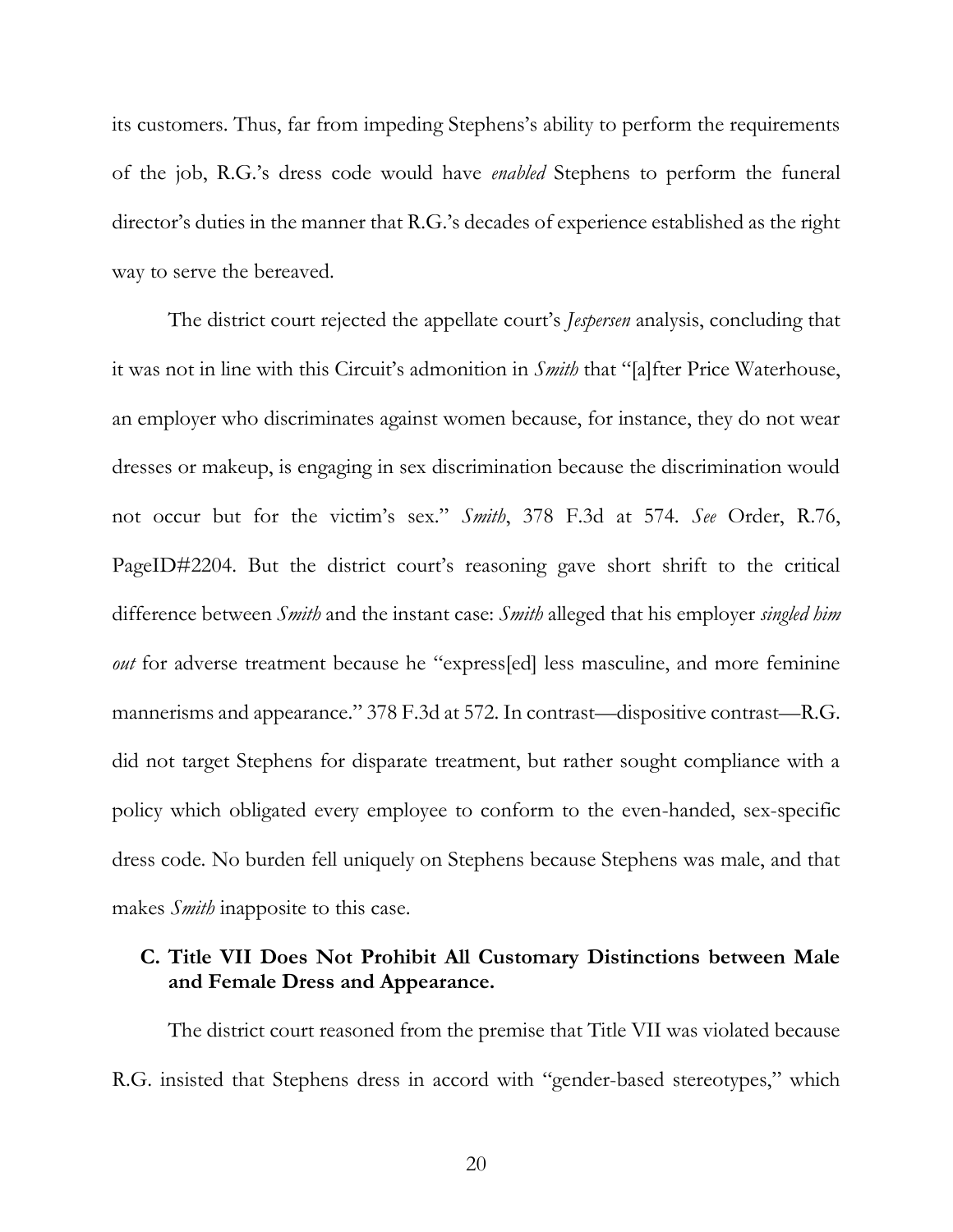"stereotypes" had been codified into a "formal policy." Order, R.76, PageID#2204. But that reasoning is in open conflict with the EEOC's own policies on dress codes, as set forth in its Compliance Manual:

[A] dress code may require male employees to wear neckties at all times and female employees to wear skirts or dresses at all times. So long as these requirements are suitable and are equally enforced and so long as the requirements are equivalent for men and women with respect to the standard or burden that they impose, there is no violation of Title VII.

EEOC Compliance Manual § 619.4(d) (June 2006). The EEOC thus recognizes that not every mannerism or custom associated with being a man or a woman is an impermissible sex stereotype under Title VII.

And perhaps more importantly, the point of *Price Waterhouse* was to proscribe an employer from relying on his own stereotypes to effect sex discrimination—whereas Stephens would force Stephens's own stereotypes on the employer as a means of affirming Stephens's professed gender identity—thus in a sense establishing an employee-created dress code and insisting that Title VII obligates the employer to adopt it. This Court should not write such a standard into Title VII.

In any event, many courts post-*Price Waterhouse* have permitted employers to distinguish between the sexes in their dress and grooming policies, refusing to denounce the harmless sex-based generalizations that underlie all sex-specific employeeappearance polices. *See*, *e.g.*, *Jespersen*, 444 F.3d at 1110; *Frank v. United Airlines, Inc.*, 216 F.3d 845, 854 (9th Cir. 2000) ("An appearance standard that imposes different but essentially equal burdens on men and women is not disparate treatment"); *Harper*, 139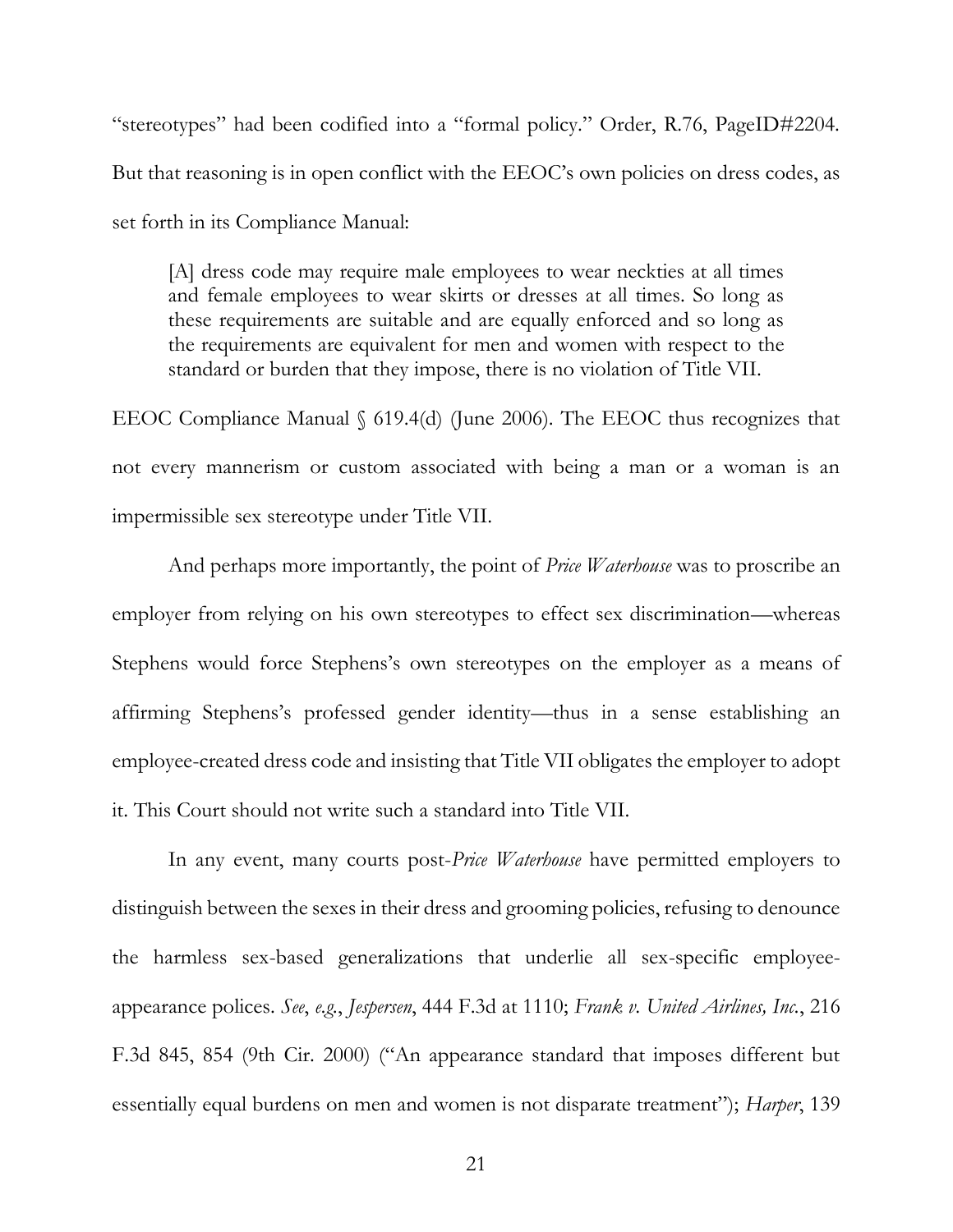F.3d at 1387 (holding that an employee-appearance policy prohibiting men, but not women, from wearing long hair does not violate Title VII); *Tavora v. N.Y. Mercantile Exch.*, 101 F.3d 907 (2nd Cir. 1996) (upholding a sex-specific grooming policy).

At bottom, then, the central question in this case is not whether R.G.'s dress code relies on distinctions between male and female dress: all sex-specific employeeappearance policies do that, and appellate courts have upheld the practice. Rather, the "material issue under our settled law is not whether the policies [for men and women] are different, but whether the policy imposed on the plaintiff creates an 'unequal burden' for the plaintiff's gender." *Jespersen*, 444 F.3d at 1110; *see also Barker*, 549 F.2d at 401 (holding that a plaintiff who failed to allege that his employer's grooming policy imposed an unequal burden on one sex did not state a claim under Title VII); and EEOC Compliance Manual § 619.4(d) ("[S]o long as the [dress code] requirements are equivalent for men and women with respect to the standard or burden that they impose, there is no violation of Title VII.").

The district court observed that the Sixth Circuit has not yet addressed "how to reconcile th[e] previous line of authority" in this Circuit holding that even-handed sexspecific dress codes do not violate Title VII "with the more recent sex/genderstereotyping theory of sex discrimination under Title VII." Order, R.76, PageID#2203. That is true as far as it goes—the Sixth Circuit has not clearly delineated that *Price Waterhouse* and *Smith* deal with different fact patterns and analysis than *Barker* and *Jespersen*. But the two lines of cases are on separate analytical tracks that do not conflict.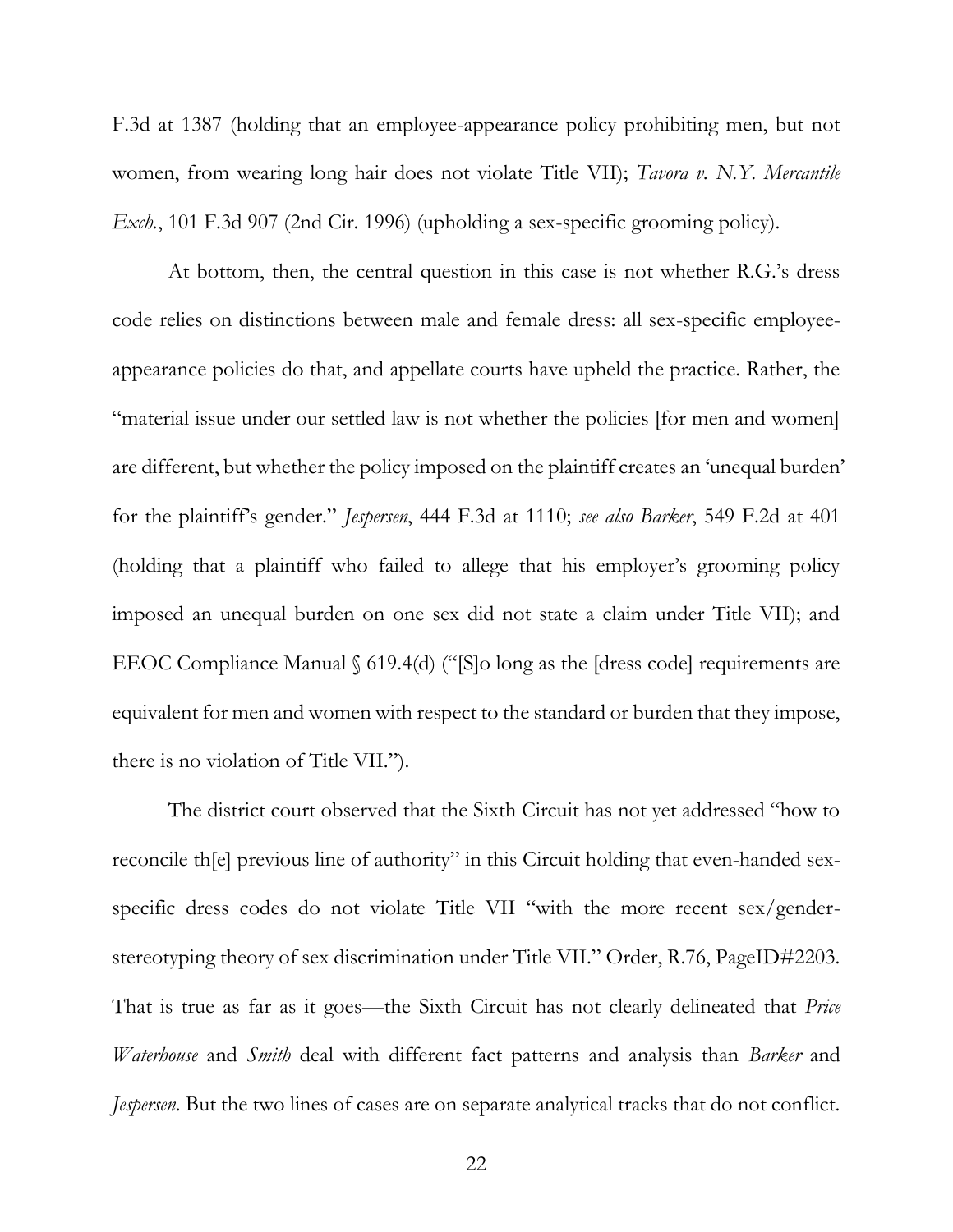*Price Waterhouse* and *Smith* demonstrate how a case for discrimination because of sex may be supported by reference to employer decisions based on sex stereotypes that single out an employee for adverse treatment compared to members of the opposite sex. In contrast, *Barker* and *Jespersen* teach that a sex-specific employee-appearance policy, which may be enforced against an employee for reasons that have nothing to do with sex stereotypes (*e.g.*, a male funeral director might be discharged for refusing to wear a coat and tie, or for wearing a kilt on the job), will not violate Title VII unless its enforcement imposes an unequal burden on (thus disparately impacting) one of the two sexes. The present case fits with *Barker* and *Jespersen*, not with *Price Waterhouse* and *Smith.*<sup>3</sup> This two-track analysis is consistent with the fact that no federal court has held that an employer whose dress code is sex-specific violates Title VII simply because men are expected to wear different clothing than women. As longstanding precedent from many circuits attests, Title VII does not reach so far.

l

<sup>3</sup> The district court also observed that unlike *Barker* and *Jespersen*, the present case does not involve an employee challenging a sex-specific dress code. Order, R.76, PageID#2200. But that is a distinction without a difference. There is no dispute that Rost discharged Stephens because of Stephens's stated intention to violate the dress code for male funeral directors. T. Rost 30(b)(6) Dep., R.54-5, PageID#1372, 136:22- 137:10; T. Rost Aff., R.54-2, PageID#1336, ¶ 50. Moreover, there is no dispute that Rost would not have discharged Stephens if Stephens had stated an intention to abide by the dress code at work and dress as a woman only outside of work, demonstrating that Rost's motivation concerned only the work-appearance policy and not Stephens's professed identity or appearance more generally. T. Rost 30(b)(6) Dep., R.54-5, PageID#1372, 137:11-15. Consequently, if the dress code is permissible under the standards enunciated in *Barker*, *Jespersen*, and similar cases (it is), then R.G. did not violate Title VII when R.G. enforced the dress code against Stephens.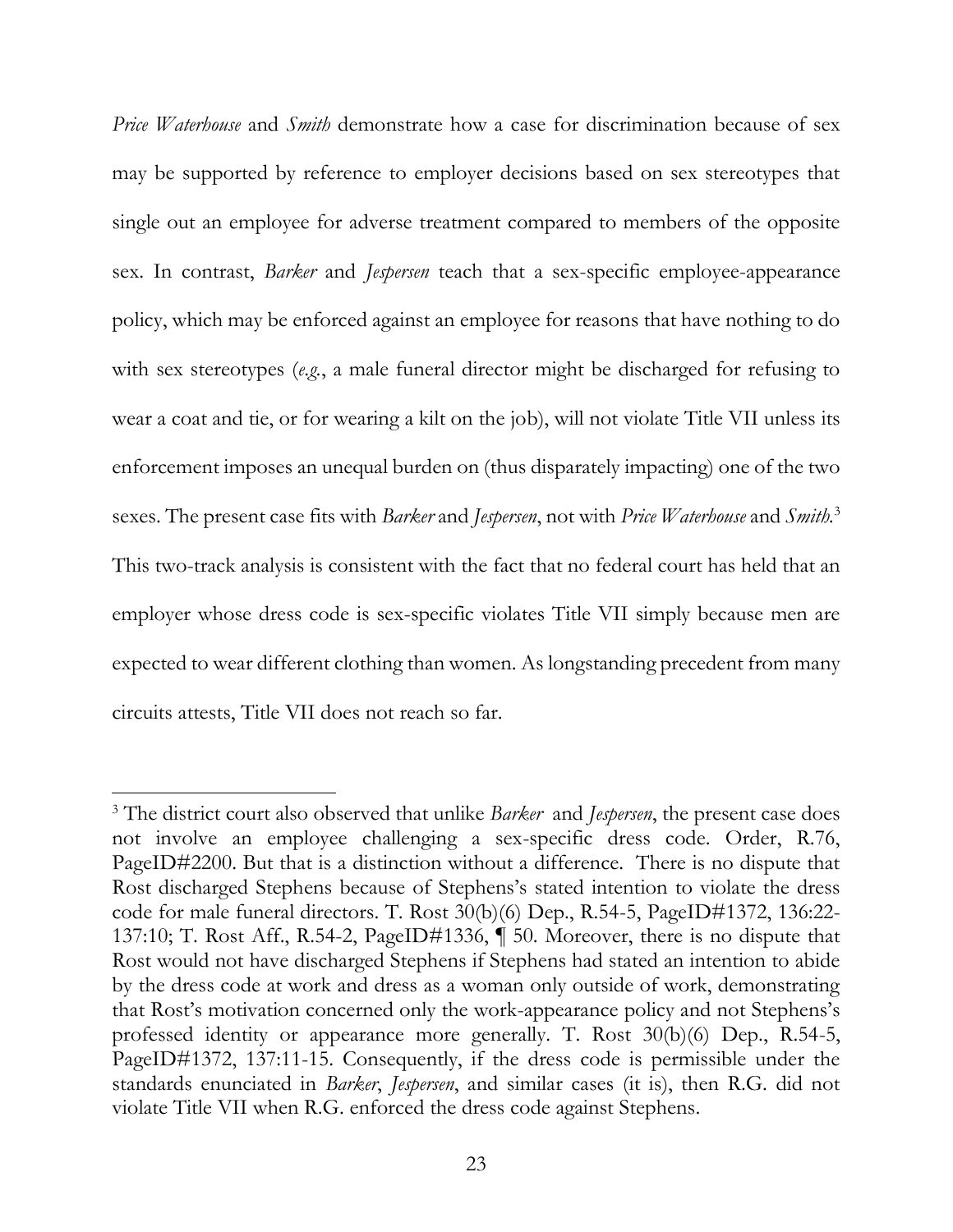This Court should therefore affirm the district court's grant of summary judgment in favor of R.G. on the EEOC's wrongful termination claim on the alternative ground that, contrary to the determination of the district court, R.G. did not engage in impermissible sex stereotyping when it enforced its dress code and discharged Stephens.

### <span id="page-31-0"></span>**II. The District Court Correctly Held that "Sex" in Title VII Does Not Include Transgender or Transitioning Status.**

Ruling on R.G.'s motion to dismiss, the district court held that Title VII does not prohibit employment discrimination based on transgender or transitioning status. Amended Order, R.13, PageID#188. The EEOC and Stephens argue that the district court erred because the language "because of . . . sex" forbids discrimination based on transgender or transitioning status. EEOC Br., Doc.22, PageID#21-22; Stephens Br., Doc.60, PageID#18-19. But the EEOC's and Stephens's argument does not remotely meet the long-established test for statutory interpretation of terms.

In relevant part, Title VII of the Civil Rights Act of 1964 makes it unlawful for an employer "to fail or refuse to hire or discharge any individual, or otherwise to discriminate against any individual . . . because of such individual's race, color, religion, sex, or national origin." 42 U.S.C. § 2000e-2(a)(1). An individual's transgender or transitioning status is not on the list of forbidden categories. To determine whether Title VII's prohibition of discrimination "because of . . . sex" also bans discrimination because of transgender or gender-transitioning status, the court must begin with the statutory text. Specifically, the court should look to the meaning of the words of the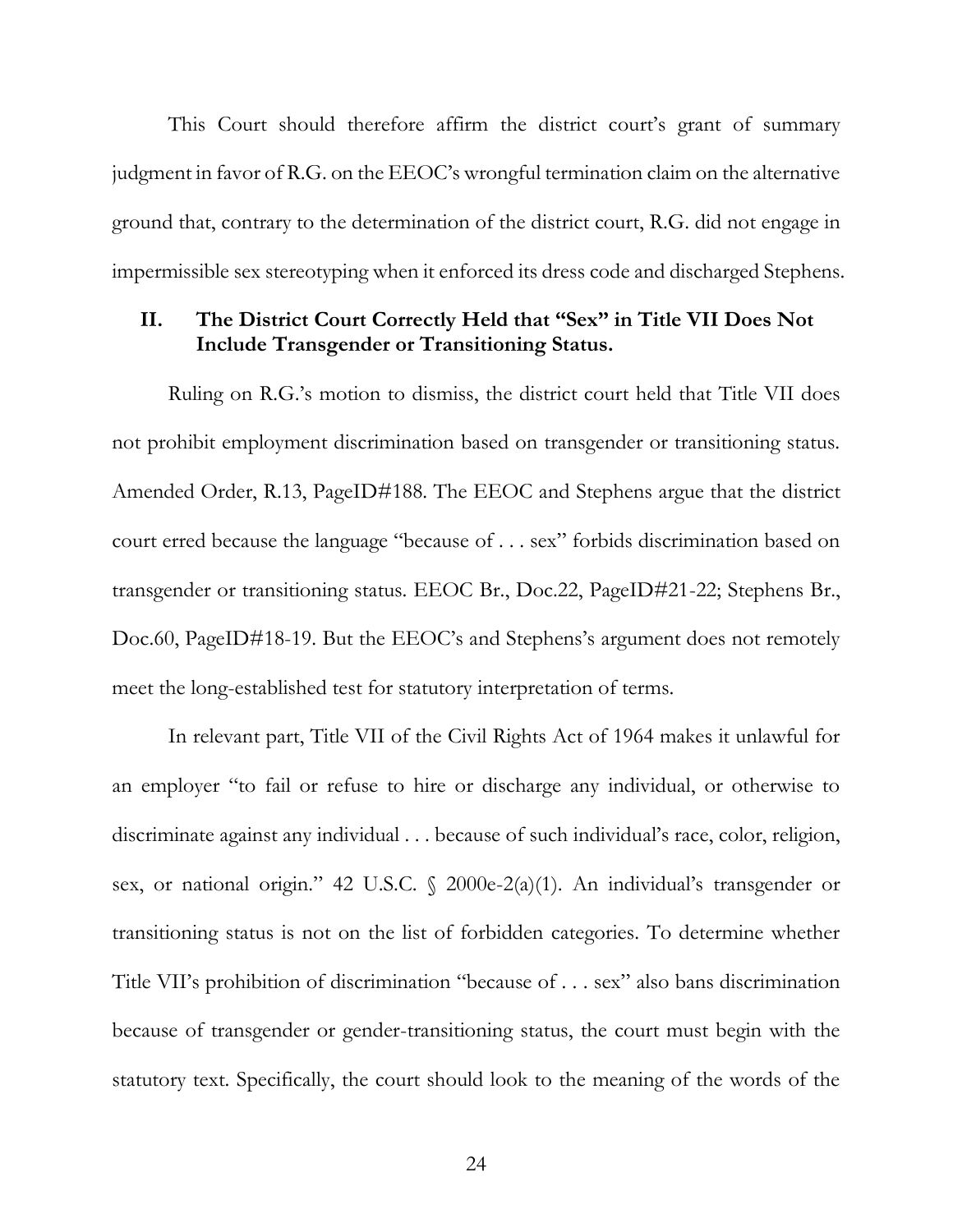statutory text at the time of its enactment. *See*, *e.g.*, *Sandifer v. U.S. Steel Corp.*, 134 S. Ct. 870, 876 (2014) ("It is a fundamental canon of statutory construction that, unless otherwise defined, words will be interpreted as taking their ordinary, contemporary, common meaning;"; looking to dictionaries from era of enactment).

The common and ordinary meaning of "sex" was the same in 1964 as it is now: "sex" refers to a person's sex as determined according to physiology and reproductive role, either male or female. *See*, *e.g.*, WEBSTER'S THIRD NEW INTERNATIONAL DICTIONARY 2081 (1971) (defining "sex" as "the sum of the morphological, physiological, and behavioral peculiarities of living beings that subserves biparental reproduction with its concomitant genetic segregation and recombination which underlie most evolutionary change"); THE AMERICAN COLLEGE DICTIONARY 1109 (1970) (defining "sex" as "the sum of the anatomical and physiological differences with reference to which the male and the female are distinguished"); THE AMERICAN HERITAGE DICTIONARY OF THE ENGLISH LANGUAGE (1st ed. 1969) (defining "sex" as "[t]he property or quality by which organisms are classified according to their reproductive functions[;] [e]ither of two divisions, designated *male* and *female*, of this classification"); *see also* NEW OXFORD AMERICAN DICTIONARY (3d ed. 2010) (defining "sex" as "either of the two main categories (male and female) into which humans and many other living things are divided on the basis of their reproductive functions").

The common and ordinary meaning of "sex" in 1964 did not refer to or include the concept of a person's status as "transgender." The term "transgender" refers to "a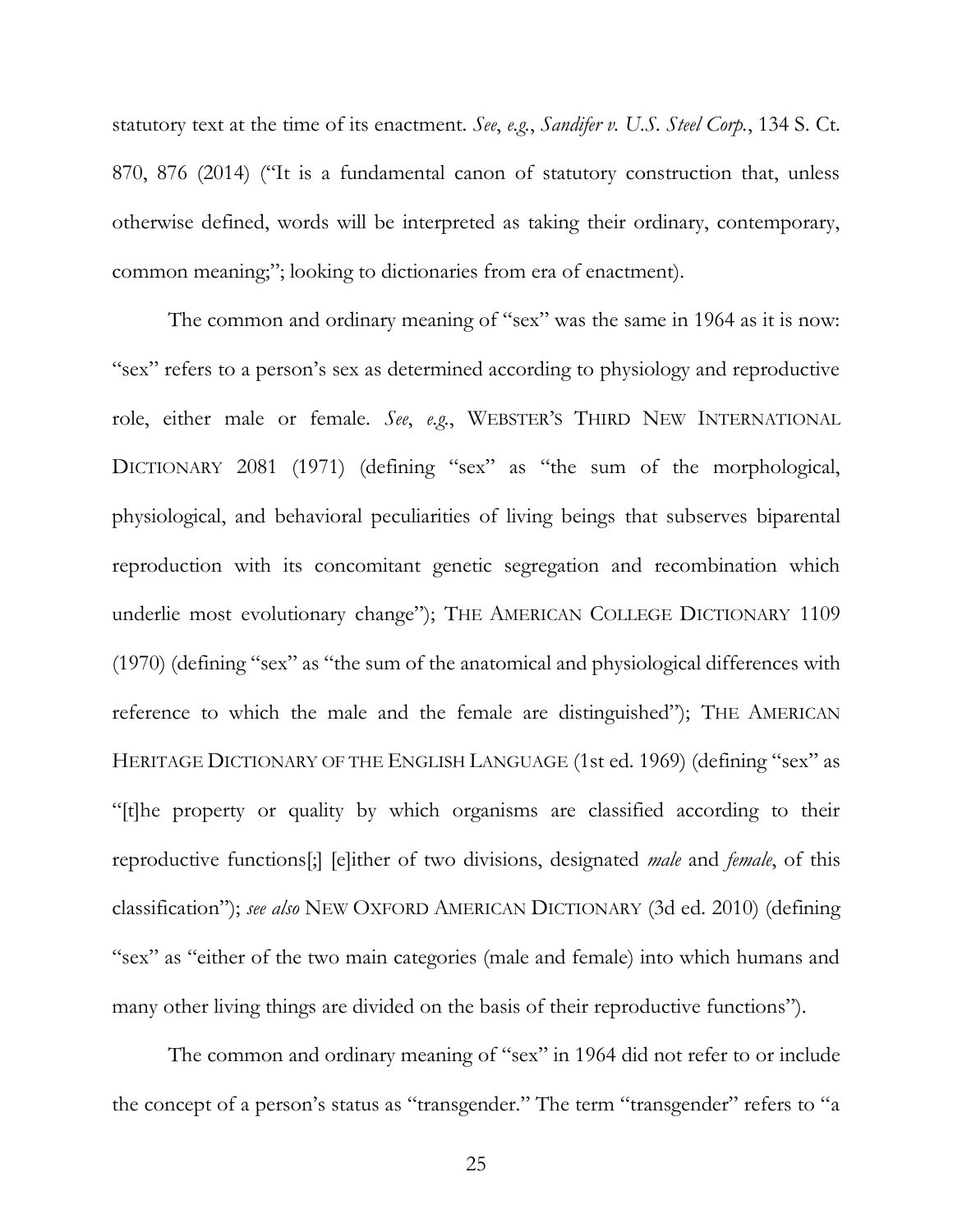person whose *gender identity* differs from the sex the person had or was identified as having at birth," something that is entirely different and distinct from a person's sex as that term was understood in 1964. *Transgender*, MERRIAM-WEBSTER'S COLLEGIATE DICTIONARY (11th ed. 2014), available at https://www.merriamwebster.com/dictionary/transgender (last visited May 11, 2017) (emphasis added). Indeed, when Title VII was enacted, the term and concept "gender identity" was almost completely unknown. The very first use of the term occurred at a psychoanalytic conference in Stockholm in 1963 and was understood to refer to something different than "sex," namely, the "psychological phenomena related to the sexes but without direct biological connotations." Jennifer Germon, *Gender: A Genealogy of an Idea* 65 (2009) (quotation marks and citation omitted). It is therefore implausible that the common and ordinary meaning of "sex" at the time of Title VII's enactment included the concept of gender identity or transgender status.

Analyzing the contemporary definitions of "sex" reveals two important facts: in common and ordinary usage in both 1964 and today, "sex" (1) refers to a binary characteristic for which there are only two classifications, male and female, (2) which classification arises in a person based on their chromosomally driven physiology and reproductive function. As just explained, a person's status as "transgender," on the other hand, refers to a person's self-assigned "gender identity." *See Transgender*, MERRIAM-WEBSTER'S COLLEGIATE DICTIONARY, *supra*. But gender identity is not a binary characteristic. Rather, it refers to a spectrum of possible classifications, including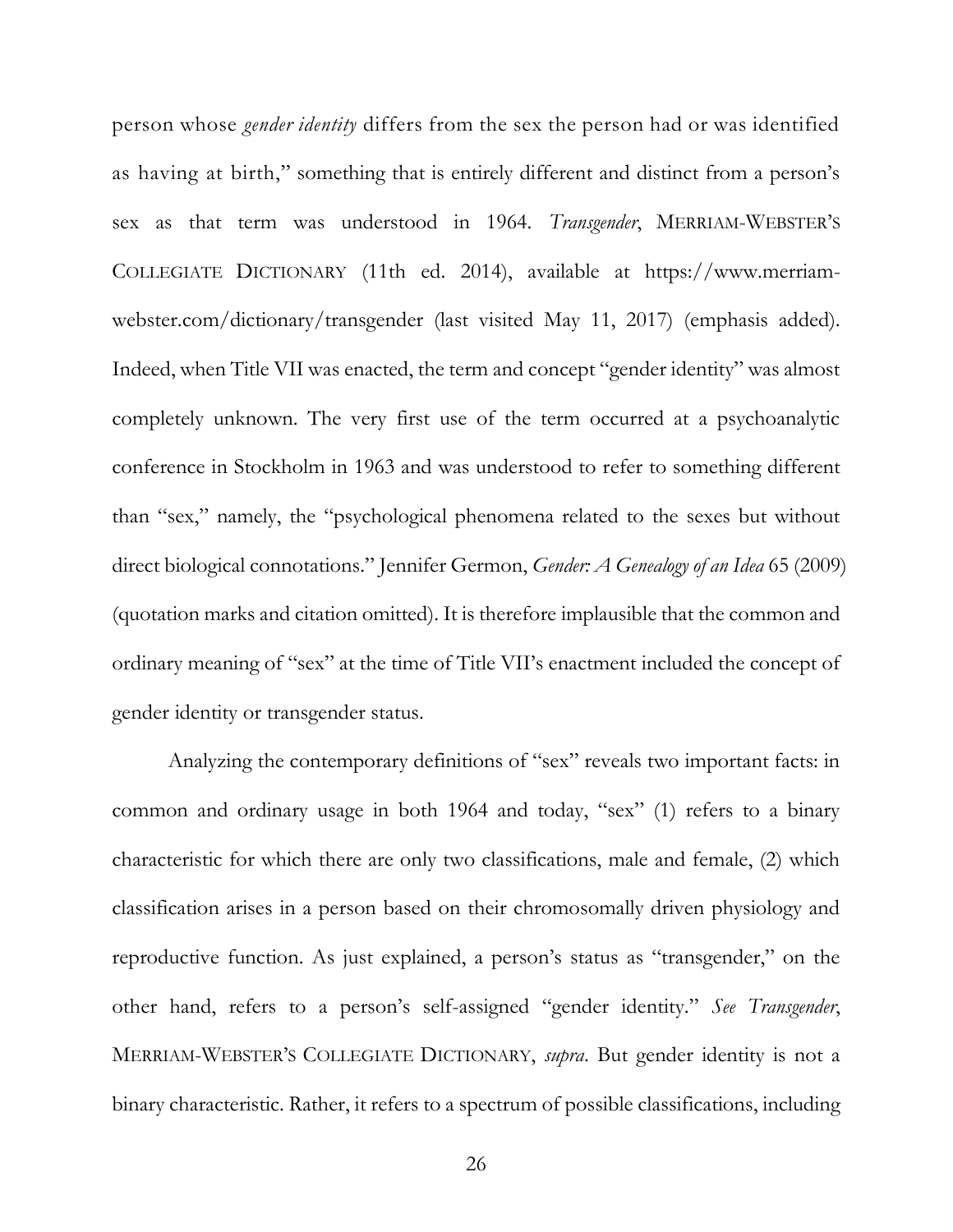male, female, asexual, non-binary, and others. *See* Am. Psychological Ass'n, *Answers to Your Questions About Transgender People, Gender Identity, and Gender Expression* 2 (3d ed. 2014), available at http://bit.ly/1mZQCsH (last visited May 8, 2017) (explaining that some "[g]enderqueer" people "identify their gender as falling outside the binary constructs of 'male' and 'female,'" and indicating that other gender identities include "androgynous, multigendered, gender nonconforming, third gender, and two-spirit"). Moreover, gender identity has nothing to do with physiology or reproductive function. Indeed, Robert Stoller, the UCLA psychoanalyst who introduced the term "gender identity," wrote in 1968 that gender had "psychological or cultural rather than biological connotations." Robert J. Stoller, *Sex and Gender: On the Development of Masculinity and Femininity* 9 (1968).

Because gender identity is not a binary characteristic and has nothing to do with physiology or reproductive function, the common and ordinary meaning of "sex" in Title VII cannot possibly include the concept of gender identity. And it thus follows that "sex" in Title VII cannot include the concept of transgender status, either, because that term takes on meaning by relying on the concept of gender identity.

In short, discrimination because of sex cannot be reasonably understood to include discrimination based on transgender status, because transgender status is an entirely different and distinct trait. Consider it this way: one can imagine a class of persons who profess to be transgender. That class may include persons who are male as well as persons who are female per the common and ordinary meaning of sex.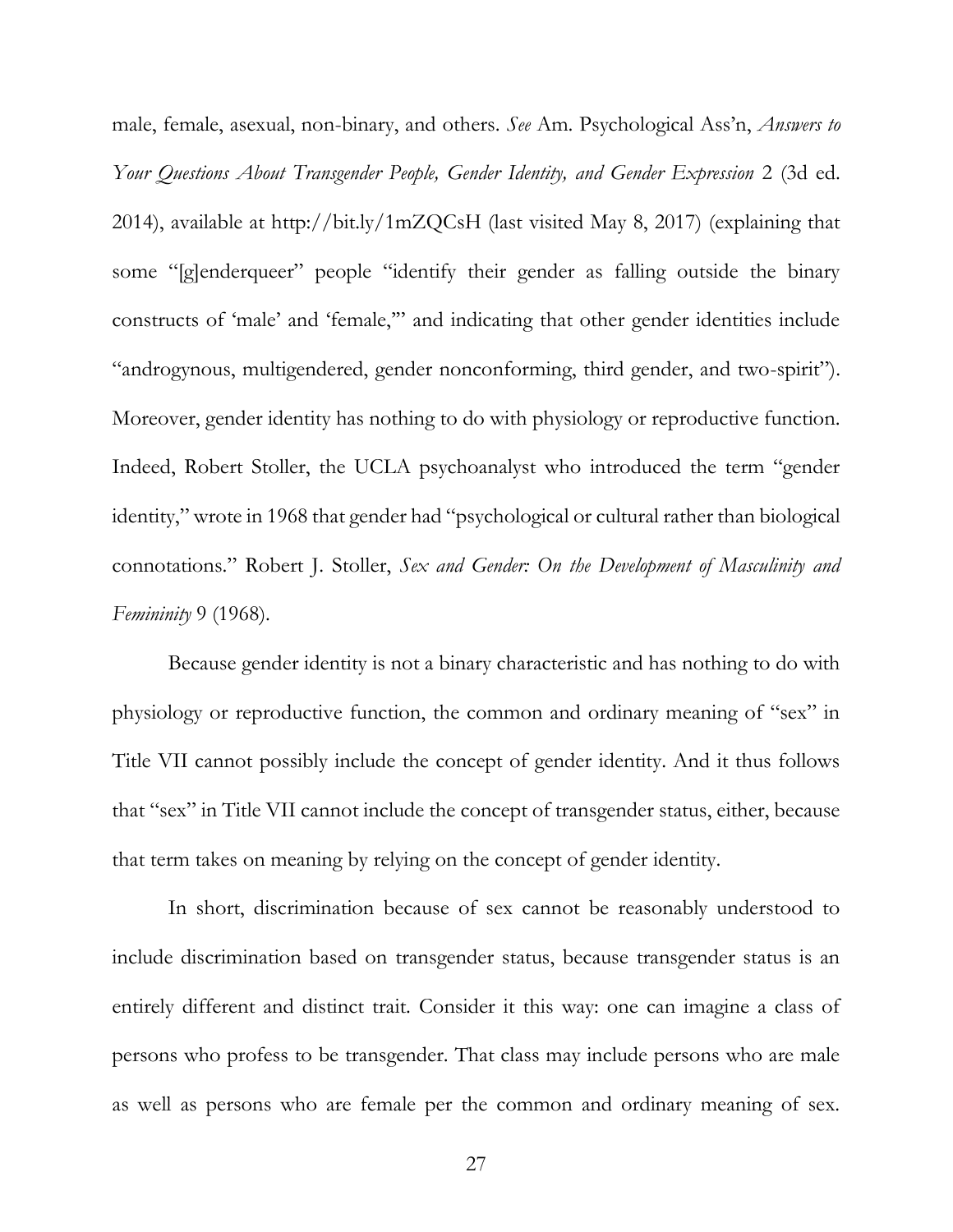Similarly, a class of persons who are female (again, according to the common and ordinary meaning of sex) may include persons who are transgender and persons who are not transgender. It follows that the trait of "sex" is distinct from the concept of "transgender status." Discrimination because of sex and discrimination based on transgender status are not synonymous; thus Title VII's prohibition of discrimination in employment "because of . . . sex" does not prohibit transgender-status discrimination. 42 U.S.C. § 2000e-2(a). To hold otherwise would be to amend the statutory text—a job reserved for Congress, not the courts.

This conclusion is buttressed by the words that Congress employs when it chooses to enact legislation that does, in fact, prohibit discrimination against persons for professing a gender identity that differs from their actual sex. In such cases, Congress uses the phrase "gender identity." For example, the Violence Against Women Act prohibits funded programs from discriminating on the basis of "race, color, religion, national origin, *sex*, *gender identity*, . . . or disability." 42 U.S.C. 13925(b)(13)(A) (emphasis added). There would be no reason to include "gender identity" if the Act's probation of discrimination on the basis of "sex" encompassed discrimination based on gender identity or transgender status. *See also* Hate Crimes Act, 18 U.S.C. § 249(a)(2)(A) (imposing a heightened penalty for causing or attempting to cause bodily injury "to any person, because of the actual or perceived religion, national origin, *gender*, sexual orientation, *gender identity*, or disability of any person.") (emphasis added). This confirms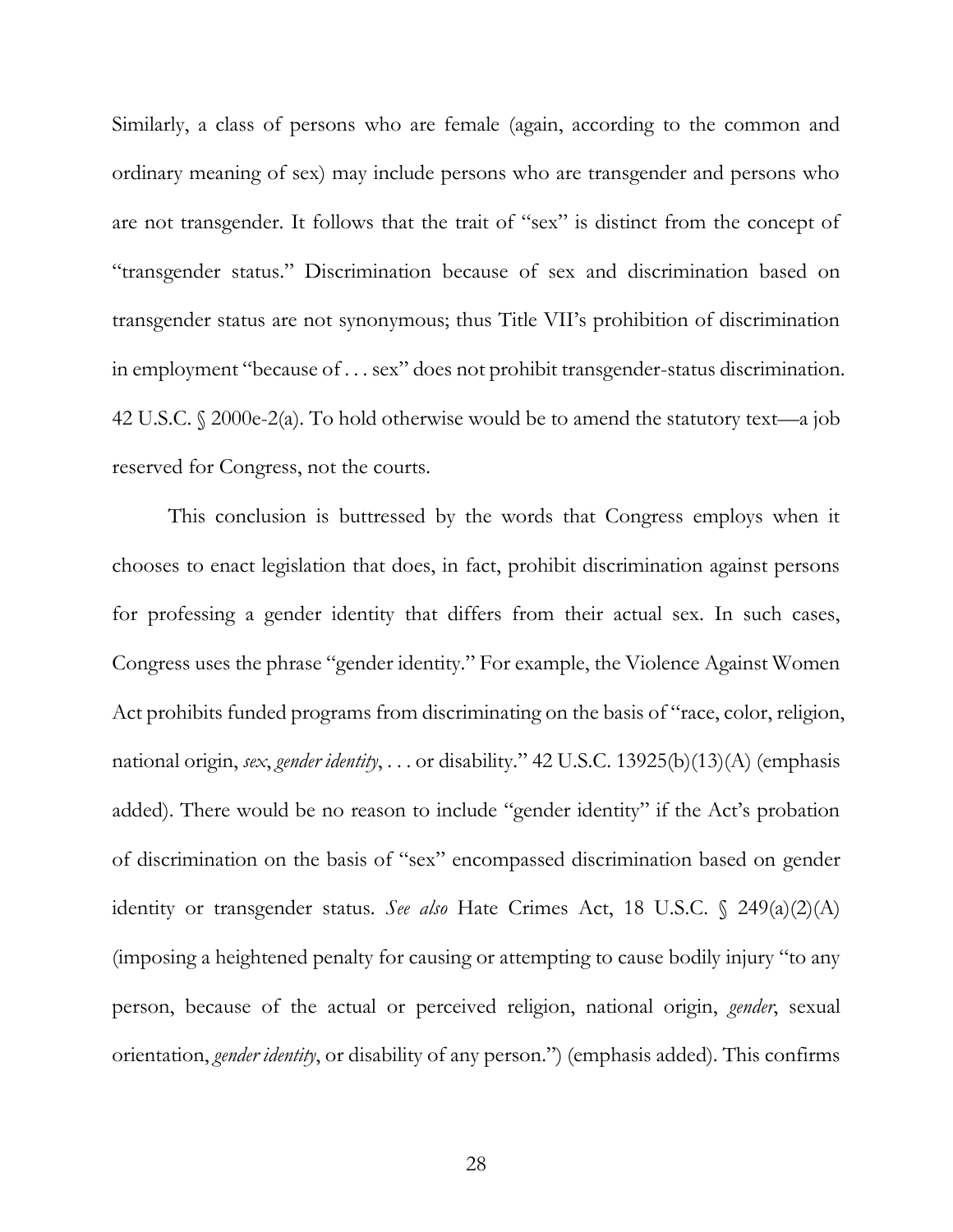that discrimination because of sex is distinct from discrimination based on the gender identity that a person professes.<sup>4</sup>

For the same reasons, discrimination based on sex is distinct from discrimination based on whether a person is "transitioning" from a gender identity that matches their actual sex to one that does not. Again, the common and ordinary meaning of "sex" contemporaneous to Title VII's enactment refers to a person's classification as either male or female based on physiology and reproductive role. Regardless what a person does to "transition" to or profess a different gender identity, their sex—according to the common and ordinary meaning of that term in 1964—does not change. Accordingly, a person's sex describes a trait that is separate and distinct from the person's status as transitioning from one gender identity to another.

The EEOC and Stephens point to the D.C. Circuit's decision in *Schroer v. Billington,* 577 F.Supp.2d 293 (D.C. Cir. 2008), arguing that it supports the view that discrimination based on transgender and gender-transitioning status constitutes discrimination because of sex prohibited by Title VII. EEOC Br., Doc.22, PageID#36-

 $\overline{\phantom{a}}$ 

<sup>4</sup> Appellants argue that the Supreme Court in *Price Waterhouse* made clear that Title VII's prohibition on discrimination in employment because of sex means that "gender must be irrelevant to employment decisions." *Price Waterhouse*, 490 U.S. at 240. *See* EEOC Br., Doc.22, PageID#30; Stephens Br., Doc.60, PageID#18. It is important to note that "sex" and "gender" are used interchangeably throughout the *Price Waterhouse* opinion. While Title VII means that gender (meaning sex) must not be taken (absent a BFOQ) into account in adverse employment decisions, it does not mean that *gender identity* must not be taken into account in adverse employment decisions. To do so would take what is a proxy for sex discrimination—a stereotype—and create by judicial order a wholly new protected class that is mutually exclusive from sex.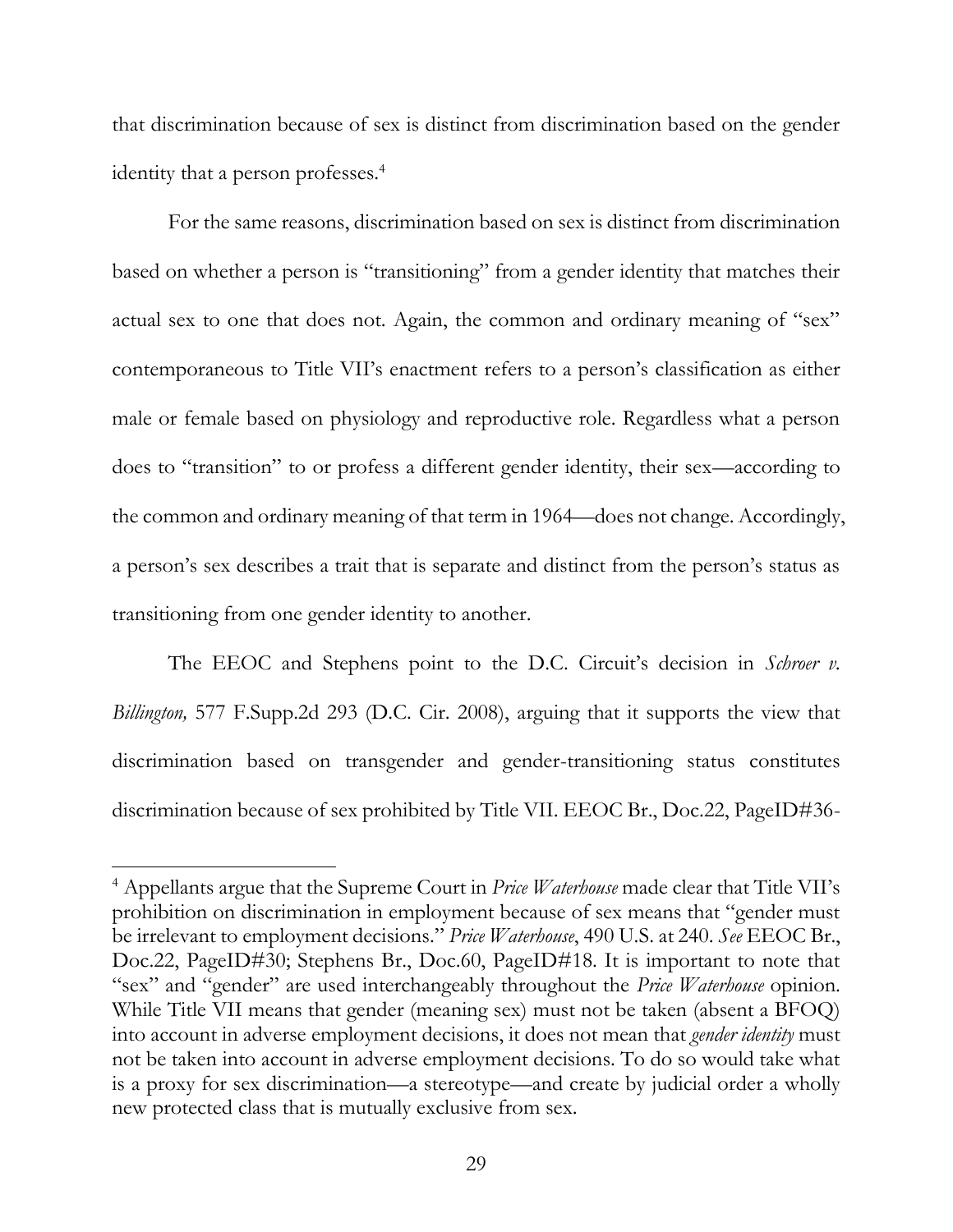37; Stephens Br., Doc.60, PageID#21. Specifically, the EEOC highlights the *Schroer*  court's analogy to religious converts, reasoning that if an employee who converted from Christianity to Judaism were fired not because of the employer's animosity toward the religion to which they adhere, but because of animosity toward changing religion, that would nonetheless constitute discrimination "because of religion." *Schroer*, 577 F.Supp.2d at 306-307. *See* EEOC Br., Doc.22, PageID#37. But this analogy is structurally flawed: a person's religion can be changed, but a person's sex cannot. That is because sex, as the term was understood at the time of Title VII's enactment, is immutable: a person has either "XX" or "XY" chromosomes, and that biological foundation determines whether the person will fall within the male or female classifications as defined according to reproductive function. <sup>5</sup> Thus, regardless of whether a person surgically alters their appearance, a "gender transition" does not alter

l

<sup>&</sup>lt;sup>5</sup> The existence of "intersex" conditions or chromosomal aberrations do not alter this conclusion. Intersex conditions are rare. Two that are noted in the literature are 5 alpha reductase deficiency, which is so rare that its incidence level is unknown, and androgen insensitivity syndrome, which is known to affect 2-5 persons per 100,000 people. U.S. National Library of Medicine, https://ghr.nlm.nih.gov/condition/5-alpha-reductasedeficiency (last visited May 8, 2017); U.S. National Library of Medicine, https://ghr.nlm.nih.gov/condition/androgen-insensitivity-syndrome (last visited May 8, 2017). Both represent disorders of sexual development, not a different sex. And those who suffer from the most common but still very rare chromosomal disorder, Klinefelter's (XXY) syndrome, are treated as and considered to be male. U.S. National Library of Medicine, https://ghr.nlm.nih.gov/condition/klinefelter-syndrome (last visited May 8, 2017); U.S. National Library of Medicine, https://medlineplus.gov/ ency/article/000382.htm (last visited May 8, 2017).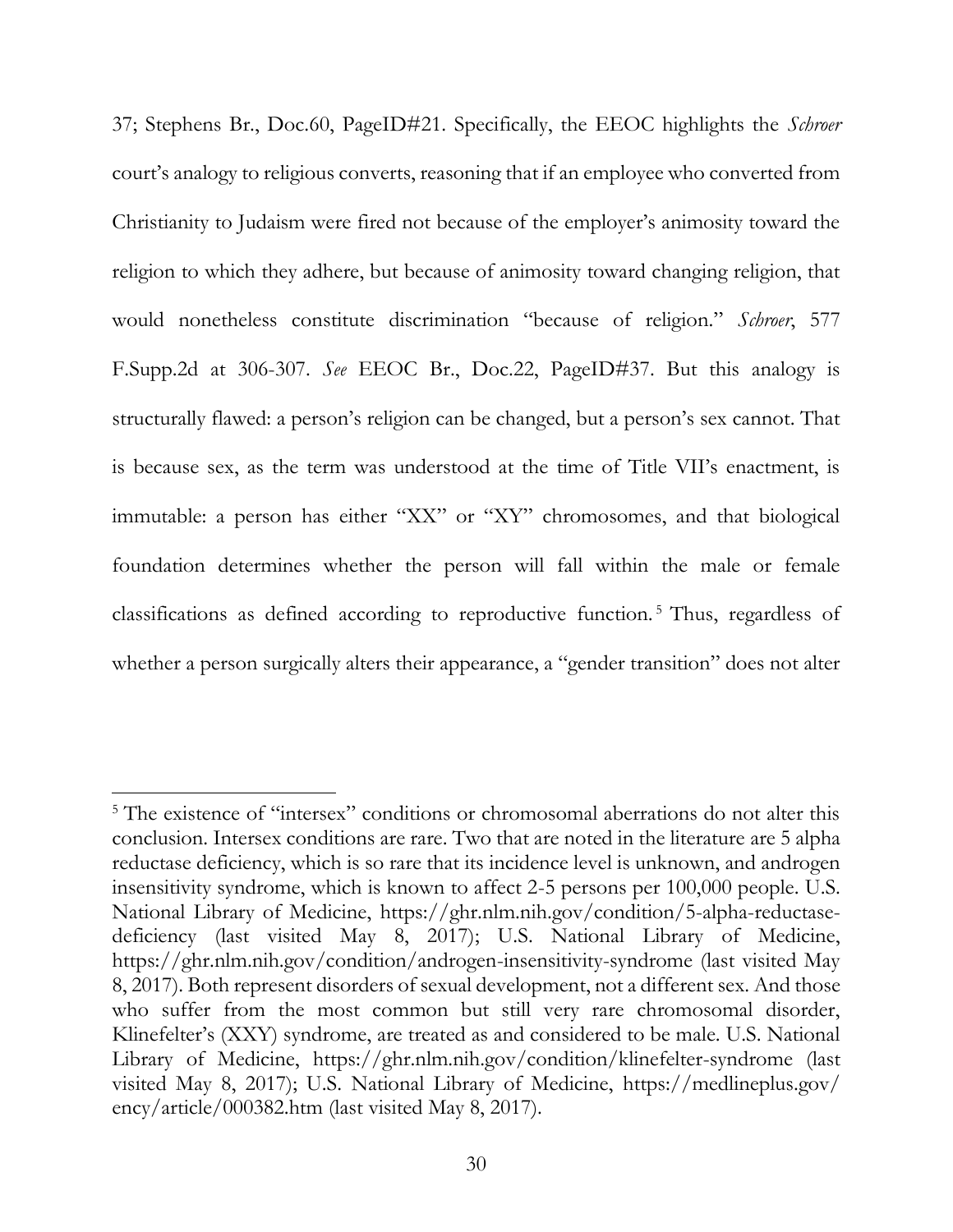one's sex or make one the functional equivalent of the opposite sex. It merely alters some range of secondary characteristics associated with one's actual sex.

And it fails for another reason: for religious discrimination to be unlawful, it must burden a person's sincerely held religious belief. However, the act of converting is not itself a religion; it is rather a transition from one belief system to another. So while there are religious tenets to which one may adhere in the Catholic faith or Jewish faith, there are no tenets establishing a "conversion faith." If a new convert has occasion to claim religious discrimination for being of, for example, the Jewish faith, he must point to his Jewish faith, not to the transition between one faith (or no faith) and the new one.

The EEOC further argues that a complaint alleging transgender-status or gendertransitioning discrimination states a claim for relief under Title VII because "such discrimination is inherently based on sex stereotypes." EEOC Br., Doc.22, PageID#38. The EEOC is flatly wrong. As explained above, the fact that stereotypes may play into an employment situation does not create an independent claim for discrimination. Much to the contrary, the employer's reliance on stereotypes must result in disparate treatment of employees because they are either male or female. Again, recall that the *Smith* panel redacted the one paragraph which could have been read as establishing categorical protection for those who profess transgender status, *see* Section I.B, *supra*. The EEOC's proposition that Title VII prohibits transgender-status discrimination because such discrimination is inherently based on sex stereotypes has thus been directly rejected by a panel of this Court. And the holding of a panel of this Court may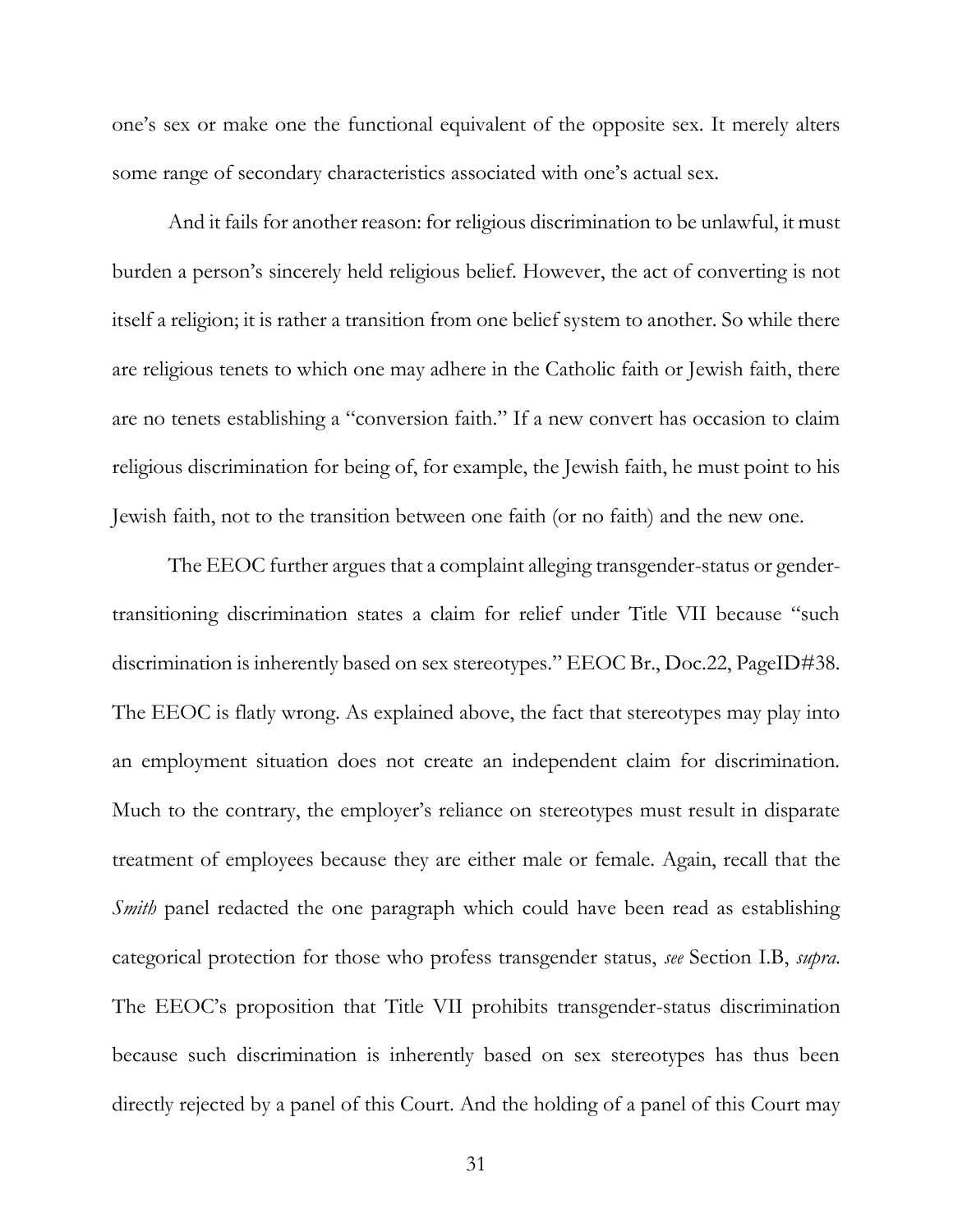not be overruled by another panel. *See*, *e.g.*, *U.S. v. Smith*, 73 F.3d 1414, 1418 (6th Cir. 1996) (quoting *Salmi v. Sec'y of Health and Human Servs.,* 774 F.2d 685, 689 (6th Cir. 1985) ("A panel of this Court cannot overrule the decision of another panel. The prior decision remains controlling authority unless an inconsistent decision of the United States Supreme Court requires modification of the decision or this Court sitting en banc overrules the prior decision.")).

In addition, contrary to the EEOC's contention, *see* EEOC Br., Doc.22, PageID#38, the district court properly relied on *Vickers v. Fairfield Medical Center*, 453 F.3d 757 (6th Cir. 2006) when it dismissed the EEOC's transgender-status discrimination claim. One year after the *Smith* decision, the *Vickers* court held that harassment based on an employee's "perceived homosexuality" does not state a sexstereotyping claim despite the fact that ideas about sexual orientation can be described as stereotypes about the way that men and women should (or, typically do) behave. *See id.* at 763-64. The court reasoned that to accept the proposition that discrimination based on the perception of a person's sexual orientation constitutes impermissible sex stereotyping would improperly expand the scope of Title VII: "a gender stereotyping claim should not be used to bootstrap protection for sexual orientation into Title VII." *Id.* at 764 (quoting *Dawson v. Bumble & Bumble*, 398 F.3d 211 (2d Cir. 2005)); *accord Evans*, 850 F.3d 1248 (holding that sexual orientation is not a protected category under Title VII). Similarly here, this court should not use a sex stereotyping claim to bootstrap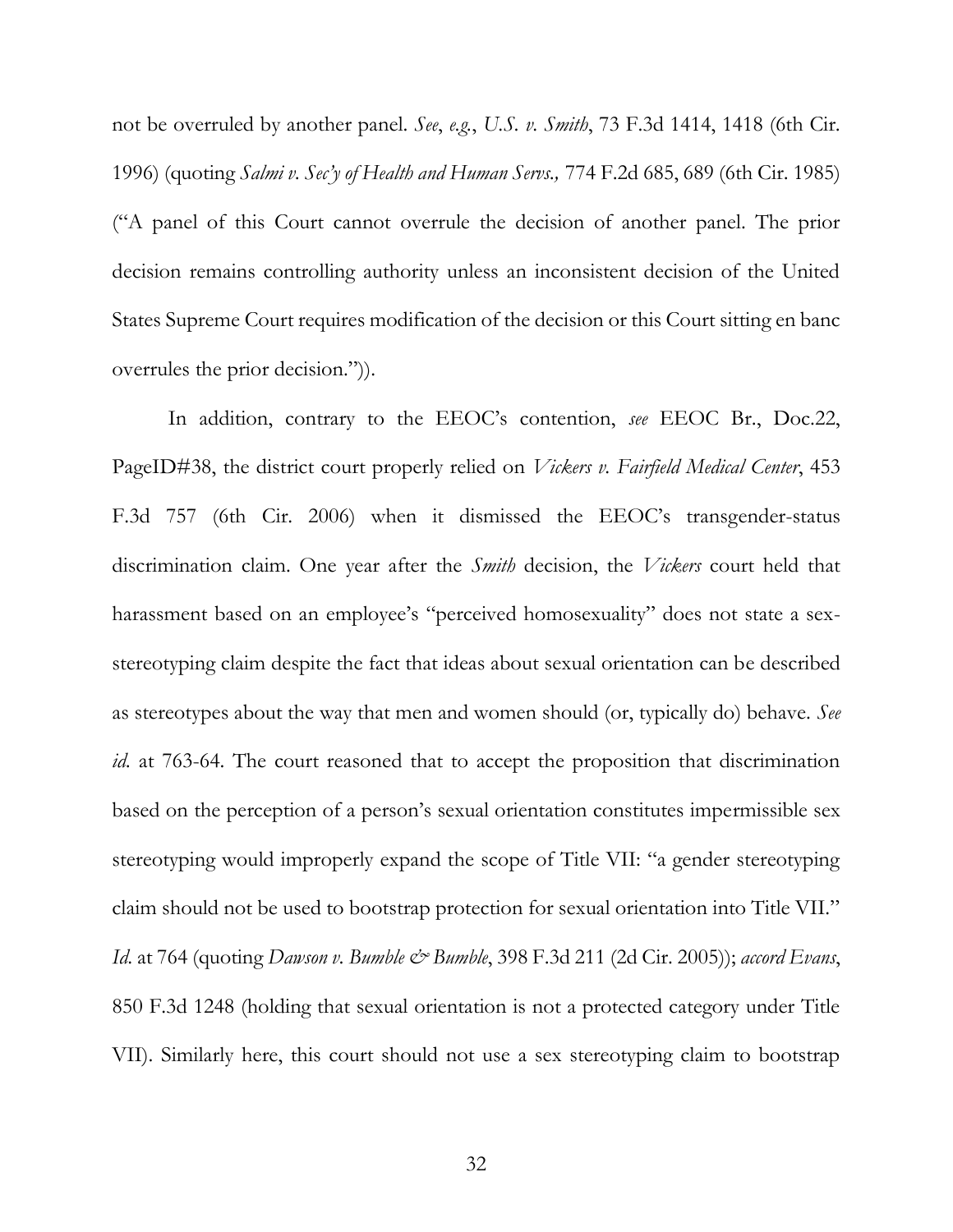transgender status or gender-transitioning status into Title VII's list of protected categories.

At a fundamental level, the *Vickers* decision and the amendment of the *Smith*  decision stand for the same principle: *not all characteristics typically associated with the behavior or appearance of men or of women constitute impermissible sex stereotypes under Title VII*. It is only when the employer relies on a stereotype to disparately impact either men or women that the stereotype becomes relevant to Title VII discrimination. In *Vickers*, the court held that the set of sex stereotypes prohibited by Title VII does not include the idea that a male employee should have the sexual orientation toward women that is typical of men (in other words, the "stereotypical" sexual orientation of men). *See* 453 F.3d at 763-64. And the amendment of the initial opinion in *Smith* instructs that the set of sex stereotypes prohibited by Title VII does not include the idea that a biological male employee should profess a male gender identity (i.e., the "stereotypical" gender identity of men). *Compare* 369 F.3d at 921-22 and 378 F.3d at 574. If this were not so—if the EEOC's and Stephens' position were to be accepted—then Title VII would, in the realm of employment, abolish *every* difference between men and women of which society traditionally takes note. That is far beyond the plain-text meaning of Title VII's prohibition of employment discrimination because of sex, and it is a policy determination suitable to legislative—not judicial—decision. Accordingly, this Court should uphold the district court's ruling that transgender and gender-transitioning status are not protected classes under Title VII.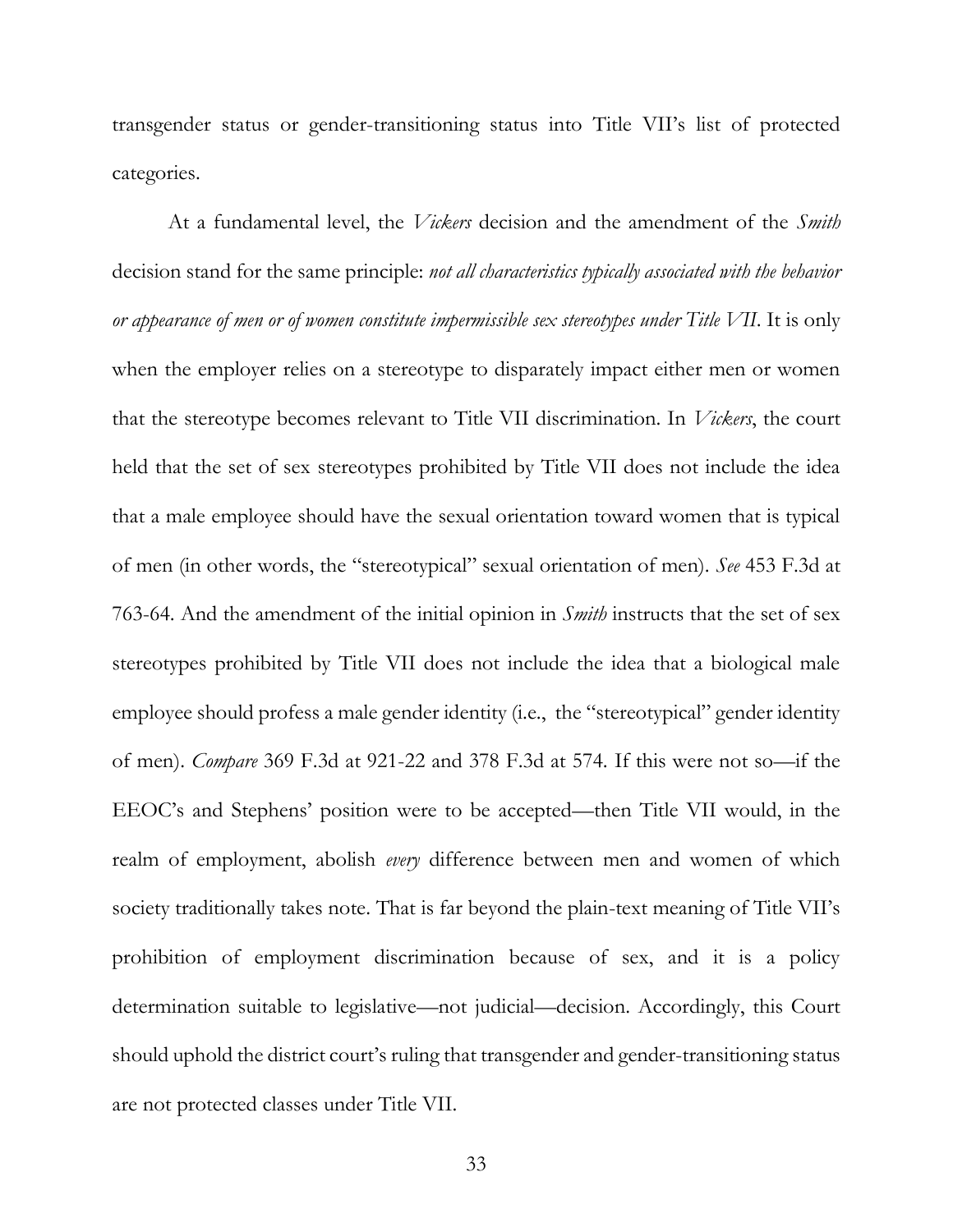#### <span id="page-41-0"></span>**III. The District Court Correctly Held that RFRA Entitles R.G. to an Exemption from the Enforcement of Title VII.**

#### <span id="page-41-1"></span>**A. RFRA May Provide an Exemption from the Enforcement of Title VII Based on the Facts of a Particular Case.**

As an initial matter, Stephens contends that as a result of Stephens's successful intervention motion (which motion was filed after the commencement of this appeal by the EEOC), this matter should be remanded back to the district court, arguing that RFRA is not a defense to an action between private parties. Stephens Br., Doc.60, PageID#25. Stephens's argument must be rejected. This Court's order permitting Stephens's intervention permitted Stephens to intervene "for briefing purposes only" Order, Doc.28-2, PageID#3. This Court also limited Stephens to argue existing issues only, stating that R.G. would "not be prejudiced [by Stephens's intervention] given Stephens's concession in her reply that she does not intend to raise new issues." Order, Doc.28-2, PageID#2. The Court's order granting intervention was thus premised upon Stephens's assurance to this Court and the parties that Stephens would not raise new issues. Yet now Stephens is violating the Court's order and breaking Stephens's word by attempting to do just that. Whether RFRA is a defense to a Title VII action between private parties is a new and complicated issue that has never been a part of this case and has never been briefed by the parties. The district court's mention of the issue in its summary judgment opinion is *sua sponte* dicta that predates Stephens's motion to intervene. *See* Order, R.76, PageID#2222. To allow Stephens to raise the new issue now would immensely prejudice R.G. and undermine the Court's reasons for allowing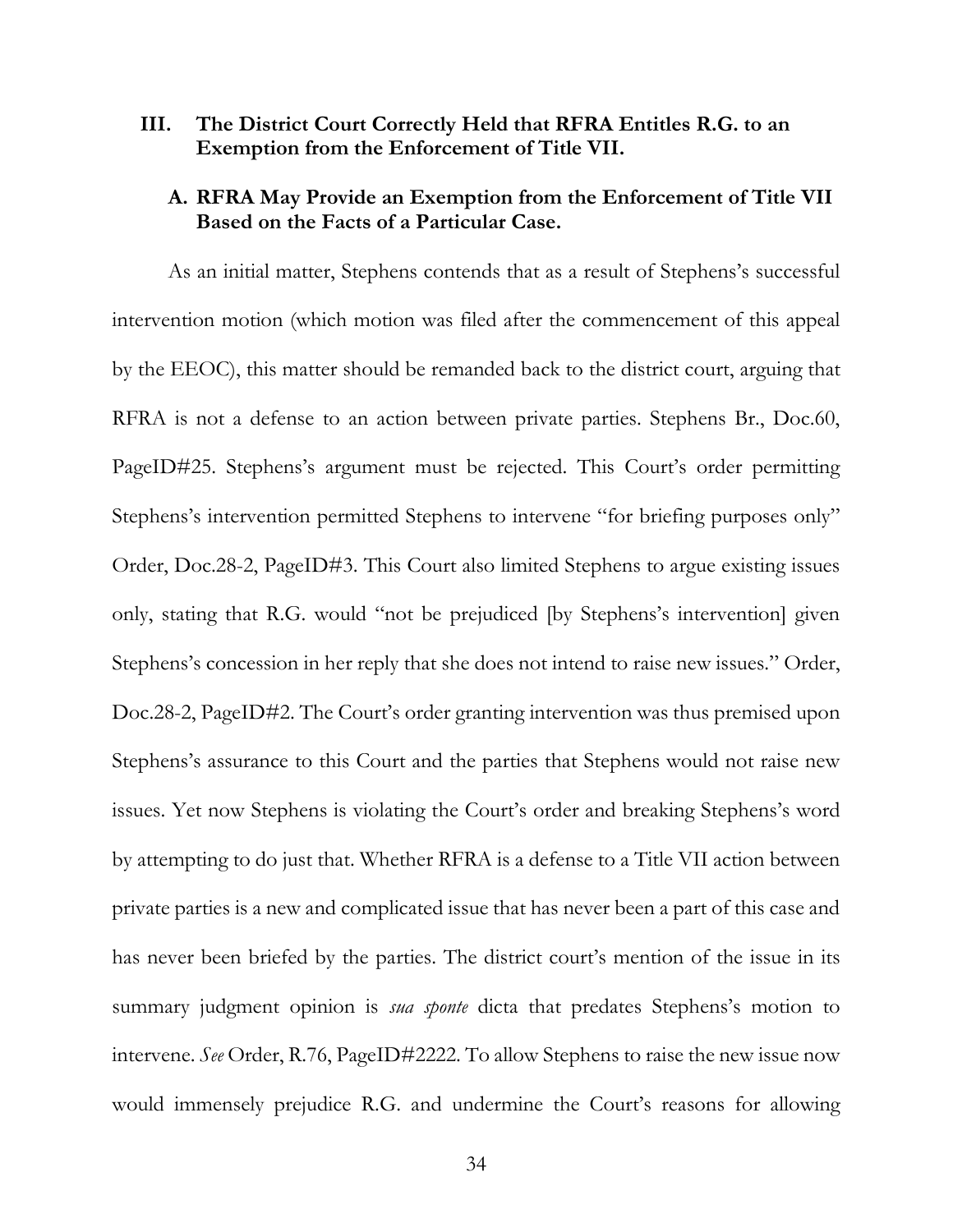Stephens's intervention in the first place. *See Illinois Bell Tel. v. FCC,* 911 F.2d 776, 786 (D.C. Cir. 1990) (intervenors on appeal are limited to matters "brought before the court by another party").

Stephens also argues that "ample legal precedent" exists for the proposition that RFRA may not be applied to create an exception to the enforcement of Title VII. Stephens Br., Doc.60, PageID#26-30. Stephens is incorrect. Indeed, none of the cases that Stephens cites is factually similar to the present case, and only two of them involve RFRA at all—and those are both district court rulings from other circuits that are factually distinguishable.

Stephens's reliance on *Redhead v. Conference of Seventh-Day Adventists*, 440 F.Supp.2d 211 (E.D.N.Y 2006) is misplaced because in that case, the defendant's RFRA defense was rejected in favor of analyzing Title VII's burden on the defendant religious organization's hiring practices ground that the judicially created free-exercise doctrine of the "ministerial exception." *Id.* at 220. But as the EEOC points out, EEOC Br., Doc.22, PageID#42-43, R.G. is not a religious organization in the sense of a church or religious school, and thus the ministerial exception has no application—there is no need to safeguard "matters of church government [or] those of faith and doctrine." *Kedroff v. St. Nicholas Cathedral of Russian Orthodox Church in N.A.,* 344 U.S. 94, 116 (1952). Accordingly, the interplay between the ministerial exception and RFRA in *Redhead* is of no moment here.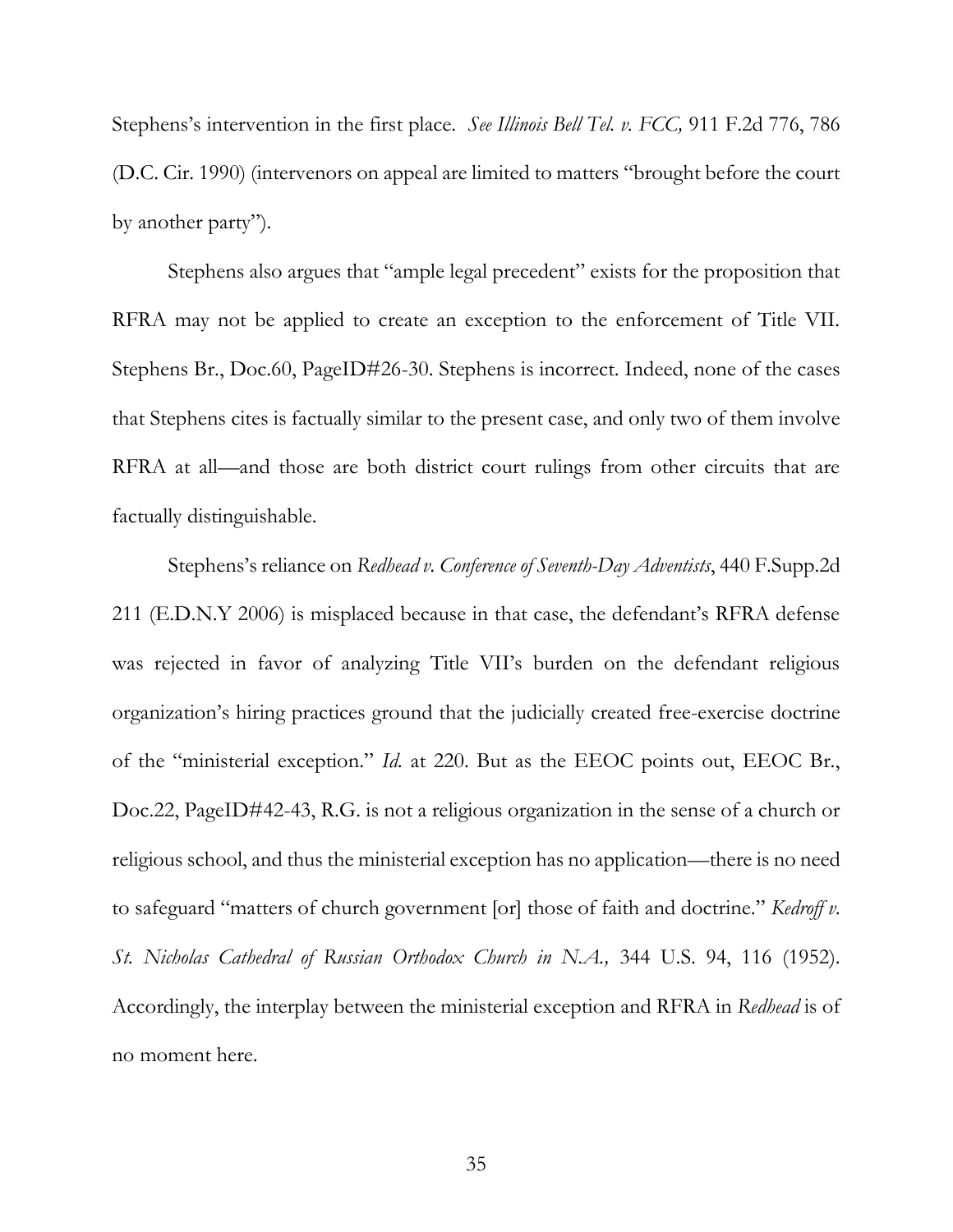Stephens's reliance on *EEOC v. Preferred Management Corp.*, 216 F.Supp.2d 763, 810-813 (S.D. Ind. 2002) is likewise misplaced. In *Preferred Management*, the EEOC brought a complaint alleging religious discrimination in violation of Title VII. Preferred brought objections, which the court treated as a motion to strike, arguing that certain of the EEOC's religious-discrimination allegations should be stricken because they were the product of the EEOC's "overly-aggressive and intrusive inquiry" into certain employees' religious beliefs in violation of RFRA. *Id*. at 806. The court rejected the employer's RFRA defense because there was no evidence that the EEOC's investigation of Preferred's alleged religious discrimination was a substantial burden on anyone's religious exercise. *Id.* at 810. In the present case, the EEOC did not investigate a claim of religious discrimination, and R.G. has never argued that the EEOC's *investigation* was a burden on the company's religious exercise. Rather, the burden on R.G.'s religious exercise arises from the Title VII penalties that the EEOC seeks to impose on Rost—reinstatement or back pay and front pay—for operating R.G. according to his religious convictions. Accordingly, *Preferred Management* provides no guidance here.

There is no support for Stephens's proposition that RFRA may not create an exception to Title VII's enforcement. Rather, whether RFRA creates an exception to the enforcement of a statute depends on the application of RFRA's substantial burden and compelling interest tests to the facts of the case at hand. Title VII actions are not exempted from RFRA's reach: RFRA "applies to all Federal law, and the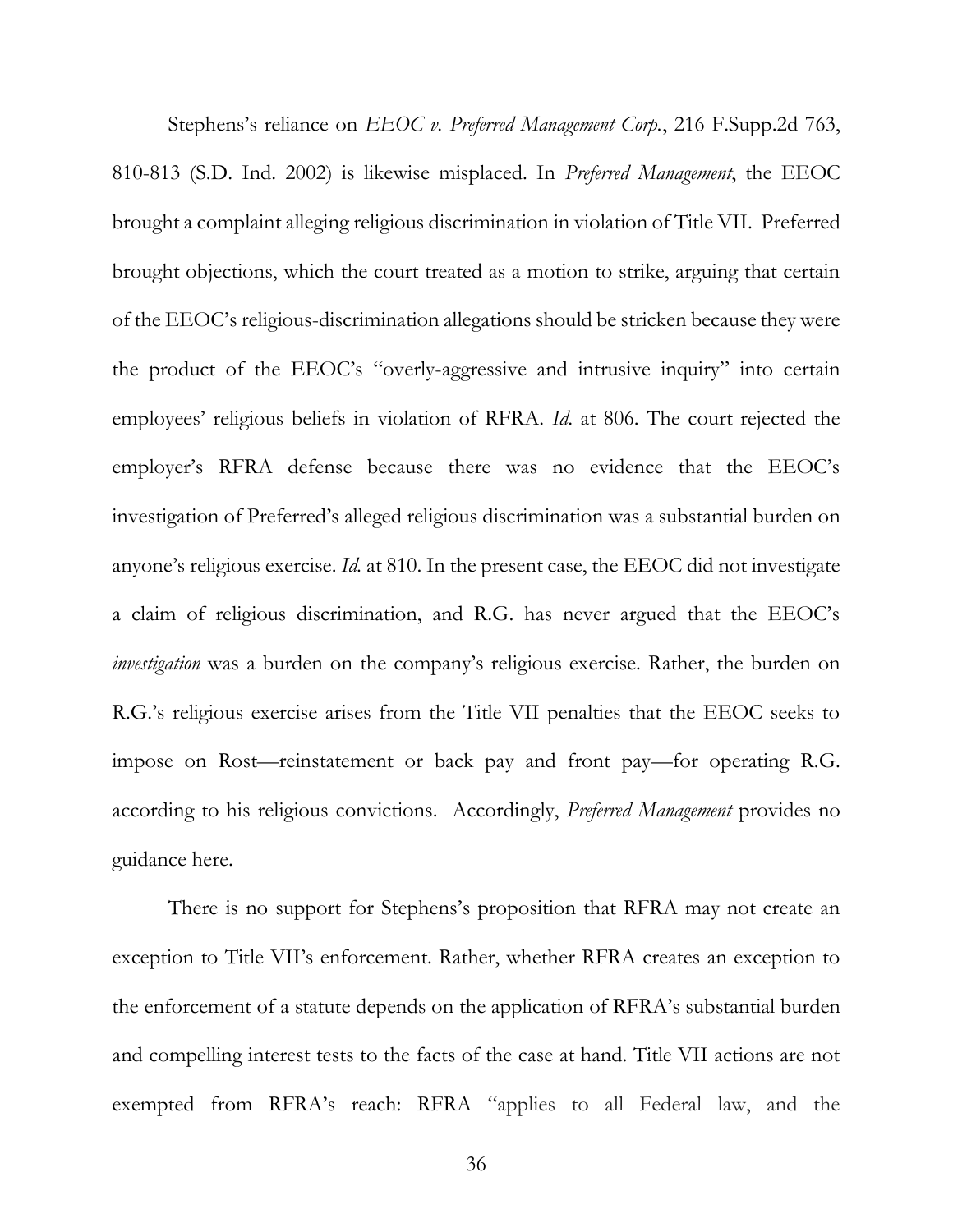implementation of that law, whether statutory or otherwise, and whether adopted before or after" RFRA's enactment. 42 U.S.C. § 2000bb-3(a).

### <span id="page-44-0"></span>**B. The Enforcement of Title VII Substantially Burdens R.G.'s Exercise of Religion.**

The EEOC argues that R.G. failed to show that its "religious exercise" was "substantially burdened" as required by RFRA. EEOC Br., Doc.22, PageID#48. Specifically, the EEOC contends that R.G. failed to "identif[y] how continuing to employ Stephens after, or during, her transition would interfere with any religious 'action or practice.'" *Id.*, PageID#51.

Contrary to the EEOC's crabbed understanding, the Supreme Court in *Hobby Lobby* held that the "exercise of religion involves not only belief and profession but the performance of (or abstention from) physical acts that are engaged in for religious reasons. Business practices that are compelled or limited by the tenets of a religious doctrine fall comfortably within that definition." *Burwell v. Hobby Lobby Stores, Inc.,* 134 S. Ct. 2751, 2770 (2014) (quotation marks and citation omitted). Thus, as the district court correctly observed, the "question that RFRA presents" is whether the law at issue "imposes a substantial burden on the ability of the objecting parties to conduct business in accordance with their religious beliefs." *Id.* at 2778. And the relevant question in this case is "whether the law at issue here, Title VII and the body of sex-stereotyping case law that has developed under it, imposes a substantial burden on the ability of the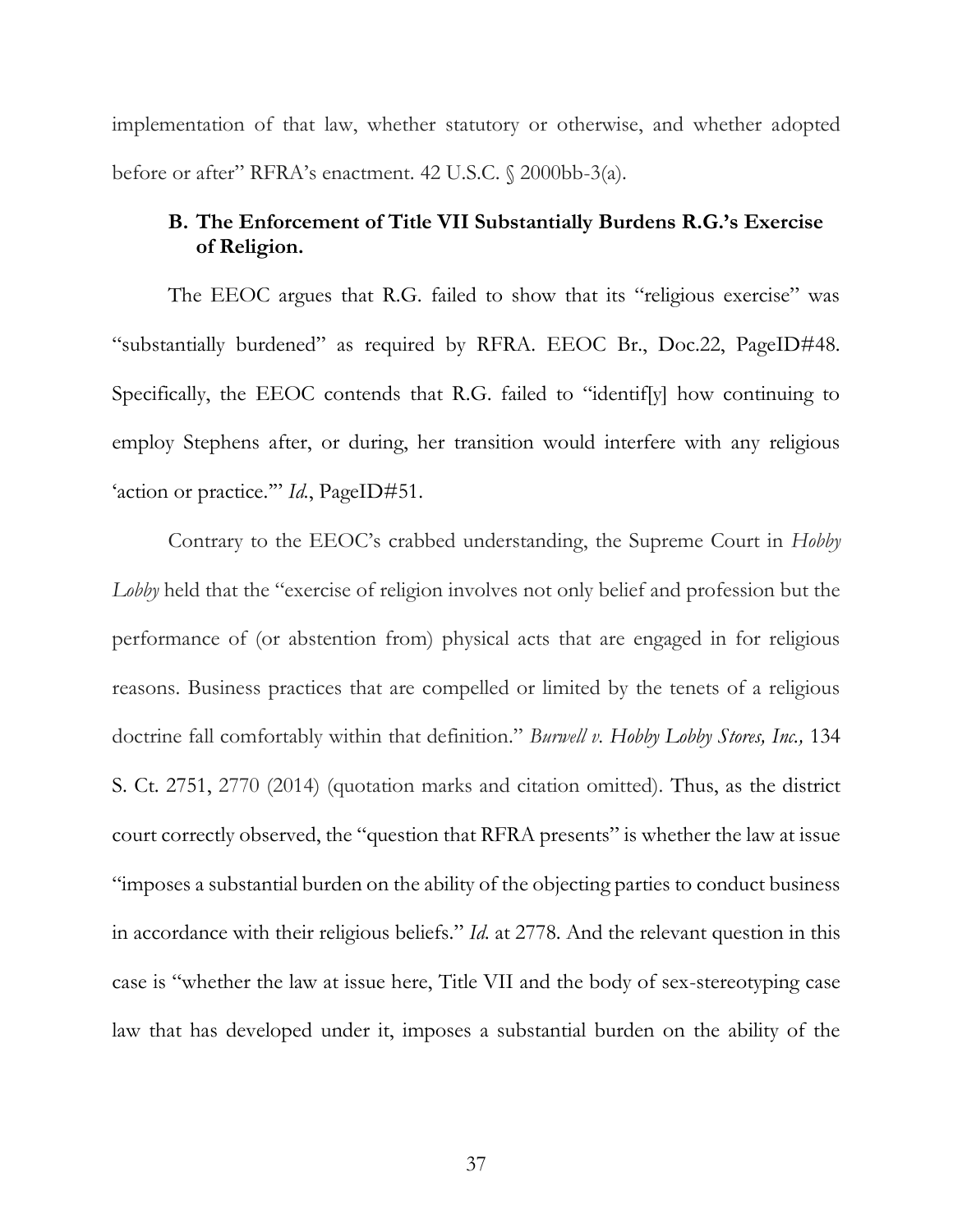Funeral Home to conduct business in accordance with its religious beliefs." Order, R.76, PageID#2207.

The answer to that question is indisputably "yes." The record shows that Rost's "faith compels [him]" to "serve grieving people" as he does through R.G., *see* T. Rost Aff., R.54-2, PageID#1328,  $\P$  10 ("I believe God has called me to serve grieving people . . . , and my faith compels me to do this important work."). Rost's life work of serving those who mourn the loss of their loved ones—that is, his very operation of R.G.—constitutes protected religious exercise. In other words, R.G. is the embodiment of Rost's religious exercise. Requiring R.G. to authorize a male funeral director to wear the uniform for female funeral directors would directly interfere with—and thus impose a substantial burden on—R.G.'s ability to carry out Rost's religious exercise of caring for the grieving. It would do this in two ways. First, allowing a funeral director to wear the uniform for members of the opposite sex would often create distractions for the deceased's loved ones and thereby hinder their healing process (and R.G.'s ministry). T. Rost 30(b)(6) Dep., R.54-5, PageID#1361-62, 54:8-17, 59:13-60:9; T. Rost Aff., R.54- 2, PageID#1333, ¶¶ 36-38. Second, by forcing R.G. to violate Rost's faith, the application of Title VII would significantly pressure Rost to leave the funeral industry and end his ministry to grieving people. T. Rost Aff., R.54-2, PageID#1335, ¶ 48.

Furthermore, R.G. operates consistently with Rost's sincerely held religious beliefs that a person's sex (whether male or female) is an immutable God-given gift and that people should not deny or attempt to change their sex. *Id.*, PageID#1334, ¶ 42.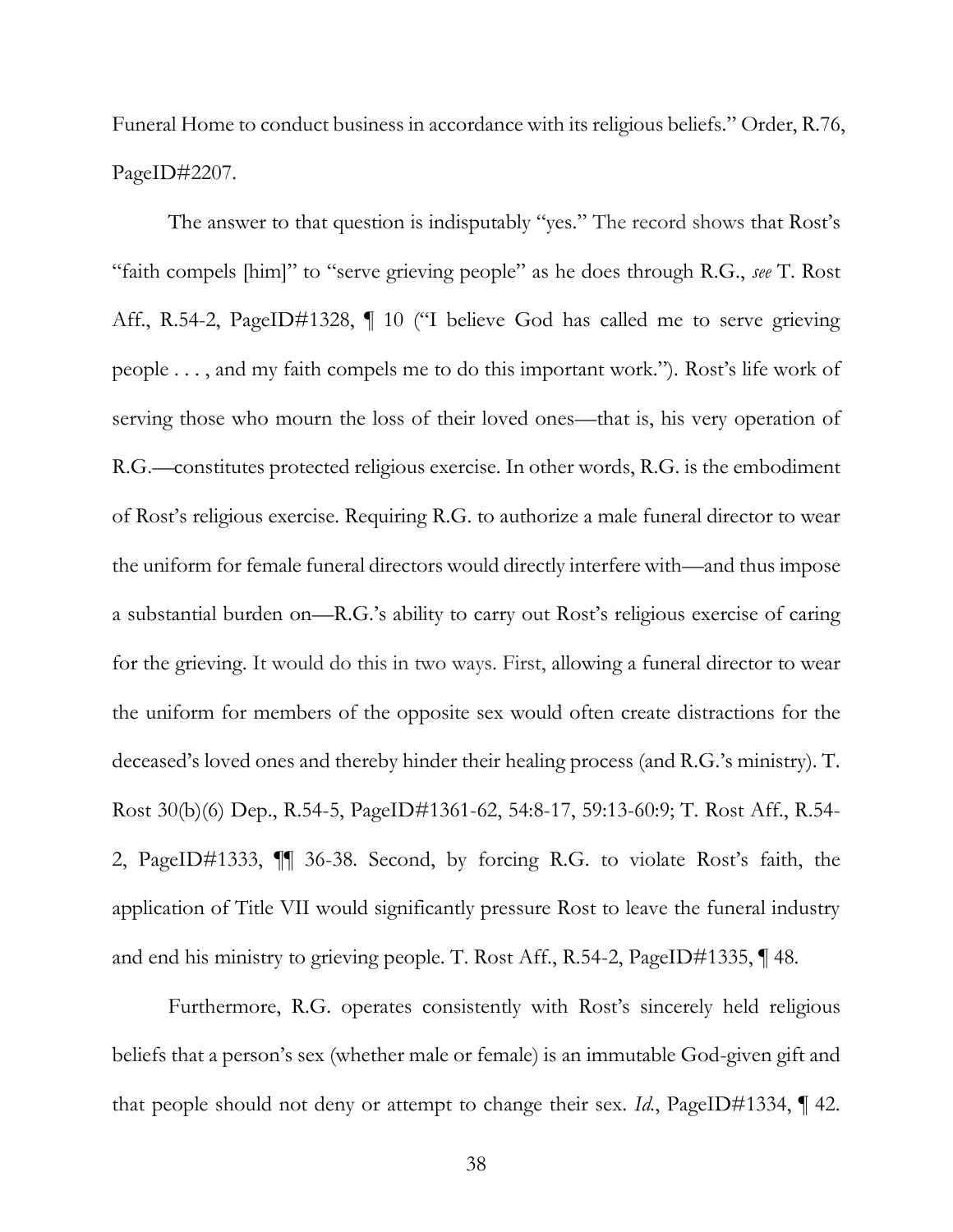Because of these convictions, R.G. will not purchase female attire for a male funeral director (or male attire for a female funeral director) or authorize funeral directors the public face of R.G.—to wear the uniform for members of the opposite sex. *See id.*, PageID#1334-35, ¶¶ 43-46. Supreme Court precedent confirms that this qualifies as religious exercise protected under RFRA. Just as Hobby Lobby's religiously motivated practice of declining to pay for its employees' abortion-inducing drugs is protected religious exercise under RFRA, *see Hobby Lobby*, 134 S. Ct. at 2766, 2775, so too is R.G.'s religiously motivated decision declining to apply a female dress code to male employees. Forcing R.G. to allow Stephens to wear the uniform for female funeral directors while representing the Company as a funeral director would require Rost "to engage in conduct that seriously violates [his] religious beliefs," *Holt v. Hobbs*, 135 S. Ct. 853, 862 (2015), imposing a substantial burden on R.G.'s exercise of religion.

Thus, the EEOC is wrong to say that "merely employing" individuals who "engage in conduct their employers find religiously objectionable" is not a substantial burden. EEOC Br., Doc.22, PageID#56. To the contrary, the decisive factor in R.G.'s employment decision was Stephens' intent to dress in female attire *while representing R.G.*  and serving the bereaved. Rost made clear that what his funeral directors wear at work while interacting with funeral-home clients implicates his religious convictions and R.G.'s dress code is an extension of those convictions. T. Rost Aff., R.54-2, PageID#1336, ¶ 50. In contrast, the uncontested evidence establishes that Rost would not have discharged Stephens if Stephens had only presented as a woman on Stephens'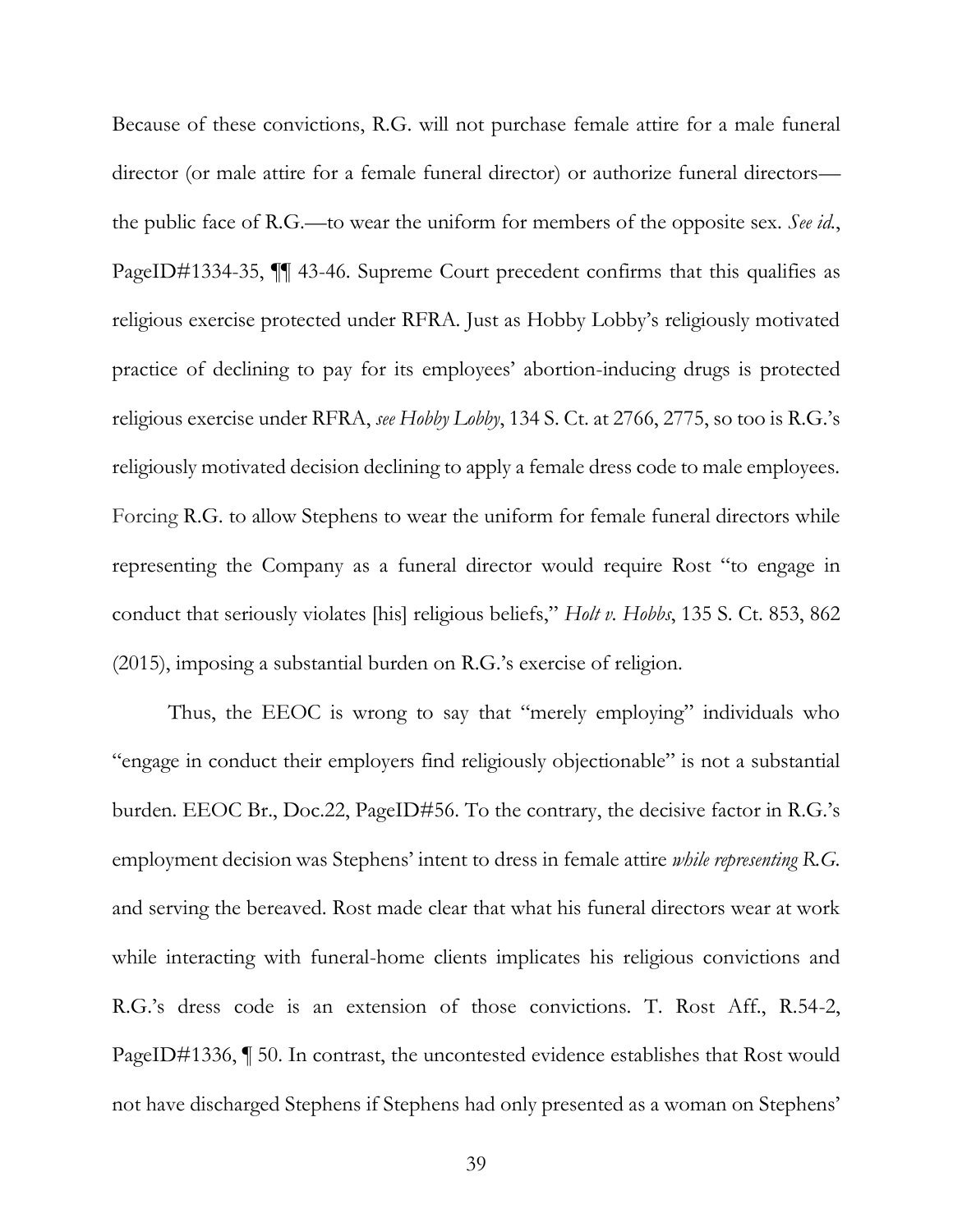own time while complying with R.G.'s dress code at work. Rost 30(b)(6) Dep., R.54-5, PageID#1372, 137:11-15; T. Rost Aff., R.54-2, PageID#1336, ¶¶ 50-51. Compelling R.G. to authorize Stephens to dress as a female while representing the Company on the job would pressure Rost to sell his business to avoid violating his religious convictions; if Rost refused to reemploy Stephens, ordering Rost to pay back and front pay to Stephens would amount to a monetary penalty for operating R.G. according to Rost's religious convictions. As the district court properly determined, in either scenario, there is a substantial burden on Rost's religious exercise. Order, R.76, PageID#2210. *See Holt*, 135 S. Ct. at 862 (substantial burden exists where the government requires a person "to engage in conduct that seriously violates [his] religious beliefs"); *Thomas v. Review Bd. of the Ind. Emp't Sec. Div.*, 450 U.S. 707, 718 (1981) (substantial burden exists when the government "put[s] substantial pressure on an adherent . . . to violate his beliefs").

### <span id="page-47-0"></span>**C. The EEOC Failed to Meet Its Burden to Demonstrate that the Enforcement of Title VII Against R.G. Furthers a Compelling Government Interest.**

Having established a substantial burden on religious exercise, the burden shifts to the government to satisfy strict scrutiny. 42 U.S.C. § 2000bb-1(b). RFRA requires that the government "demonstrat[e] that application of [a substantial] burden to the person . . . is the least restrictive means of furthering" a compelling government interest. *Id.* This is an "exceptionally demanding" standard, requiring the government to "show[] that it lacks other means of achieving its desired goal without imposing a substantial burden on the exercise of religion by the objecting parties." *Hobby Lobby*, 134 S. Ct. at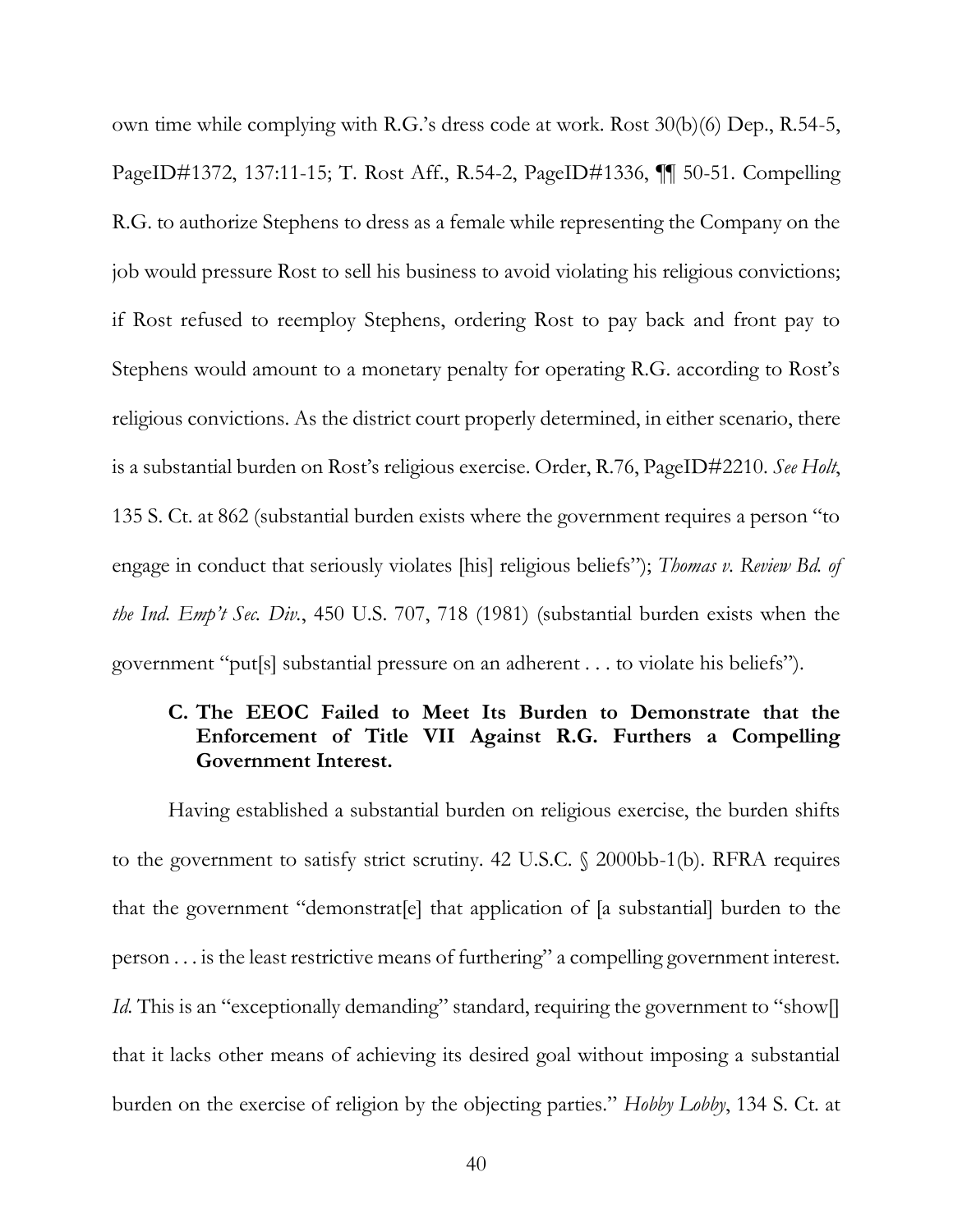2780. The district court assumed without deciding that the EEOC's application of Title VII in this case furthers a compelling interest. But in fact the EEOC cannot demonstrate a compelling interest.

Appellants argue that the government has a compelling interest in the "elimination of workplace discrimination, including sex discrimination" that is of "paramount importance." EEOC Br., Doc.22, PageID#59; *see also* Stephens Br., Doc.60, PageID#30-36. But it is not enough to cite a general, broadly formulated interest. Rather, RFRA's strict-scrutiny test "look[s] beyond broadly formulated interests justifying the general applicability of government mandates." *Gonzales v. O Centro Espirita Beneficente Uniao do Vegetal*, 546 U.S. 418, 430-31 (2006). The government must "demonstrate that the compelling interest test is satisfied through application of the challenged law 'to the person'—the particular claimant whose sincere exercise of religion is being substantially burdened." *Id.* at 420 (citing 42 U.S.C. § 2000bb–1(b)). Thus, the relevant government interest is not a generic interest in opposing discrimination (or even sex discrimination), but the specific interest in forcing R.G. to allow its male funeral directors to wear the uniform for female funeral directors while on the job. The EEOC has no compelling interest in mandating that—especially when its own compliance manual affirms the legitimacy of sex-specific dress codes.

The EEOC further argues that it has a compelling interest to apply Title VII to R.G. because the harm to Stephens of granting an exemption to R.G. is purportedly severe. EEOC Br., Doc.22, PageID#62. Specifically, the EEOC contends that applying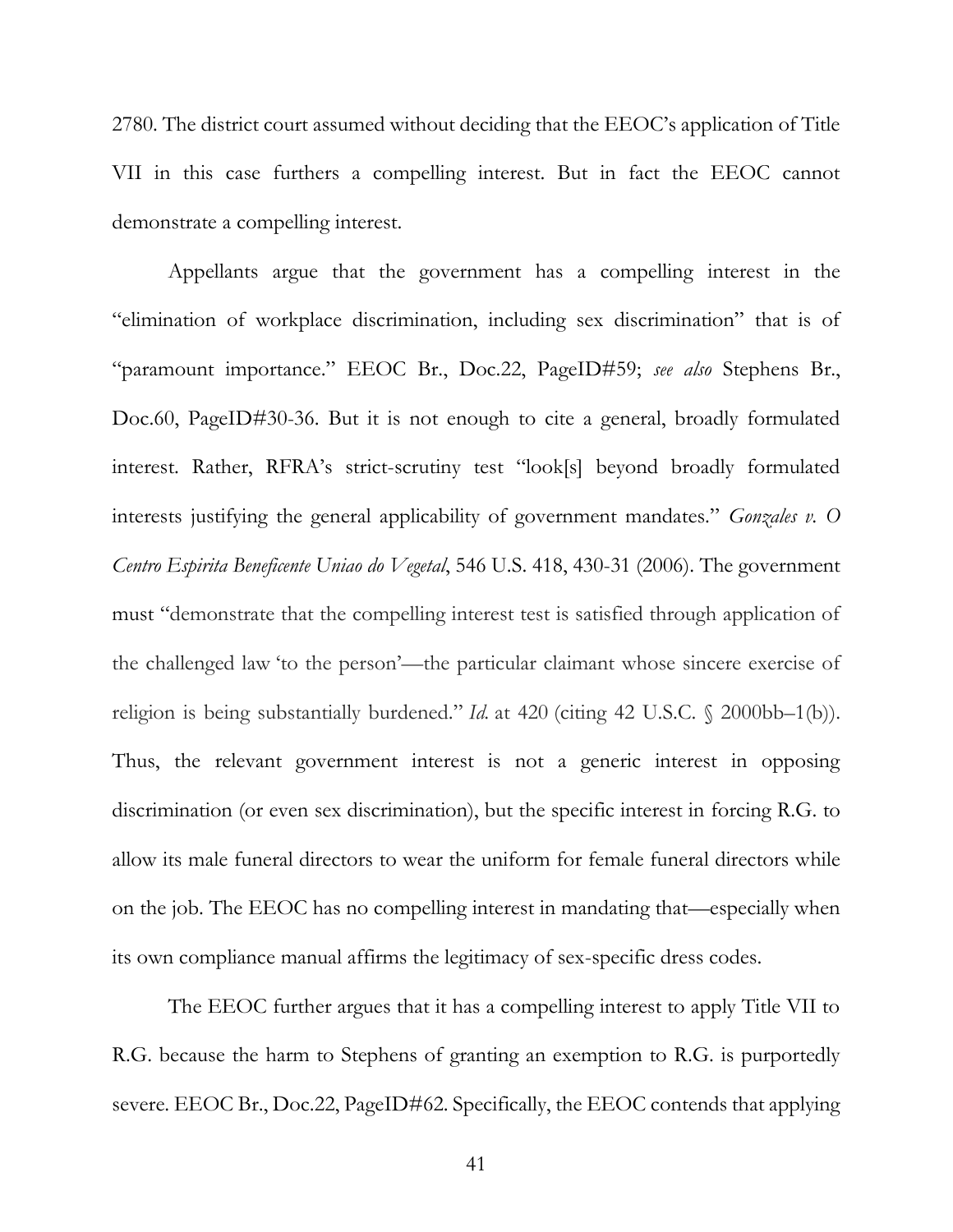RFRA in this case means denying "Stephens' statutory right to be free from discrimination." *Id.* at 62. As established above, Stephens has no statutory right to be free from discrimination on the basis of transgender or transitioning status, and no impermissible sex stereotyping has occurred. In addition, the constitutional guarantee of free exercise—effectuated here via RFRA's rejection of *Smith*—is a higher-order right that necessarily supersedes a conflicting statutory right. Indeed, the legislative history makes clear that RFRA effectuates and enforces the First Amendment's guarantee of free exercise. The Senate Judiciary Committee described the need for the legislation this way:

To assure that all Americans are free to follow their faiths free from governmental interference, the committee finds that legislation is needed to restore the compelling interest test. As Justice O'Connor stated in *Smith*, "[t]he compelling interest test reflects the First Amendment's mandate of preserving religious liberty to the fullest extent possible in pluralistic society. For the Court to deem this comment a 'luxury,' is to denigrate '[t]he very purpose of a Bill of Rights.'"

Religious Freedom Restoration Act of 1993, S. Rep. 103-111, 8, 1993 U.S.C.C.A.N. 1892 (quoting *Smith*, 494 U.S. at 903 (O'Connor, J. concurring) (citation omitted)). Because RFRA effectuates Rost's free-exercise rights by restoring the compelling interest test, its application creates an as-applied exemption to Title VII. This result is also contemplated by RFRA's plain language, which provides that the statute "applies to all Federal law, and the implementation of that law, whether statutory or otherwise, and whether adopted before or after November 16, 1993." 42 U.S.C. § 2000bb-3(a).

Stephens attempts to bolster the EEOC's compelling-interest argument by citing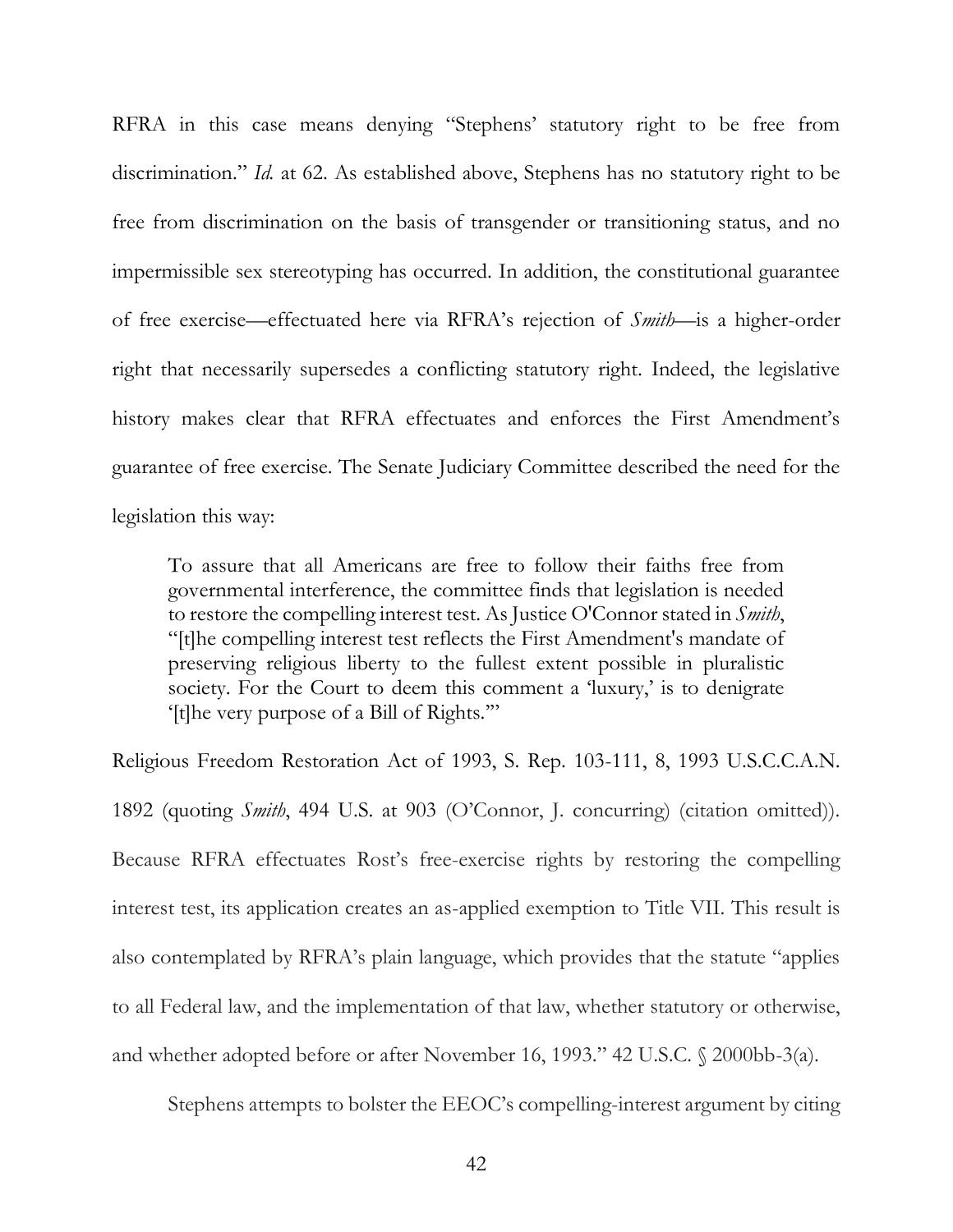statistics about harassment, violence, and other difficulties faced by persons who profess a gender identity that differs from their biological sex. *See* Stephens Br., Doc.60, PageID#33-35. But these statistics do not speak to the specific interest in applying Title VII to force R.G. to allow a funeral director to wear the uniform for the opposite sex. Moreover, the present case does not involve discriminatory animus against any person or class of persons. R.G. dismissed Stephens because Stephens would no longer comply with the dress code. R.G. was not motivated by animus against people who profess to be transgender or people who dress as members of the opposite sex. Indeed, it is undisputed that R.G. would not discharge or otherwise discipline employees who dress as members of the opposite sex on their own time but comply with the dress code while on the job. T. Rost Aff., R.54-2, PageID#1336, ¶¶ 50-51; T. Rost 30(b)(6) Dep., R.54- 5, PageID#1372, 137:11-15. R.G.'s dress code and its enforcement of its dress code against Stephens are based on R.G.'s legitimate interest and religious calling to ensure that mourners have a space free of disruptions to begin the healing process after the loss of a loved one. T. Rost 30(b)(6) Dep., R.54-5, PageID#1372, 139:5-23; T. Rost Aff., R.54-2, PageID#1333, ¶¶ 36-39. For all of these reasons, applying Title VII in this case does not further a compelling government interest.

### <span id="page-50-0"></span>**D. The EEOC Failed to Establish that Enforcing Title VII Against R.G. is the Least Restrictive Means of Achieving a Compelling Government Interest.**

As the district court correctly held, the EEOC failed to meet its "exceptionally demanding" burden to "sho[w] that it lacks other means of achieving" its compelling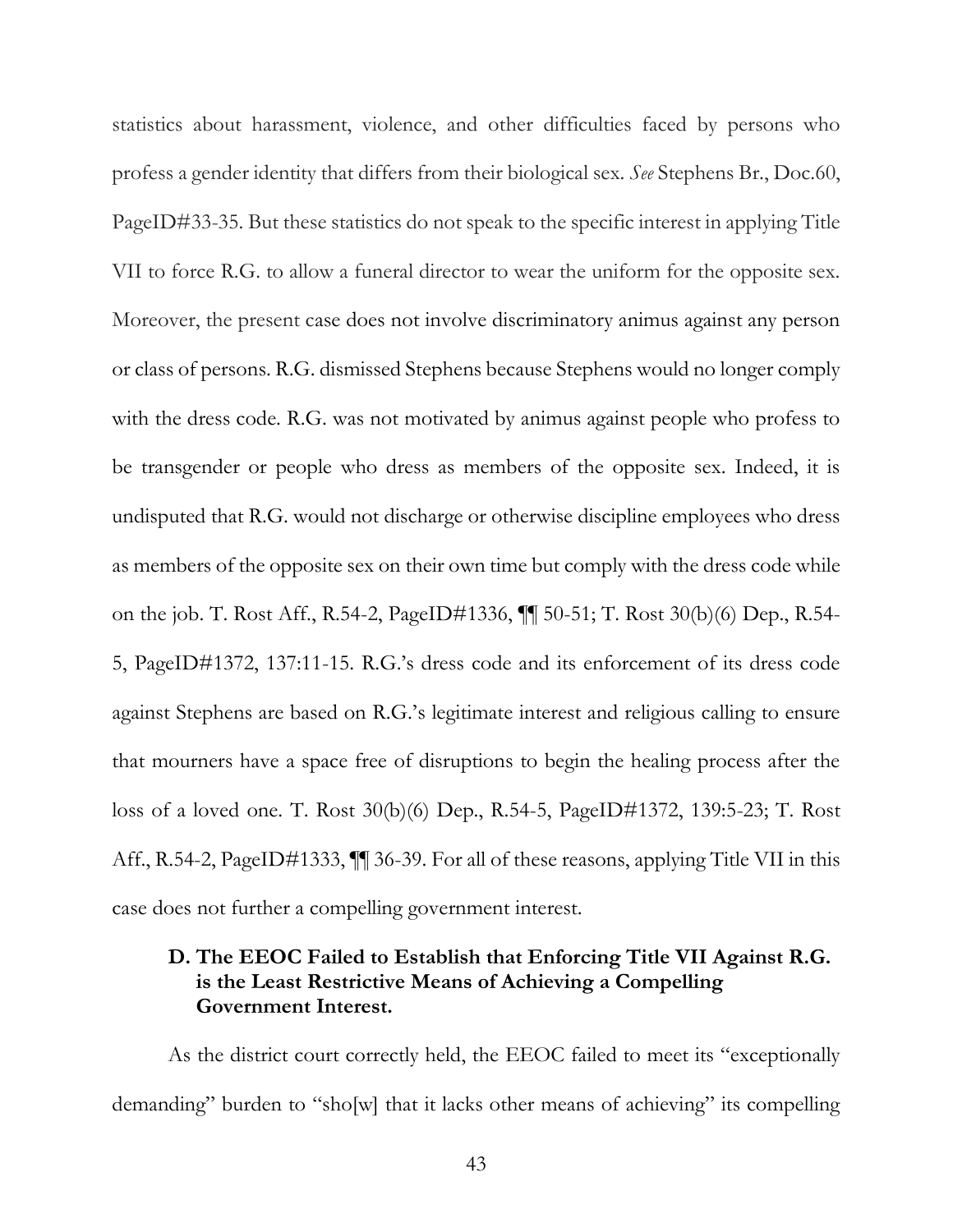interest "without imposing a substantial burden on the exercise of religion by the objecting part[y]." *Hobby Lobby*, 134 S. Ct. at 2780. *See* Order, R.76, PageID#2215. But rather than attempt to demonstrate that there is no other way to achieve its desired goal, the EEOC asserts without support that "[n]o alternative short of this enforcement action—seeking Stephens'[s] reinstatement, back pay, and compensatory and punitive damages—would serve 'equally well' the government's interest in this case *in vindicating Stephens'[s] Title VII rights*." EEOC Br., Doc.22, PageID#64 (emphasis added). But that reasoning is circular. In any case where the question arises whether RFRA applies to carve out an exemption from the enforcement of a statute, if the government defines its interest as vindicating the full and regular enforcement of the statute in question, then it will always be true that no alternative short of the full and regular enforcement of the statute serves 'equally well' the government's interest. In short, *of course* the only way to vindicate Stephens's Title VII rights is to enforce Title VII. But that tells the court nothing at all, let alone anything about the relevant question here, which is whether alternatives exist that may achieve the government's compelling interest equally well—here, the purported interest in eradicating harmful sex stereotypes from the workplace.

Because the burden to demonstrate that the lack of any alternative means falls on the government, the existence of a single alternative method compels the conclusion that RFRA applies. Here, the government could permit businesses to allow the enforcement of sex-specific dress codes for employees who are public-facing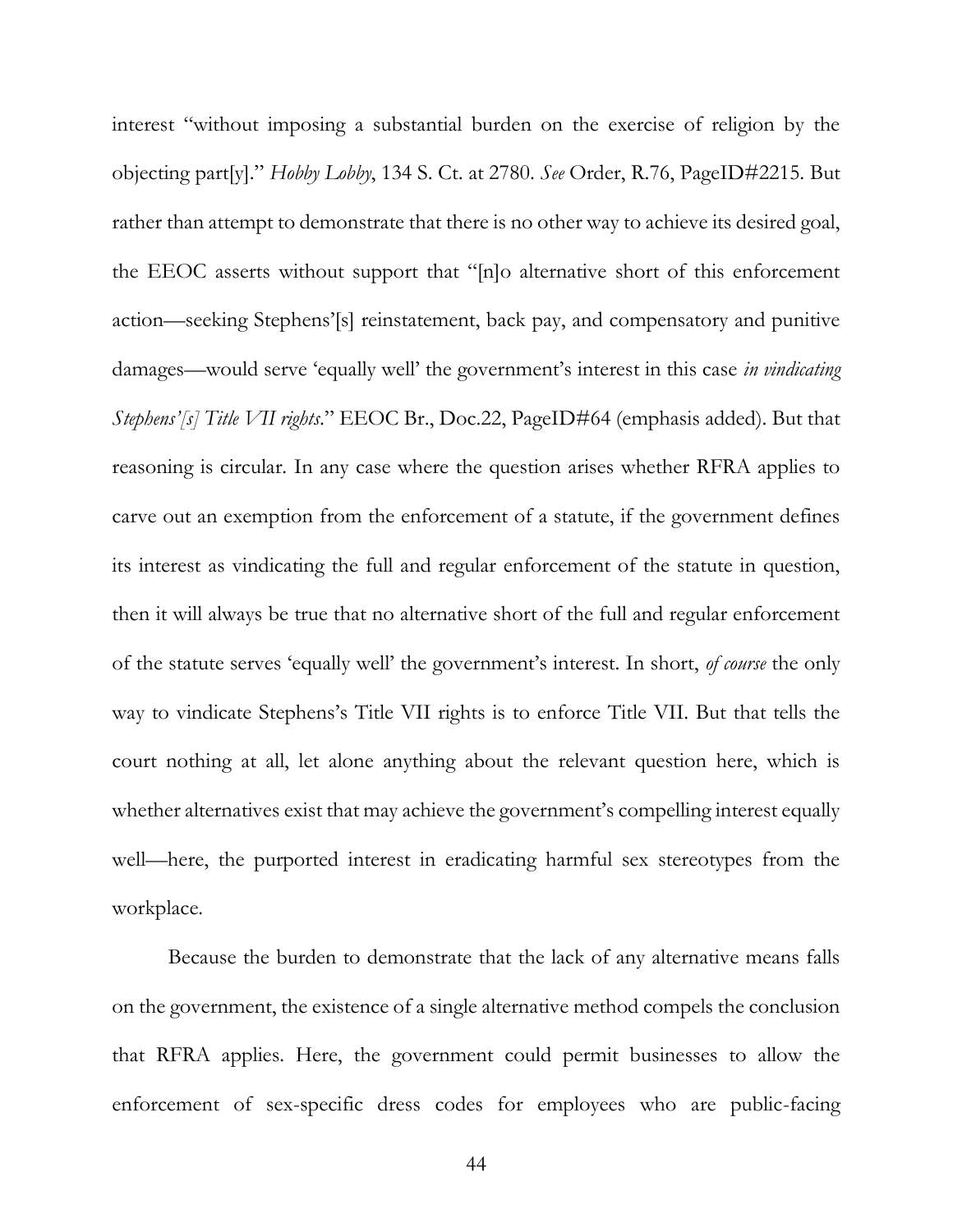representatives of their employer, so long as the dress code imposes equal burdens on the sexes and does not affect employee dress outside of work. Contrary to the EEOC's contentions, this would achieve the purported compelling government interest in preventing adverse employment actions based on sex stereotypes equally well: as discussed above, *see* Section I.C, *supra*, the government has no interest in eliminating benign sex stereotypes such as traditional differences between male and female dress.

Finally, it is important to note that throughout this litigation, the EEOC has taken the position that Stephens must be allowed to wear a skirt-suit and otherwise express Stephens's female gender identity through dress and appearance. But, as the district court points out, this amounts to forcing R.G. to authorize Stephens to *insist upon sex stereotypes concerning female dress and appearance* in the workplace. And that would certainly not serve the government's interest in opposing sex stereotypes. In short, not only has the government failed to show that it lacks other means to achieve its purported interest; the means for which the EEOC argues here *undermines* the government's purported interest in eliminating sex stereotypes from the workplace.

Because the EEOC has failed to demonstrate a specific compelling interest, and because the EEOC has failed to meet its burden to demonstrate that enforcing Title VII against R.G. is the least restrictive means of achieving its purported compelling interest, the Court should affirm the district court's grant of summary judgment in favor of R.G. on the basis that RFRA provides R.G. an exemption from the enforcement of Title VII under the specific facts and circumstances of this case.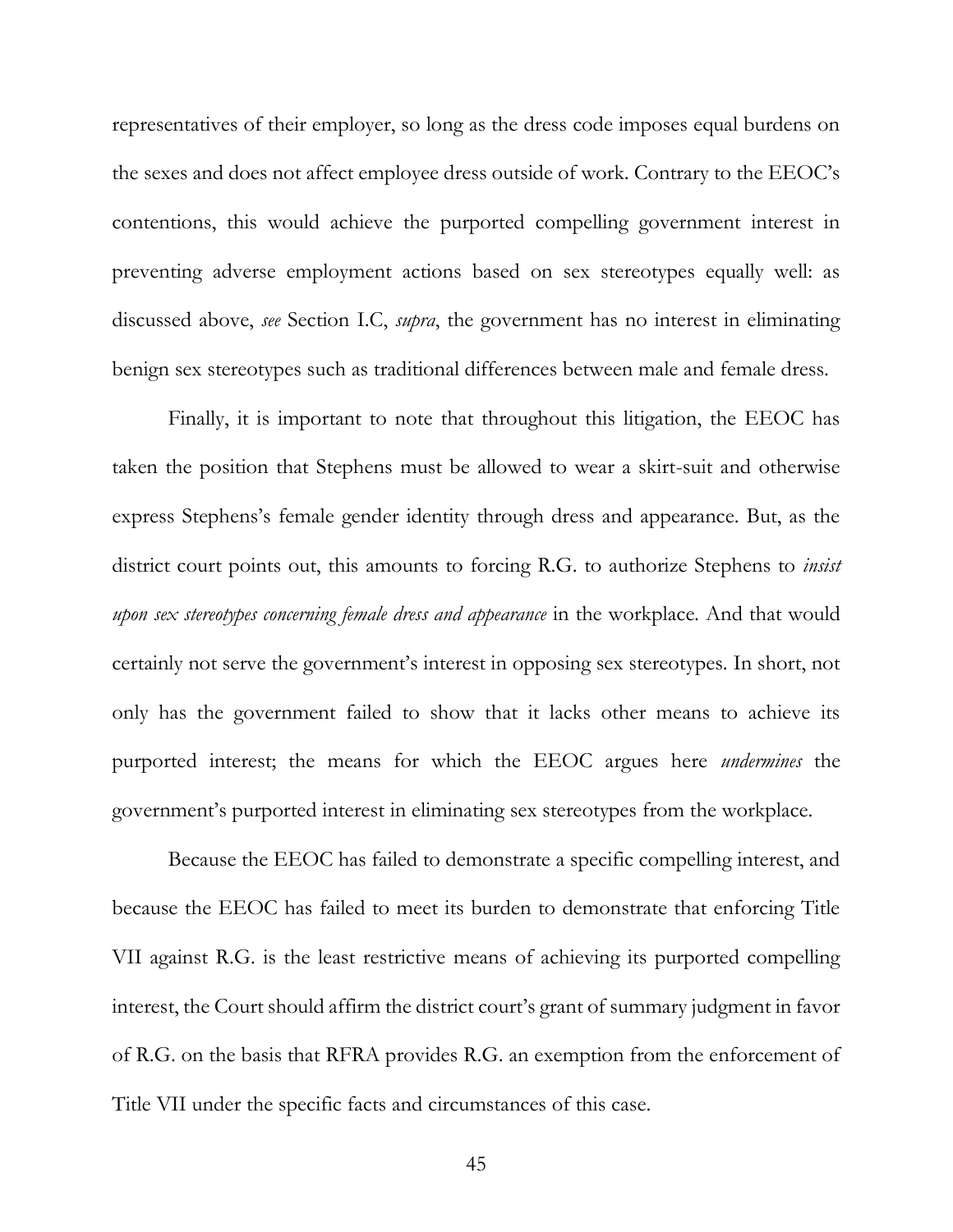### <span id="page-53-0"></span>**IV. The District Court's Grant of Summary Judgment in Favor of R.G. on the Clothing Benefit Claim Should Be Affirmed.**

Relying on this court's decision in *Bailey,* 563 F.2d 439, the district court held that the EEOC could not pursue the clothing benefit claim because (1) the alleged clothingbenefit discrimination is of a kind not raised by the charging party, and (2) the alleged clothing-benefit discrimination does not affect Stephens. Order, R.76, PageID#2223- 34. The EEOC asserts that the district court erred, arguing that *Bailey* is no longer good law, and that *Bailey* is in any event factually distinguishable. EEOC Br., Doc.22, PageID#70. The EEOC is incorrect.

First, *Bailey* remains good law. Contrary to the EEOC's contention, *Bailey* does not conflict with the Supreme Court's holding in *General Telephone*, 446 U.S. 318. In *Bailey*, the court held that a Caucasian female employee filed a charge of discrimination with the EEOC alleging sex discrimination against women and race discrimination against black women. 563 F.2d at 441, 445. After conducting an investigation, the EEOC issued a reasonable cause determination finding cause as to racial discrimination in addition to religious discrimination—a kind of discrimination not alleged in the initial charge—and subsequently initiated a lawsuit. *Id.* at 442. This Circuit held that the court lacked jurisdiction over the claim of religious discrimination because "[t]he portion of the EEOC's complaint incorporating allegations of religious discrimination exceeded the scope of the EEOC investigation of [the employer] reasonably expected to grow out of [the employee's] charge of discrimination," thus affirming the "clearly stated rule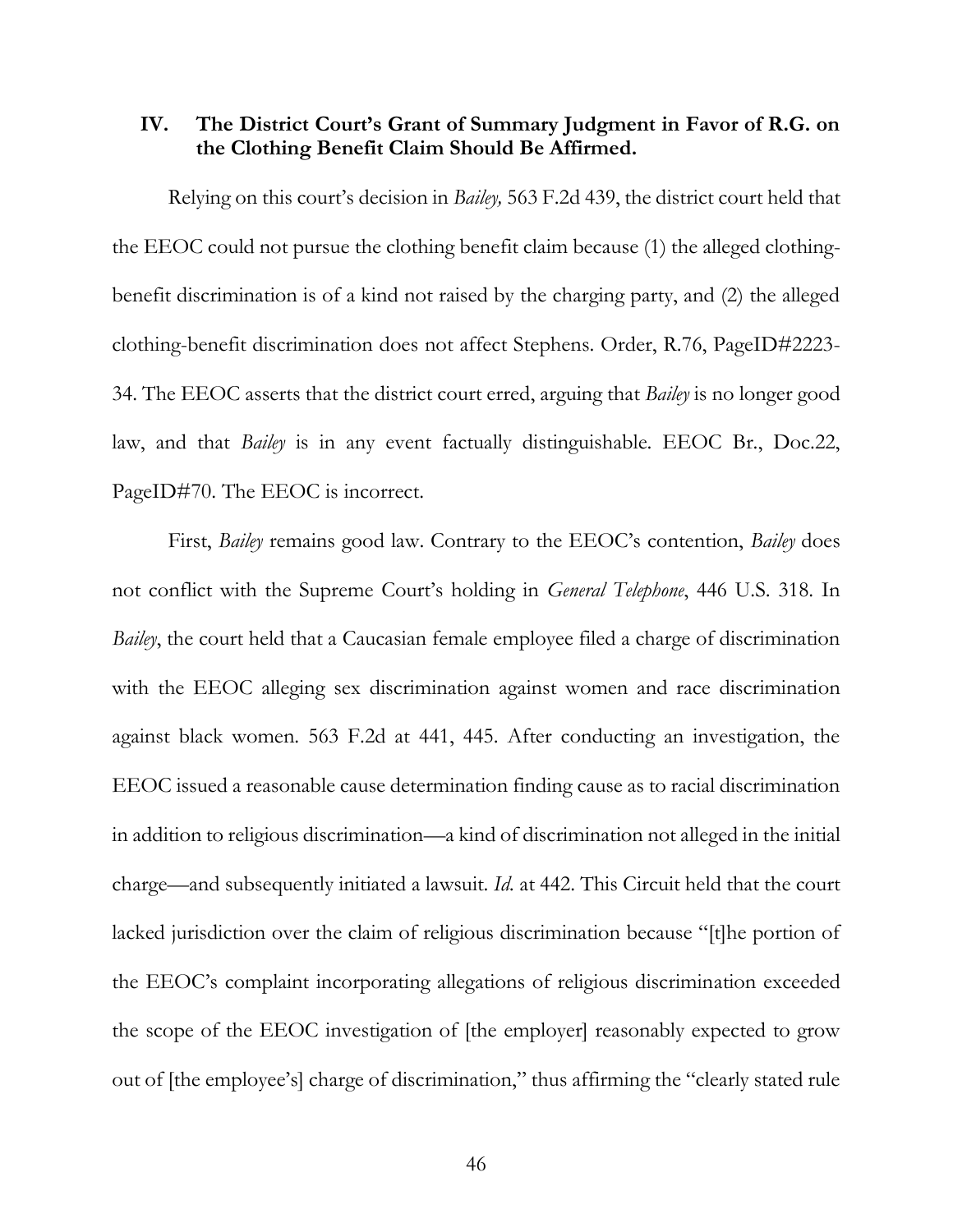in this Circuit . . . that the EEOC's complaint is limited to the scope of the EEOC investigation reasonably expected to grow out of the charge of discrimination." *Id.* at 446 (citing *Tipler v. E. I. duPont deNemours & Co.*, 443 F.2d 125, 131 (6th Cir. 1971); *EEOC v. Kimberly-Clark Corp.*, 511 F.2d 1352, 1363 (6th Cir. 1975), cert. denied, 423 U.S. 994, 96 S. Ct. 420 (1976); *McBride v. Delta Air Lines, Inc.*, 551 F.2d 113, 115 (6th Cir. 1977)).

The rule affirmed in *Bailey* does not conflict with the holding in *General Telephone*, 446 U.S. 318. In *General Telephone*, four employees filed charges with the EEOC alleging sex discrimination. *Id.* at 320. After conducting an investigation, the EEOC commenced litigation against General Telephone and its subsidiary alleging sex discrimination against female employees, seeking relief including injunctive relief and backpay for the women affected by the discriminatory practices alleged. *Id.* Defendants moved to dismiss the class action aspects of the case, arguing that the EEOC had failed to comply with the requirements of Federal Rule of Civil Procedure 23. *Id.* at 322-23. Defendants' motion was denied, the denial was certified for interlocutory appeal, and the Ninth Circuit affirmed the district court's ruling. *Id.* at 323. The Supreme Court held that "the EEOC may maintain . . . civil actions for the enforcement of Title VII and may seek specific relief for a group of aggrieved individuals without first obtaining class certification pursuant to Federal Rule of Civil Procedure 23." *Id.* at 333-34.

In the course of reaching that conclusion, the Supreme Court reasoned that a consideration of the Rule 23 requirements of numerosity, commonality, typicality, and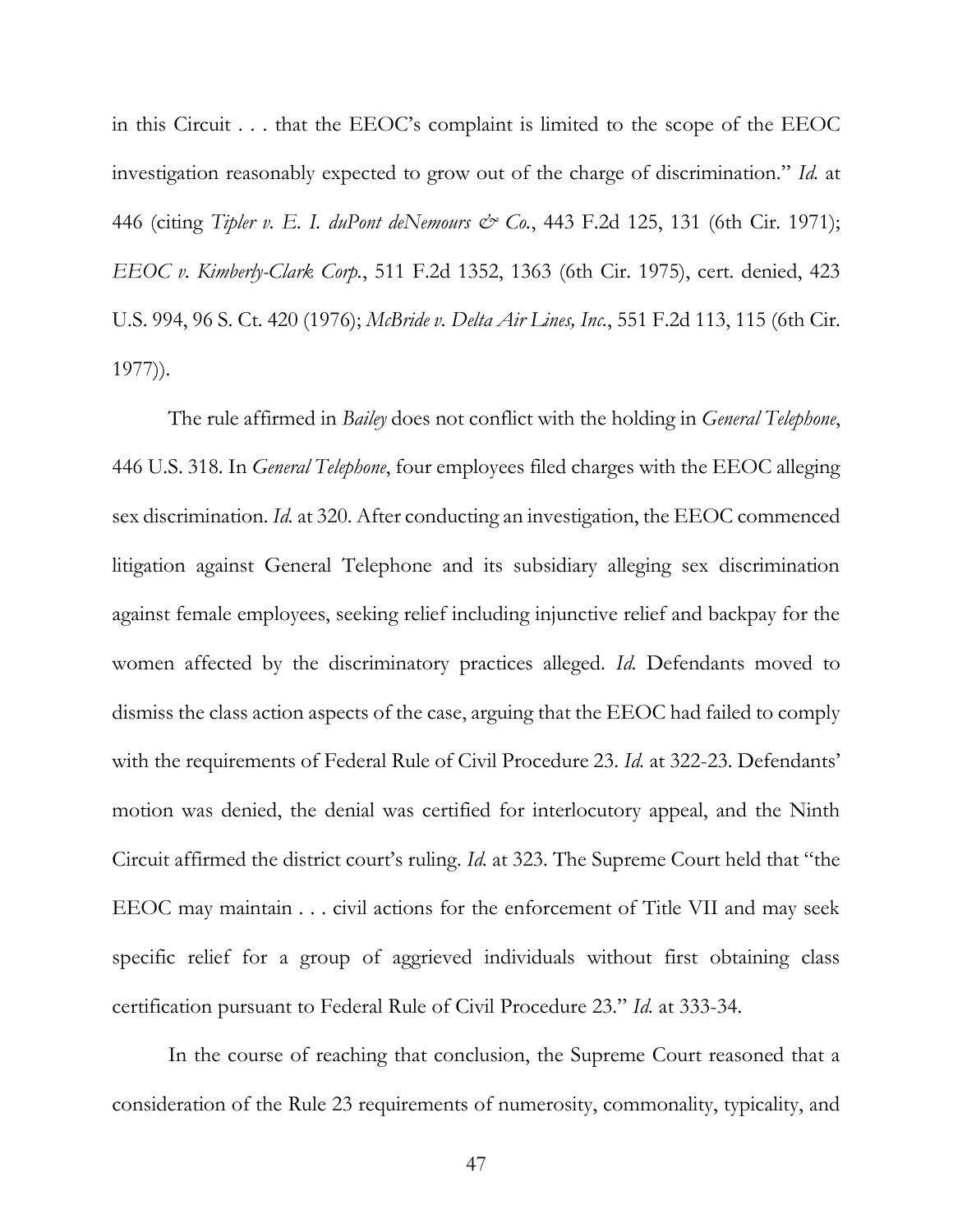adequacy of representation indicates that the Rule was not designed to apply to civil suits brought by the EEOC in its own name. *Id*. at 330. The court observed that the typicality requirement, which "limit[s] the class claims to those fairly encompassed by the named plaintiff's claims," seems inconsistent with the holdings of "the Courts of Appeals . . . that EEOC enforcement actions are not limited to the claims presented by the charging parties." *Id.* at 330-31. The court then added that "[a]ny violations that the EEOC ascertains in the course of a reasonable investigation of the charging party's complaint are actionable." *Id.* But these two sentences describing the holdings in two cases from the Courts of Appeals are mere dicta—the question at issue in *General Telephone* had nothing to do with whether the discriminatory acts alleged in the EEOC's complaint were "ascertain[ed] in the course of a reasonable investigation of the charging party's complaint." *Id.* Indeed, the Supreme Court emphasized the narrow scope of its ruling: "We hold only that the nature of the EEOC's enforcement action is such that it is not properly characterized as a 'class action' subject to the procedural requirements of Rule 23." *Id.* at 334 n. 16. *Bailey's* holding—that the EEOC's complaint must only include allegations that fall within the scope of the investigation reasonably expected to grow out of the charge of discrimination—does not conflict with the narrow holding in *General Telephone* and remains good law.

The EEOC further argues that *Bailey* is distinguishable from the present case, observing that the EEOC's complaint in *Bailey* added a claim for a type of discrimination (sex discrimination) not encompassed in the original charge, whereas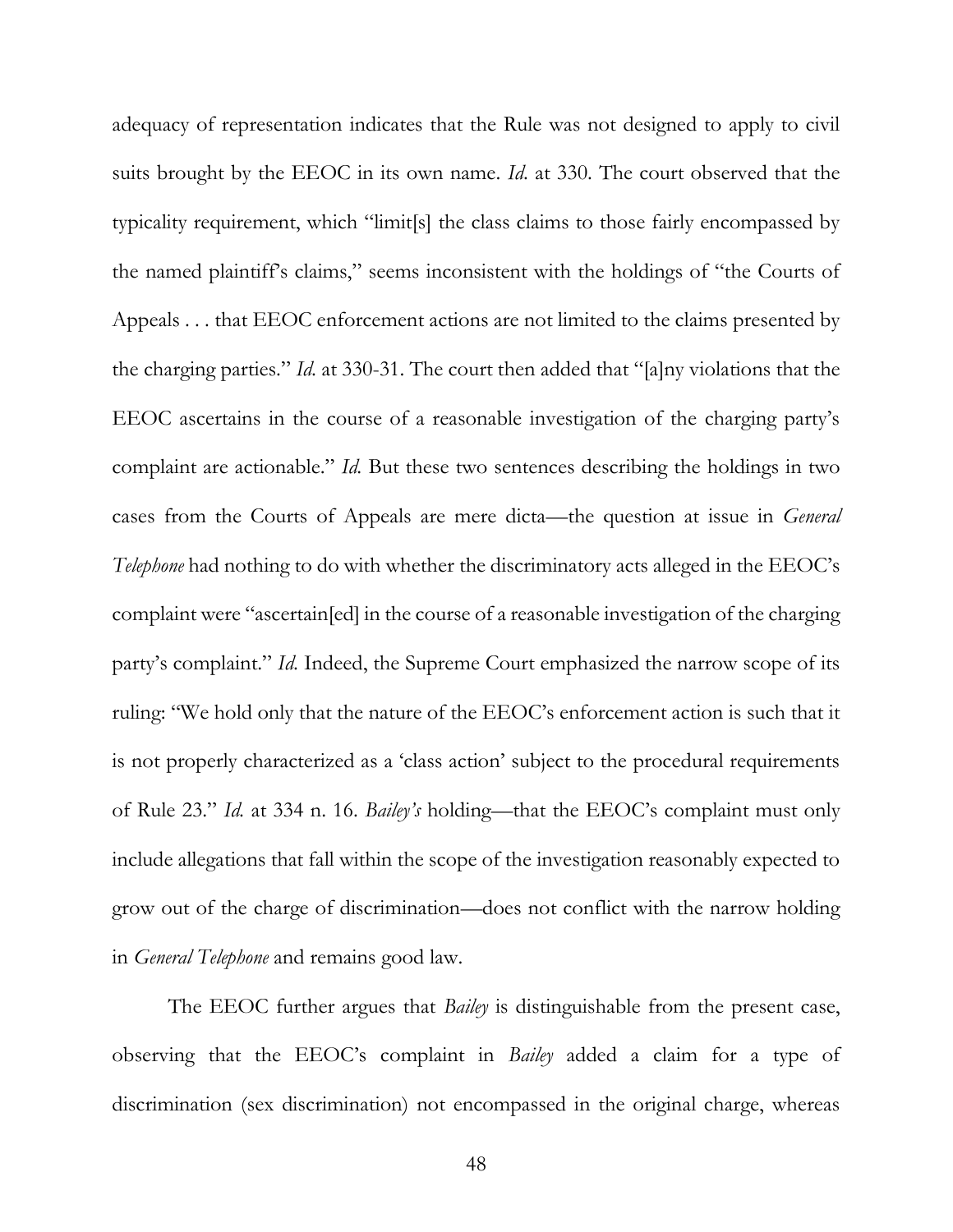here "the EEOC's clothing allowance claim, like the termination claim, alleged sex discrimination." EEOC Br., Doc.22, PageID#78. This argument also fails. The EEOC's clothing-allowance claim alleges that R.G. discriminated against unidentified female employees by providing male employees but not female employees work clothing. This differs significantly from the discrimination charged by Stephens, who alleged in the charge of discrimination only wrongful termination on account of Stephens's sex and gender identity. *See* Charge of Discrimination, R.54-22, PageID#1497. In *Bailey,* this Circuit held that it was unreasonable to expect that a charge of sex and race discrimination would reasonably lead to an investigation of religious discrimination. *See Bailey*, 563 F.2d at 446. Similarly here, it is unreasonable to expect that the charge filed by Stephens—a biological male—alleging wrongful termination on account of sex or gender identity (which charge did not even mention R.G.'s dress code) would lead to an investigation of whether R.G. failed to provide its male and female employees with equivalent clothing benefits.

Finally, the EEOC contends that the present case is distinguishable from *Bailey*  because here, the EEOC argues, the clothing allowance claim is related to the charging party. EEOC Br., Doc.22, PageID#79. The EEOC is again incorrect. In *Bailey*, the religious discrimination alleged by the EEOC did not affect the charging party. 563 F.2d at 447 ("[I]n the present case, the EEOC investigation into [the charging party's] charge revealed that . . . there was no unlawful discrimination of any kind against [her]. . . . The EEOC's reasonable cause determination, conciliation efforts, and lawsuit made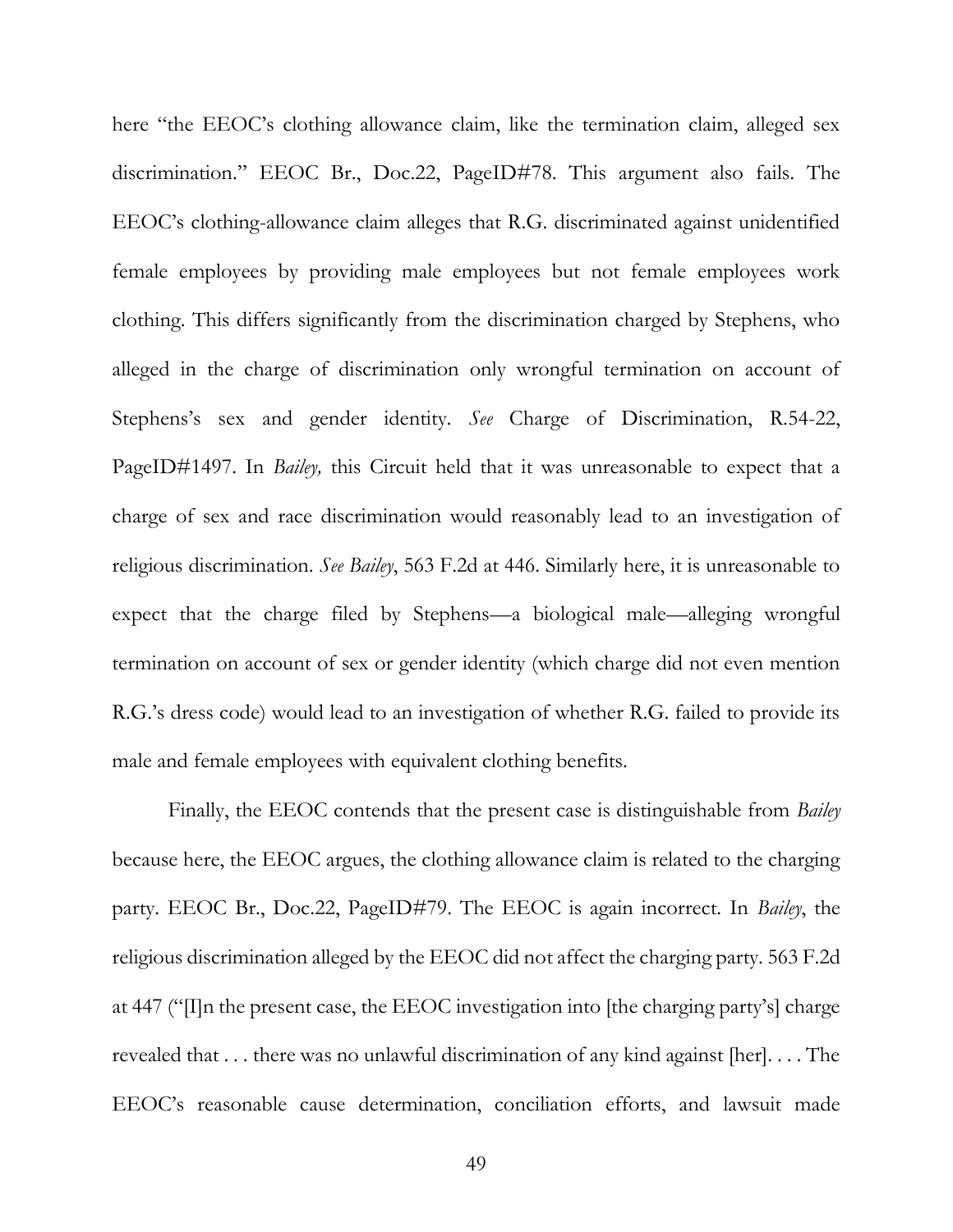allegations of religious discrimination based on evidence wholly apart from [the charging party's] experience.") Similarly here, the purported denial of clothing benefits to female employees did not in any way impact Stephens. Stephens was provided with company suits at all relevant times and was discharged before attempting to dress as a woman on the job. Accordingly, Stephens is not a member of the class of female employees against whom R.G. allegedly engaged in clothing-benefit discrimination.

In sum, *Bailey* remains good law and is squarely on point. The district court's ruling that it lacked jurisdiction over the clothing benefits claim should be affirmed.

#### **CONCLUSION**

<span id="page-57-0"></span>For all of the foregoing reasons, R.G. respectfully urges the Court to affirm the judgment of the district court dismissing all claims against R.G.

Dated this 17th day of May, 2017.

Respectfully submitted,

s/ Douglas G. Wardlow Douglas G. Wardlow, AZ 032028 Gary S. McCaleb, AZ 018848 ALLIANCE DEFENDING FREEDOM 15100 North 90th Street Scottsdale, Arizona 85260 (480) 444-0020 dwardlow@ADFlegal.org gmccaleb@ADFlegal.org

*Counsel for Defendant-Appellee, R.G. & G.R. Harris Funeral Homes, Inc.*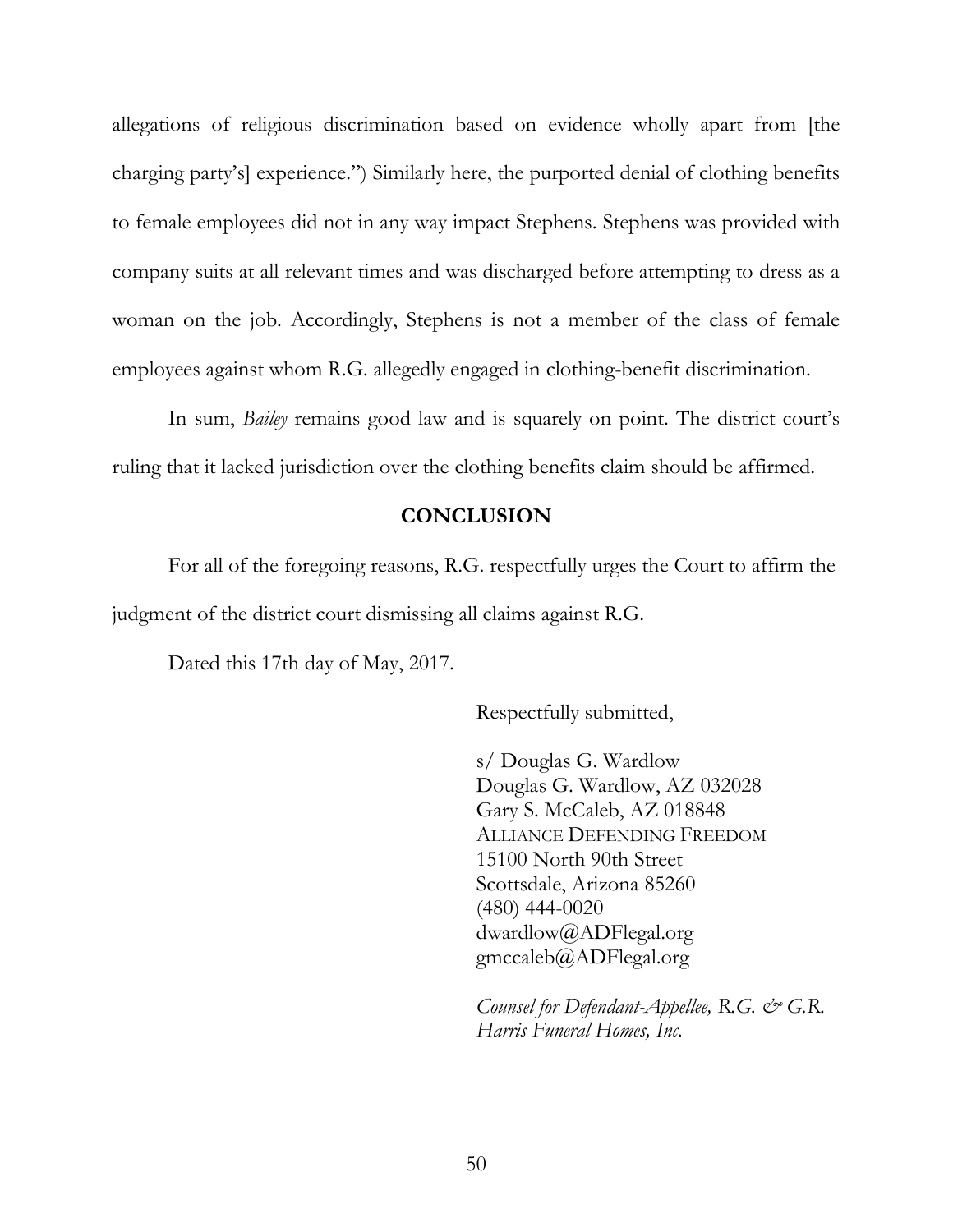#### **CERTIFICATE OF COMPLIANCE**

<span id="page-58-0"></span>I certify that this brief complies with the type-volume limitation of Fed. R. App. P. 32(a)(7)(B) because it contains 12,964 words, excluding the parts of the brief exempted by Fed. R. App. P.  $32(a)(7)(B)(iii)$ .

I certify that this brief complies with the typeface requirements of Fed. R. App. P. 32(a)(5) and the type style requirement of Fed. R. App. P. 32(a)(6) because it has been prepared in a proportionally spaced typeface using Microsoft Word in Garamond 14 point.

> s/ Douglas G. Wardlow Douglas G. Wardlow *Counsel for Defendant-Appellee*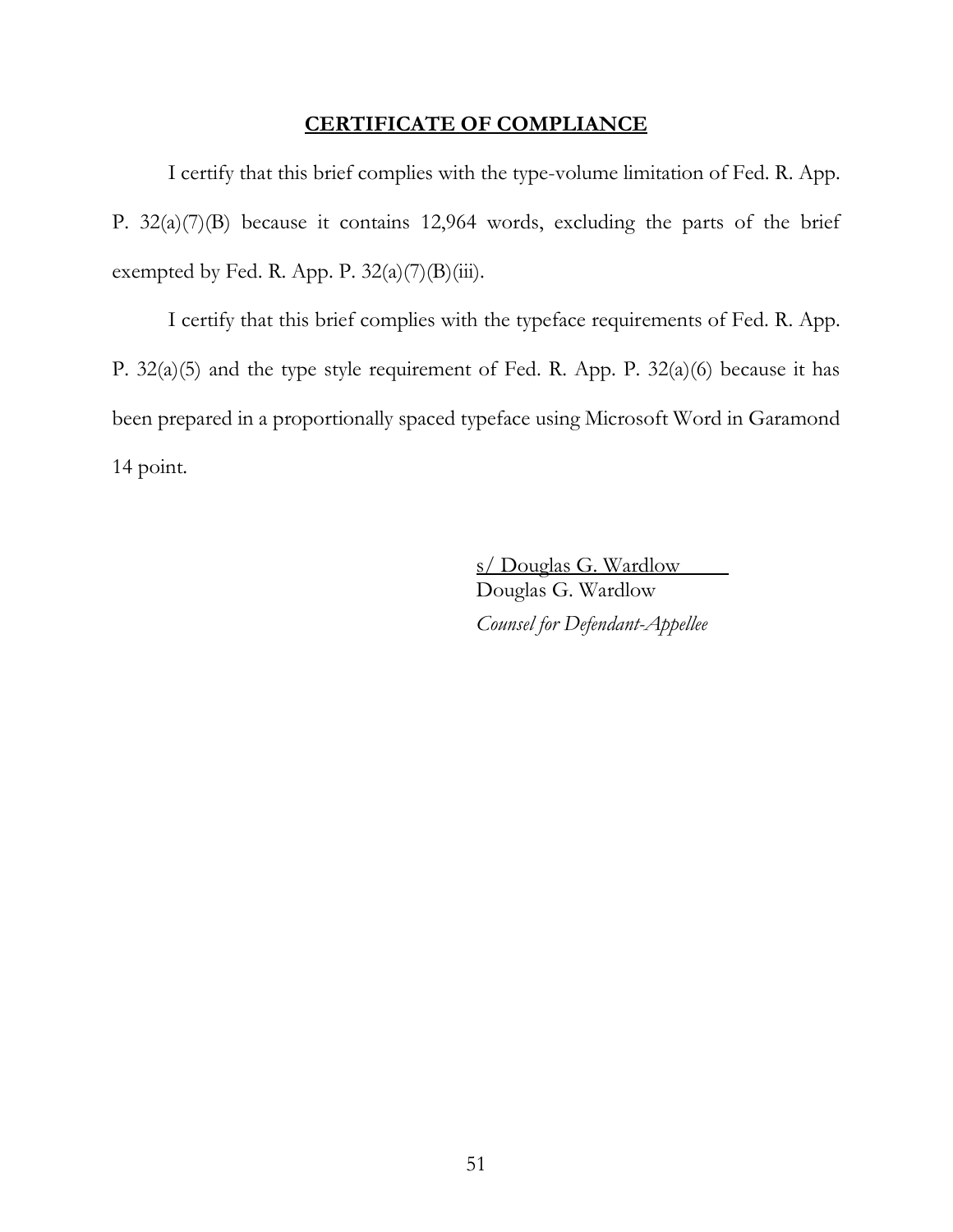### **CERTIFICATE OF SERVICE**

<span id="page-59-0"></span>I hereby certify that on May 17, 2017, I filed the foregoing document, entitled Responsive Brief of Appellee R.G. & G.R. Harris Funeral Homes, Inc., through the Court's ECF system, which will effectuate service on all parties.

> s/ Douglas G. Wardlow Douglas G. Wardlow *Counsel for Defendant-Appellee*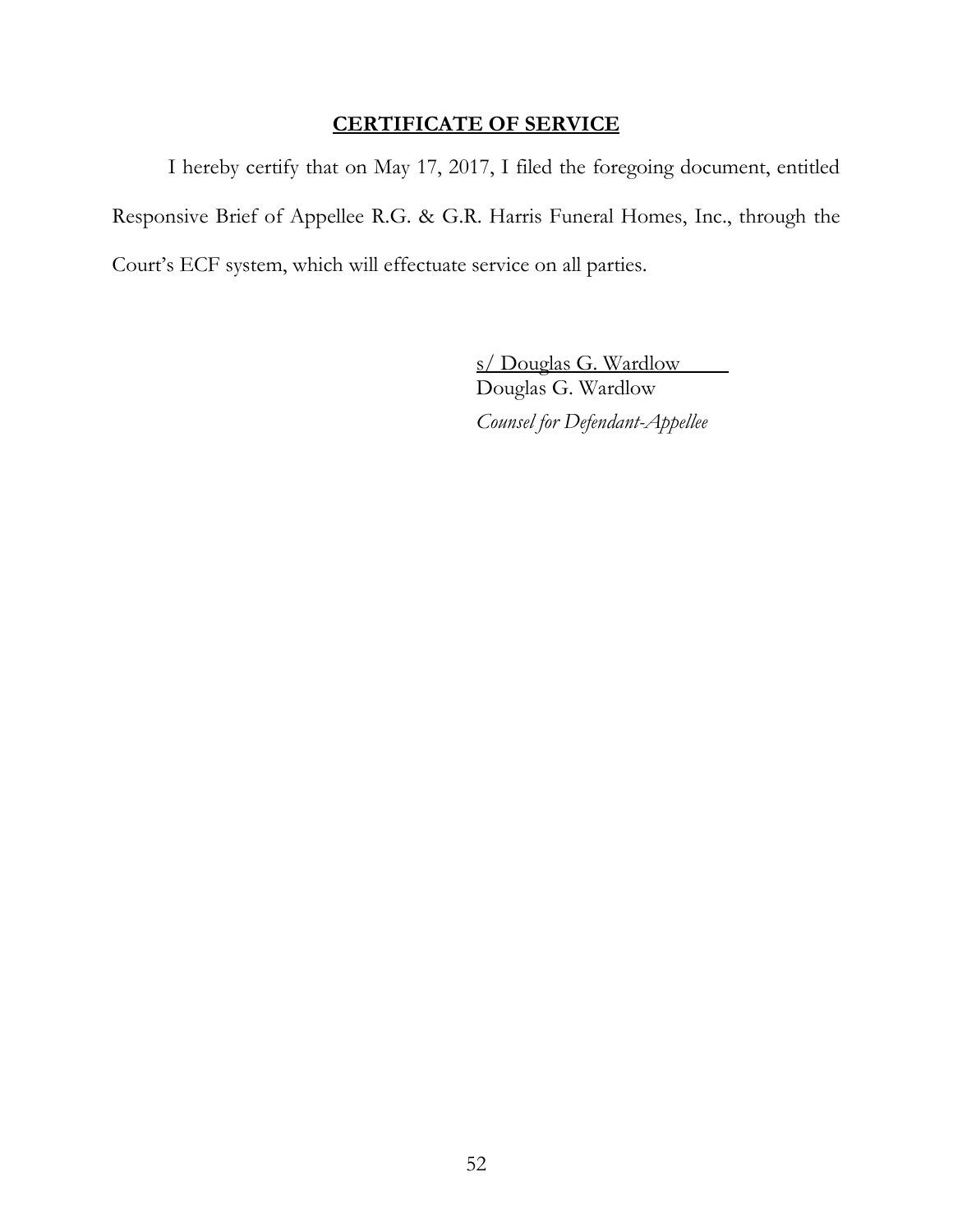### **ADDENDUM**

### <span id="page-60-0"></span>**DESIGNATION OF RELEVANT DISTRICT COURT DOCUMENTS**

### **E.D. Mich. Case No. 2:14-cv-13710**

| Record    | Description                                       | Page ID Range |
|-----------|---------------------------------------------------|---------------|
| 7         | Motion to Dismiss                                 | $21 - 47$     |
| 13        | Amended Opinion and Order on Motion to<br>Dismiss | 182-198       |
| 51        | <b>EEOC</b> Motion for Summary Judgment           | 591-640       |
| 54        | R.G. Motion for Summary Judgment                  | 1285-1321     |
| $54 - 2$  | Thomas Rost Affidavit                             | 1325-1338     |
| $54 - 4$  | Thomas Rost Deposition (excerpts)                 | 1344-1353     |
| $54 - 5$  | Thomas Rost 30(b)(6) Deposition (excerpts)        | 1354-1378     |
| $54-6$    | Kish Deposition (excerpts)                        | 1379-1389     |
| $54 - 7$  | Crawford Deposition (excerpts)                    | 1390-1396     |
| 54-9      | <b>Cash Deposition (excerpts)</b>                 | 1401-1410     |
| $54 - 11$ | Matthew Rost Deposition (excerpts)                | 1421-1427     |
| 54-13     | <b>Shaffer Deposition (excerpts)</b>              | 1433-1438     |
| 54-15     | Stephens Deposition (excerpts)                    | 1446-1462     |
| 54-17     | <b>EEOC</b> Thomas Rost Affidavit                 | 1465-1471     |
| 54-18     | EEOC Kish Affidavit                               | 1472-1478     |
| $54 - 20$ | R.G. Employee Manual                              | 1484-1492     |
| 54-21     | Stephens Letter                                   | 1493-1495     |
| 54-22     | <b>EEOC</b> Charge of Discrimination              | 1496-1497     |